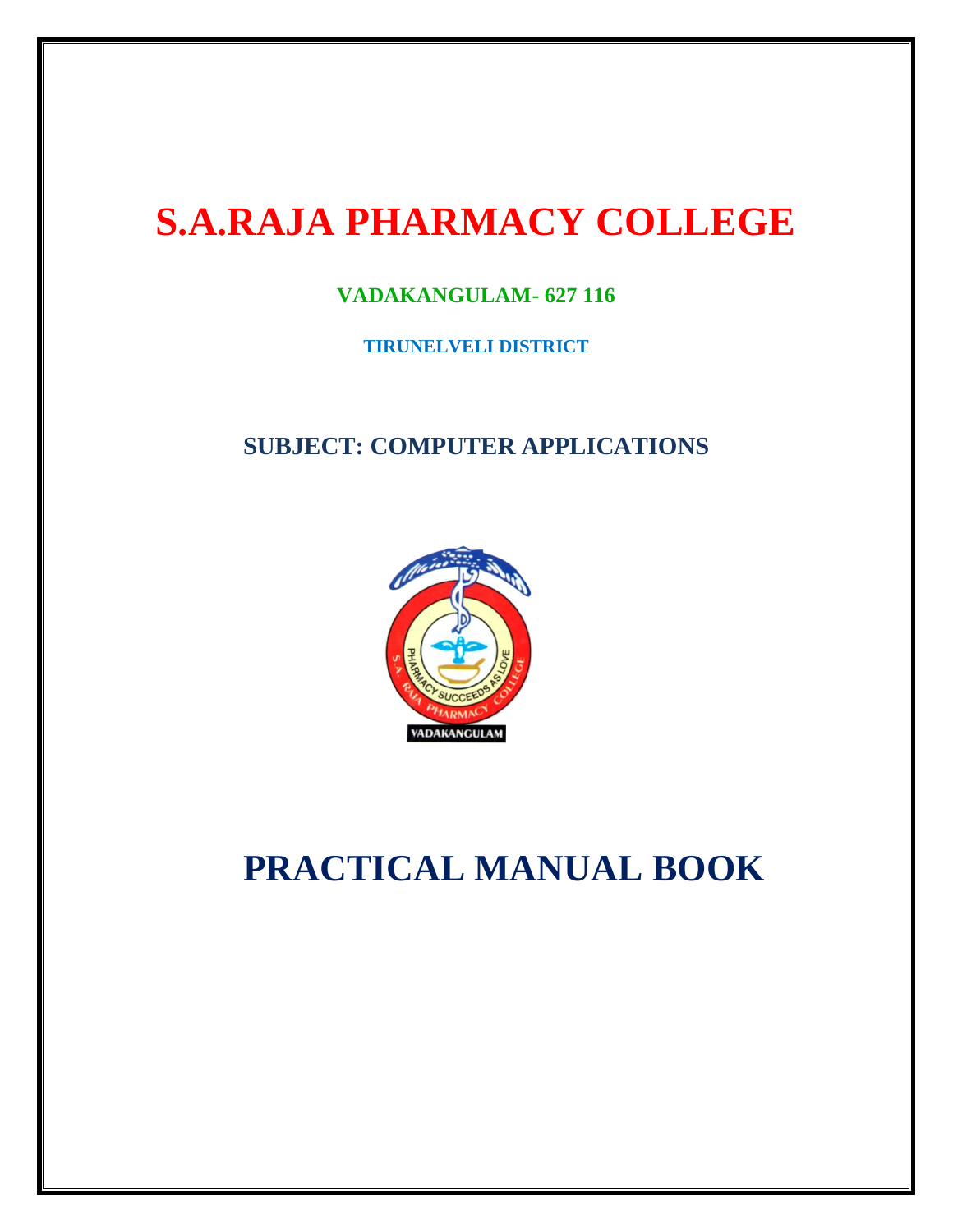#### Unit 1

### *Basic communication covering the following topics*

### *1.* **Meeting People**

**Aim:**

To study and learn basics of communication skills in the meeting with peoples ?

### **Theory:**

Meetings are tools for accomplishing work. The work to be done can include decision making, information gathering or problem solving. Meetings are also excellent venues for recognition or celebrations. A poor use of meetings is dissemination of information or regular reports that are better suited to other means of communication. A successful meeting begins with good preparation. This increases the likelihood that team members will attend and actively participate, and leave feelings that something valuable was accomplished. Timely follow-up after a meeting ensures the work accomplished in the meeting is not lost.

[A] *Types of Meetings*

- 1. Formal
- 2. Semi-formal
- 3. Informal

Purpose

- Information-giving
- Decision-making
- Problem solving

[B] *Planning for meetings*

- Purpose of meeting
- Notice of meeting Agenda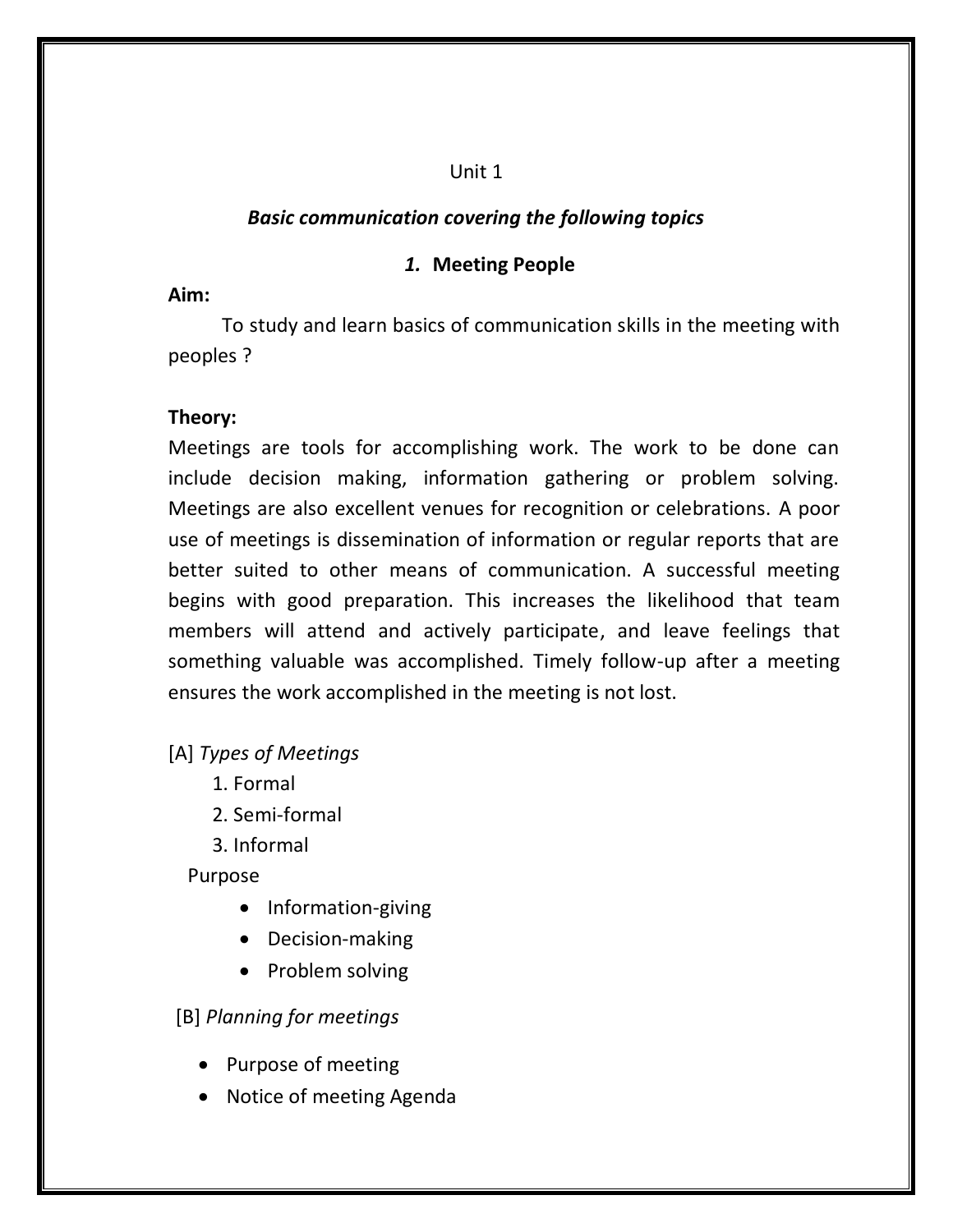- Venue\setting
- Seating arrangement
- Audio-visual equipment

[C] *Meeting* Participants

- Chairperson
- Secretary
- Meeting members

Roles and duties of participants before, during and after the meeting

[D] *Good meeting manners*

- Professional appearance
- Positive body language Contribute effectively
- actively Handle conflict or disagreement professionally
- Give constructive criticism and avoid destructive criticism
- Take turns when speaking in a meeting
- Arrive prepared and on time for meeting

## [E] *Barriers to effective meetings*

- Poor verbal skills
- Inappropriate nonverbal skills(e.g. body language)
- Poor listening skills
- Unwillingness to participate

# [F] *Follow-Up of Meeting*

- Minutes of meeting
- Purpose of minutes of meeting
- Format Writing style & language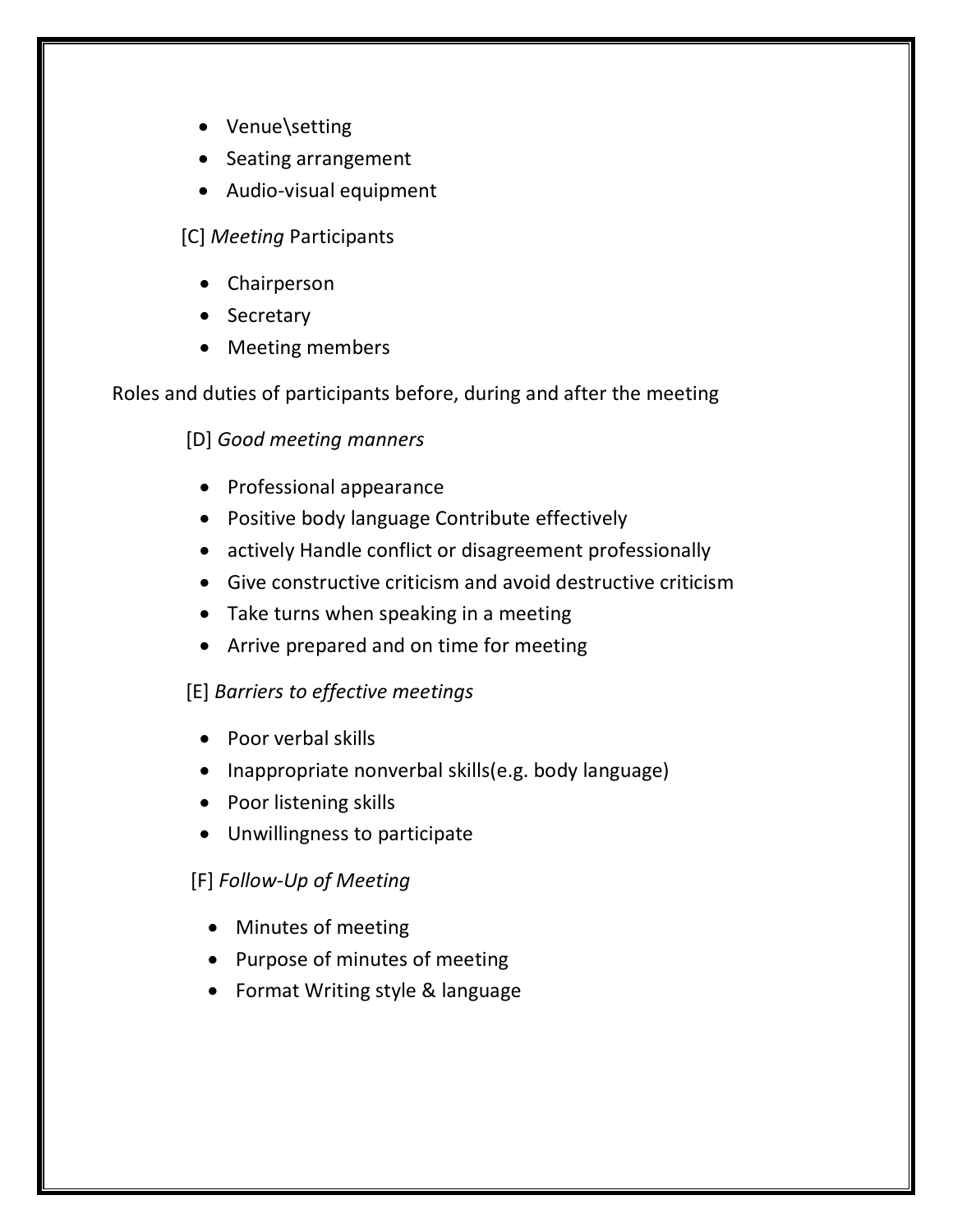**Exercise 1**:- Draw neat and clean flow diagramme which show Barriers to effective meetings

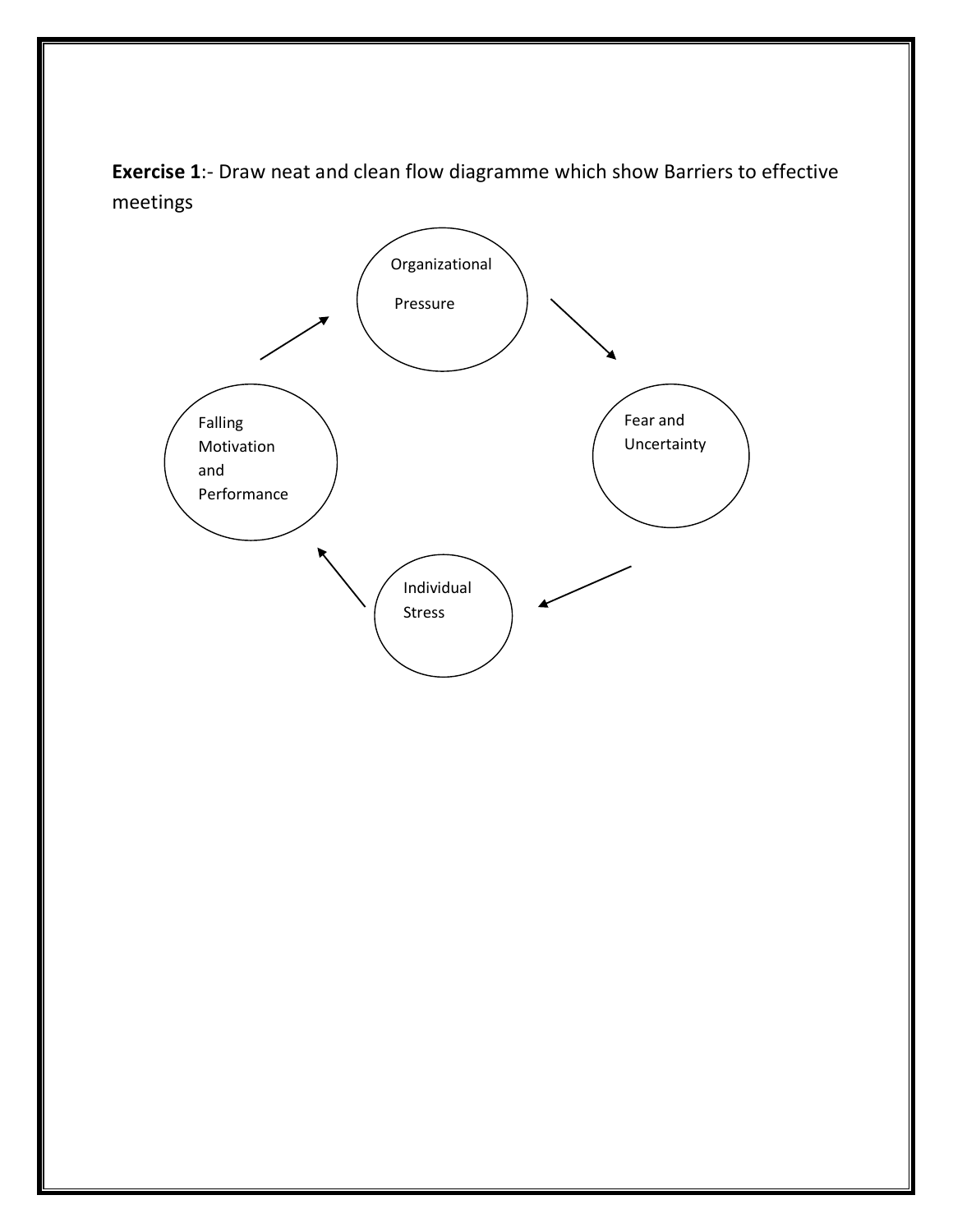

**Exercise 2:-** Explain graphical representation of planning for meetings?

### **Report:**

Basic of Communication skills in the meeting was studied and learned.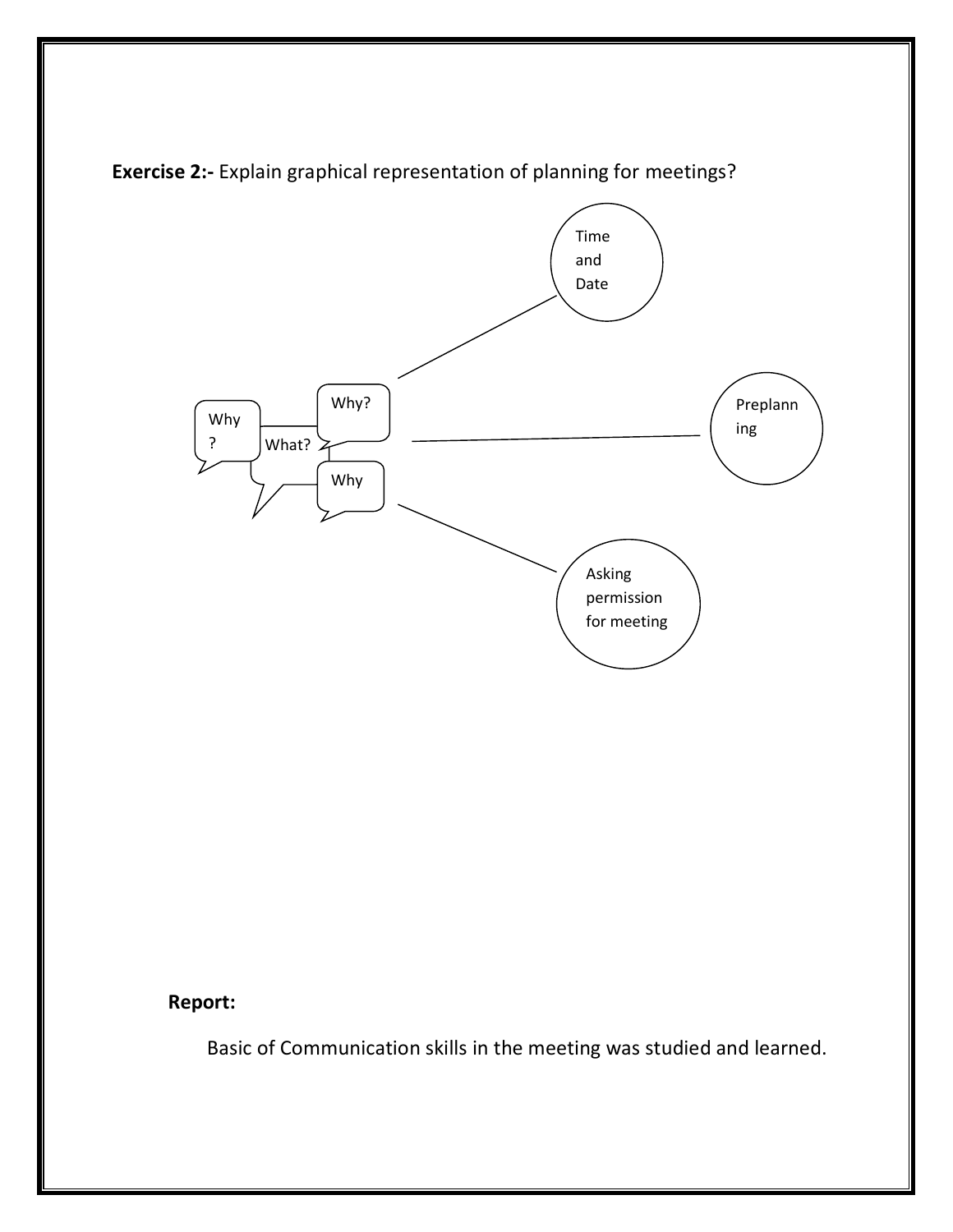### **2. ASKING QUESTIONS**

#### **Aim:**

To study and develop questioning skills.

#### **Introduction:**

The use of questioning skills is essential to systematic investigation in any subject area.

In such an investigation

- 1) One asks questions to identify the reason or reasons for the investigation:
- 2) Questions are asked to direct the search for information and to synthesize what has been discovered
- 3) The conclusions resulting from investigations are evaluated via questions.

However, using questions to assist students' investigations is a relatively new technique in the schools. In the past, teachers primarily questioned students to ascertain whether or not they were learning the book content and to see if students were paying attention in class

Questions must be guided by definite aims.

They should be asked:-

- **To test a student's preparation** (Find out if students did their homework)-
- **Arouse interest** (Bring them into the lesson by motivating them.)-
- **To develop insights** (Cause them to see new relationships.)-
- **To develop ideals, attitudes and appreciations** (Ask questions that cause students to get more than knowledge in the classroom.)-
- **To strengthen learning** (Review and summarize what is taught.)-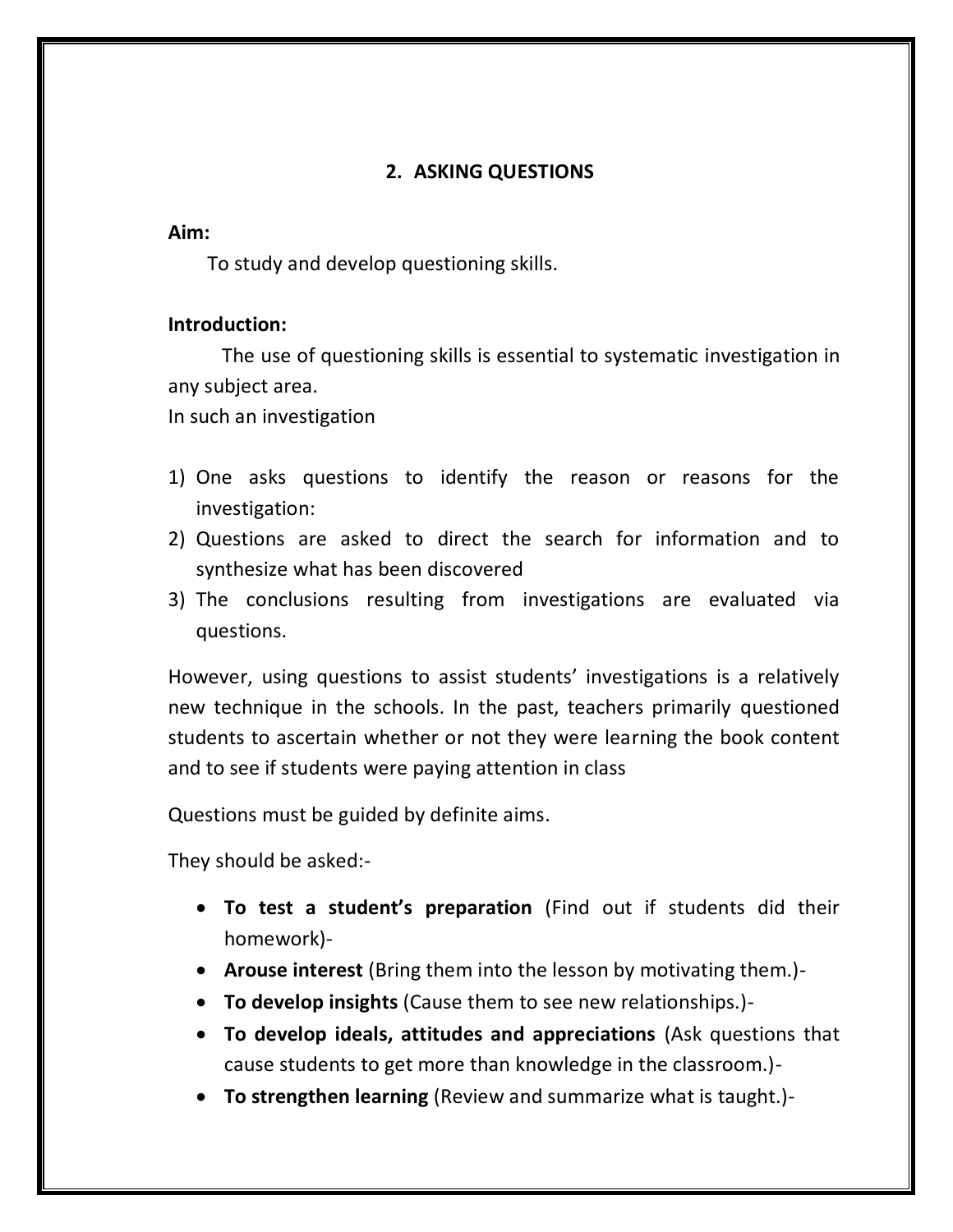- **To stimulate critical thinking** (Develop a questioning attitude.)-
- **To test achievement of objectives** (Check to see if what has been taught "sank in.")

### **Good questions are:-**

- Purposeful (asked to achieve a specific purpose)
- Clear (students understand what they mean)
- Brief (stated in as few words as possible)
- Natural (stated simply, in conversational English)
- Thought-provoking (they stimulate thought and response)
- Limited in scope (only one or two points in chain of reasoning called for)
- Adapted to the level of the class(tailored to the kinds of students in the class)

## **In training students for classroom discussion, students should be trained to:-**

- Speak up give complete answers that include facts and reasoning-
- Agree and disagree politely
- Wait to be recognized before speaking

Role play the dialogue:

**Pharmacist**: Good morning, may I help you?

**Customer:** Yes, I need this prescription filled.

**Pharmacist:** Ok, it'll be ready in a few minutes.

**Customer:** I've also had a terrible headache and cough for a couple of days, can you recommend something?

**Pharmacist:** Have you got a temperature?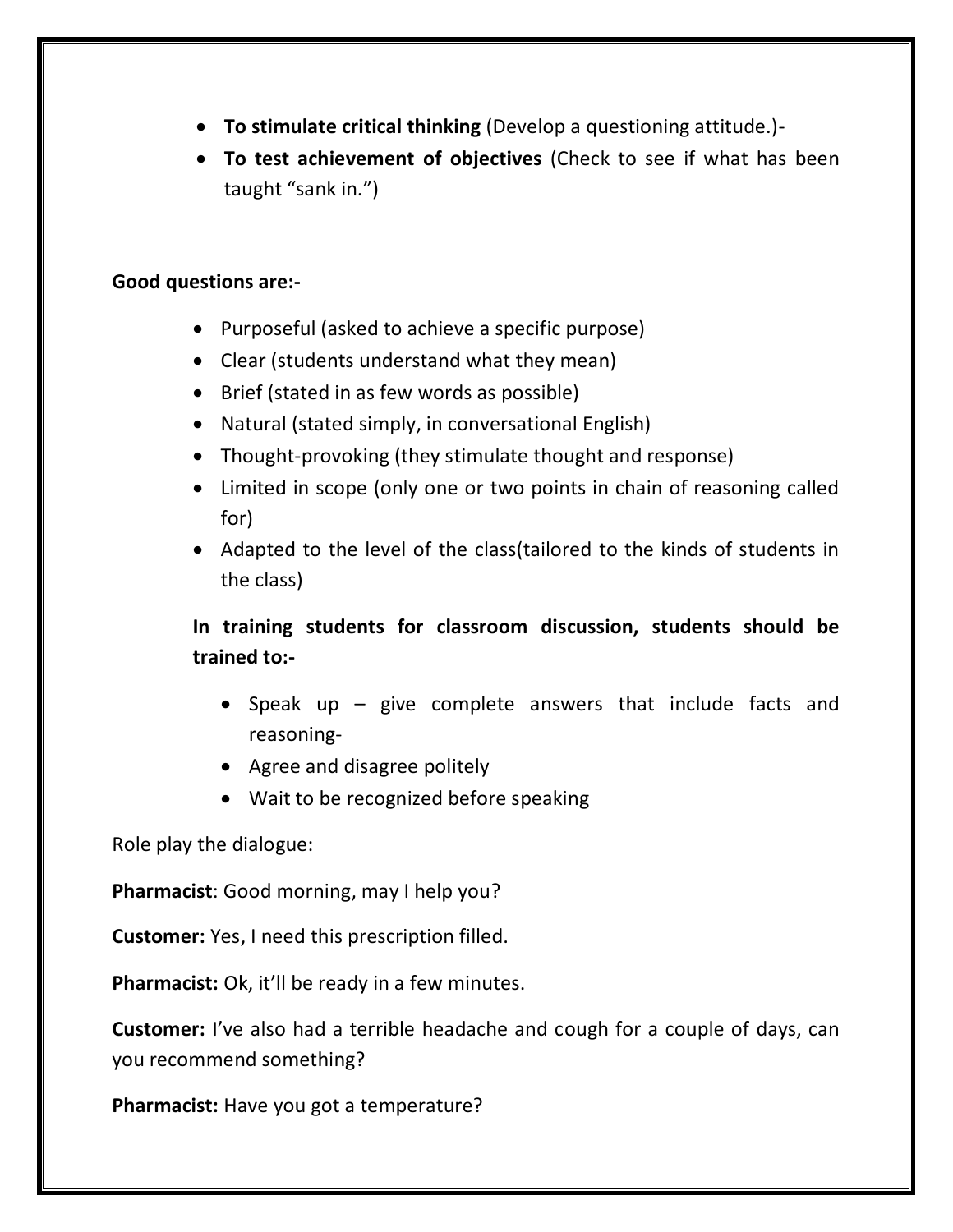**Customer:** Fortunately, I haven't got.

**Pharmacist:** Well, this analgesic medication is very effective, but be careful using it. You shouldn't drink alcohol when taking it. To release your cough, I can recommend you these cough drop lozenges and a bottle of cough syrup.

**Customer:** Thanks, I'll try it.

**Pharmacist:** will that be all?

**Customer:** That should help perfectly

**Pharmacist**: That comes to Rs 35.

**Customer**: That expensive! Why so much?

**Pharmacist:** The prescription medication is expensive. It cost Rs 25. You should follow your doctor's prescription first.

**Customer:** That's OK. Don't bother.

**Pharmacist:** Here's your change. Have a good day.

### **WORKSHEET**

**Pharmacist:** Good Morning. How can I help you?

**Customer:** Hello! I think I pulled a muscle. Can you recommend anything?

**Pharmacist:** We have this gel called Voltaren.

**Customer:** Okay. How much does it cost?

**Pharmacist:** One moment please. Okay, it's Rs 6.30.

**Customer:** Thank you. I'll try it. Here's Rs 7.

**Pharmacist:** Okay. Thank you, and here's your change. Have a nice day!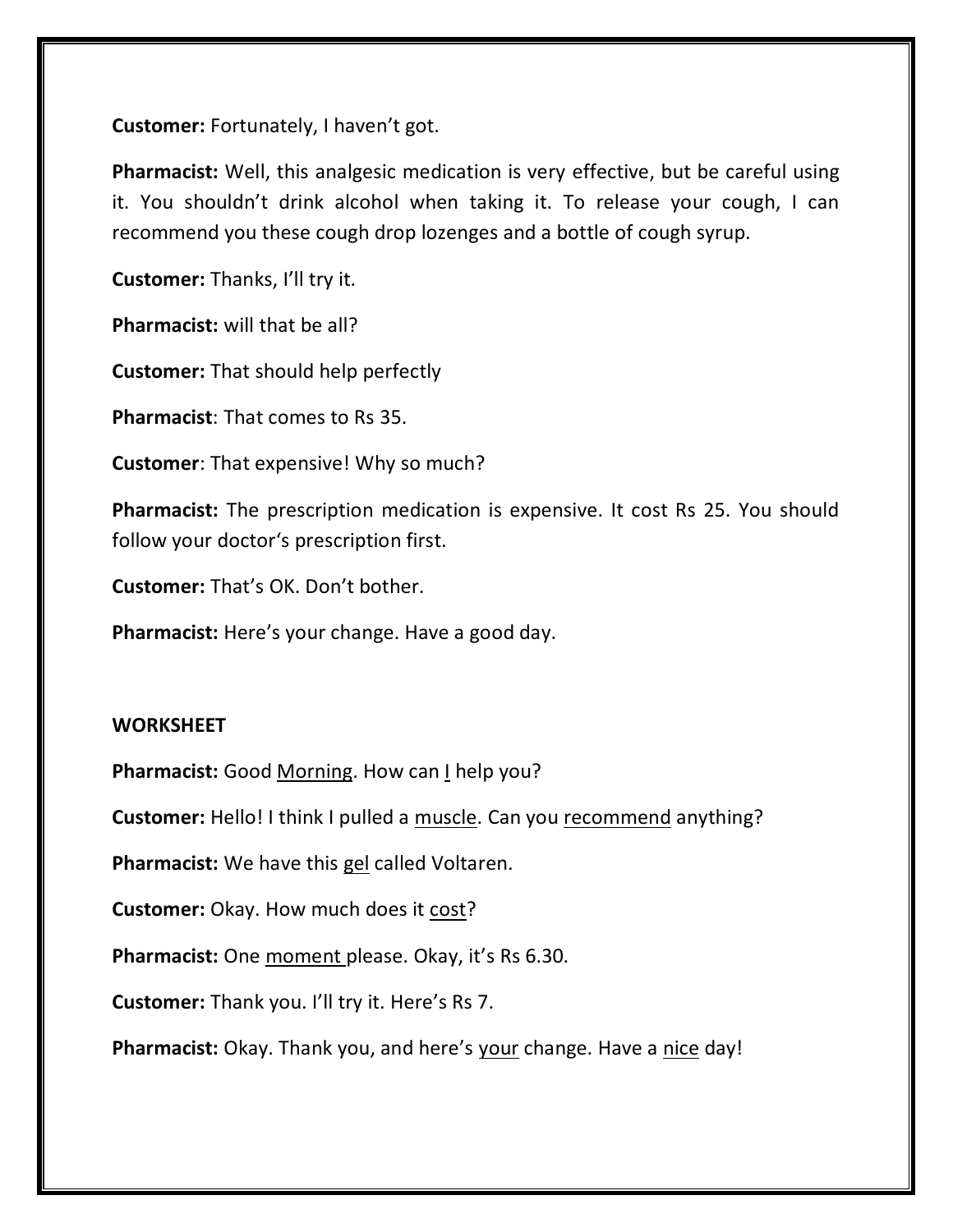### **WORKSHEET**

**Customer:** Hi. I have some bug bites. What can you recommend?

Pharmacist: We have Afterbite. It's good to use immediately after you're bitten. We also have this Foille cream that is also good for sunburns.

**Customer:** How much is each one?

**Pharmacist:** This is Rs 4.45 and the cream is Rs 8.30.

**Customer:** Okay I'll take both, please.

Pharmacist: Okay. That will be Rs 12.75. Is there anything do you need today?

**Customer:** No thank you. Here's Rs 15.00

Pharmacist: Okay. Thank you, and here's two Euros and twenty five cents change. Have a nice day!

#### **Report:**

Questioning skill was studied and developed.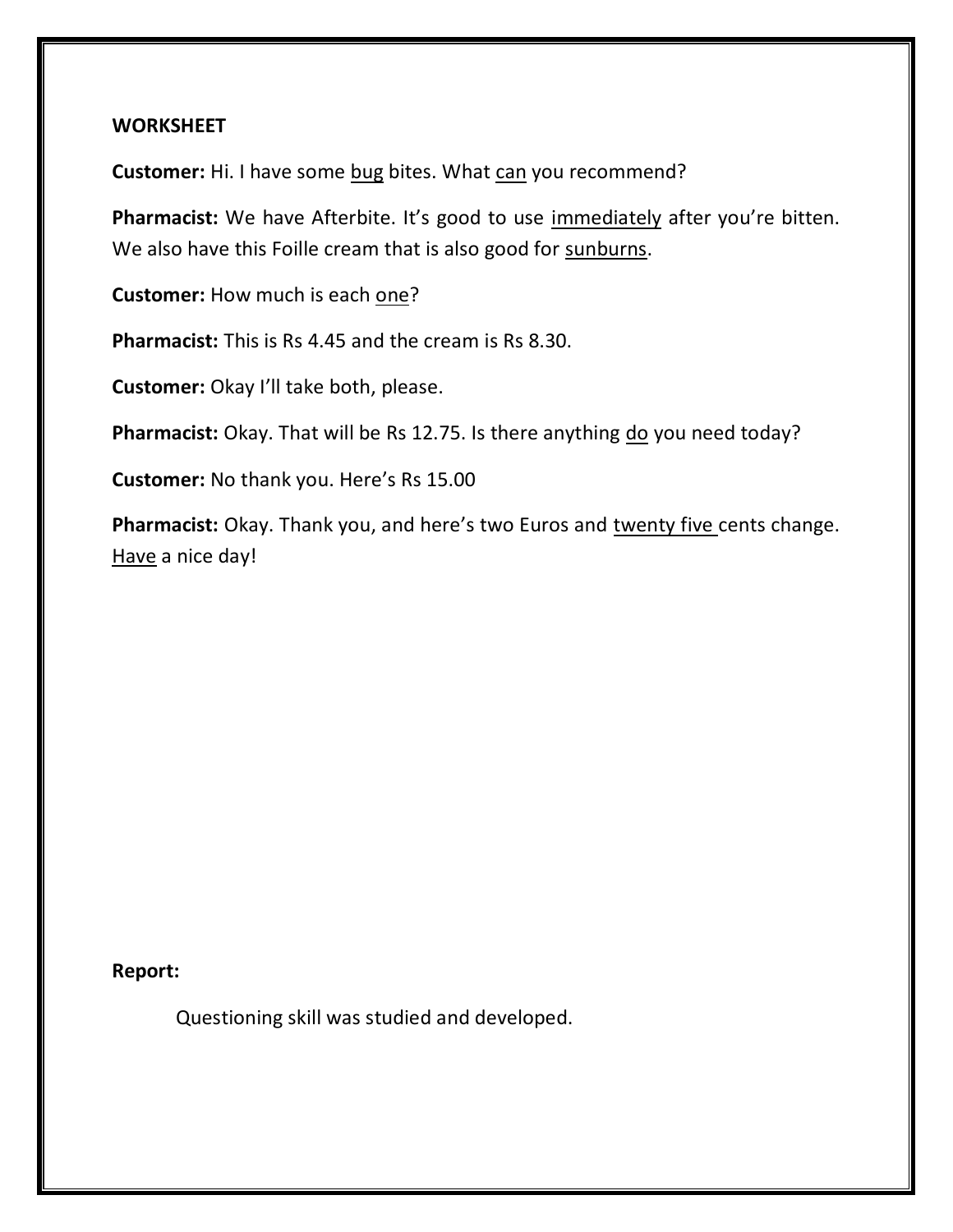### **3. MAKING FRIENDS**

### **AIM:**

To study and learn basics of communication skills "How to Start a Conversation or making friends"?.

### **Introduction:**

The term "functional" means providing learners with the skills and abilities they need to take an active and responsible role in their communities, everyday life, the workplace and educational settings. Functional English requires learners to communicate in ways that make them effective and involved as citizens, to operate confidently and to convey their ideas and opinions clearly.

The aim of functional English is to encourage learners to demonstrate their speaking, listening, reading and writing skills in a range of contexts for various purposes. These skills are of vital importance in building careers and to increase an individual's general quality of life.

### **How to Start a Conversation**

Starting a conversation can be one of the most stressful things in life, but also one of the most rewarding. Being good at starting conversation is essential in our career, romance and many other aspects of life, so start mingling

Conversation Starting Tips

- $\triangleright$  Research interesting things to talk about.
- $\triangleright$  Before you approach somebody to talk, relax.
- $\triangleright$  Ask interesting questions.
- $\triangleright$  Don't focus on seeming clever.
- $\triangleright$  Be prepared to listen.
- $\triangleright$  Avoid controversial subjects, complaining or gossip.
- $\triangleright$  Be yourself!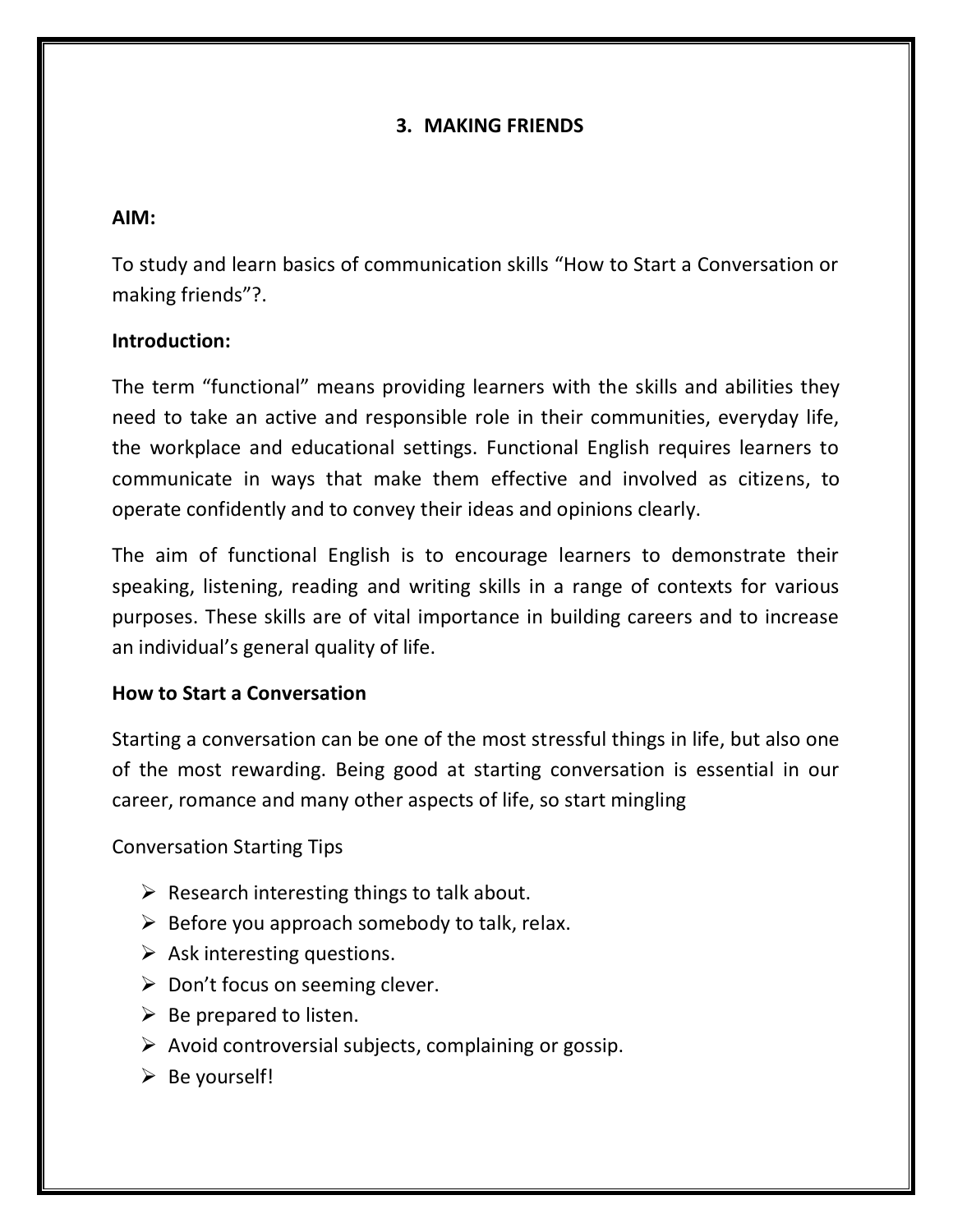### **Starting a Conversation**

- 1. You've done your prep work.
- 2. Now you're out and about, and ready to mingle!
- 3. Before you approach anybody, relax.
- 4. If you're tense, you'll make other people tense.
- 5. Calm down, try to think of this as an enjoyable experience, and let your body language become very casual and welcoming.
- 6. Remember, there's really nothing to be so afraid of.
- 7. Even if the conversation is a little dull or awkward, it's hardly the end of the world.
- 8. If you spot a stranger you want to talk to, give them a quick but thorough look to see if you can get any ideas about their possible interests.
- 9. A band t-shirt is an obvious sign about the kind of music that person likes.
- 10.Look for other clues in the person's clothing.
- 11.You can also check out your surroundings for possible things to talk about.
- 12.Is there anything interesting in the area? Is there some sort of unusual art or Architecture nearby?
- 13.Do you have any mutual friends there?
- 14.Say hello and shake their hand, if the circumstances seem appropriate.
- 15.In certain situations, shaking hands could seem too formal.
- 16.In other situations, it could seem too personal.
- 17.If you know you have some common ground with the person, you can start by Focusing on that.
- 18.Talk about your neighborhood, a teacher you share, something at work, etc
- 19.If the person has nice clothing, you can start a conversation with a compliment and a question. When you have nothing to Talk About "I like your coat! Where did you get that?"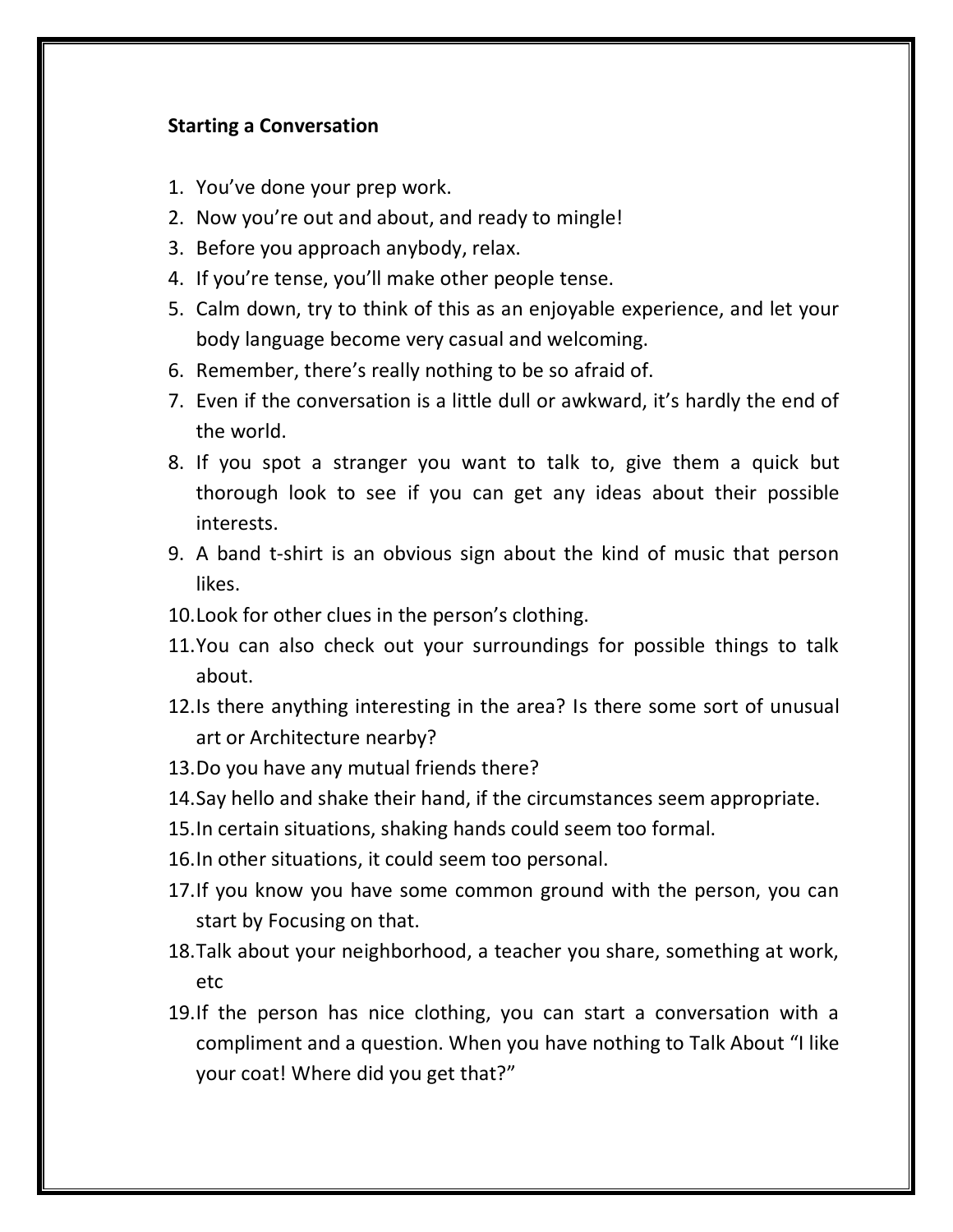- 20.Complimenting their clothing is one thing, but you should avoid commenting on the person's physical appearance too soon. Telling somebody they have nice eyes when you just met could seem creepy.
- 21.Don't compliment the person for something unless you really mean it. If you give them a false compliment and they see through it, you'll look like you're trying to scam them for some reason.
- 22.Don't go into the conversation trying to sound clever. Be ready to listen.
- 23.Focus on questions to get things going. Ask about the person, and if a certain subject seems to bring them to life, follow up on it.
- 24.If you want to have an interesting conversation, ask interesting questions.
- 25.If the other person is just answering "yes" or "no" a lot, your questions probably aren't open-ended enough.
- 26.If you're paying attention to the other person, you won't be focused on yourself, so you're less likely to be nervous.

#### **Responding to a conversation**

#### **Effective Responses:**

- 1. *Understanding*: It is a feelings-oriented which conveys sensitivity and understanding. Understanding is empathy or accurately tuning into what the other person is feeling at the time.
- 2. *Clarification:* It indicates your intent to comprehend what the other is saying, and checking it out to ensure your perceptions. Clarification responses reinforce your desire to see from the others point of view.
- 3. *Self-disclosure*: It is sharing something about yourself that relates directly to the conversation your personal beliefs, attitudes values or an even an event from your past.
- 4. *Questions:* Question response seeks to elicit information and allows them to develop a point.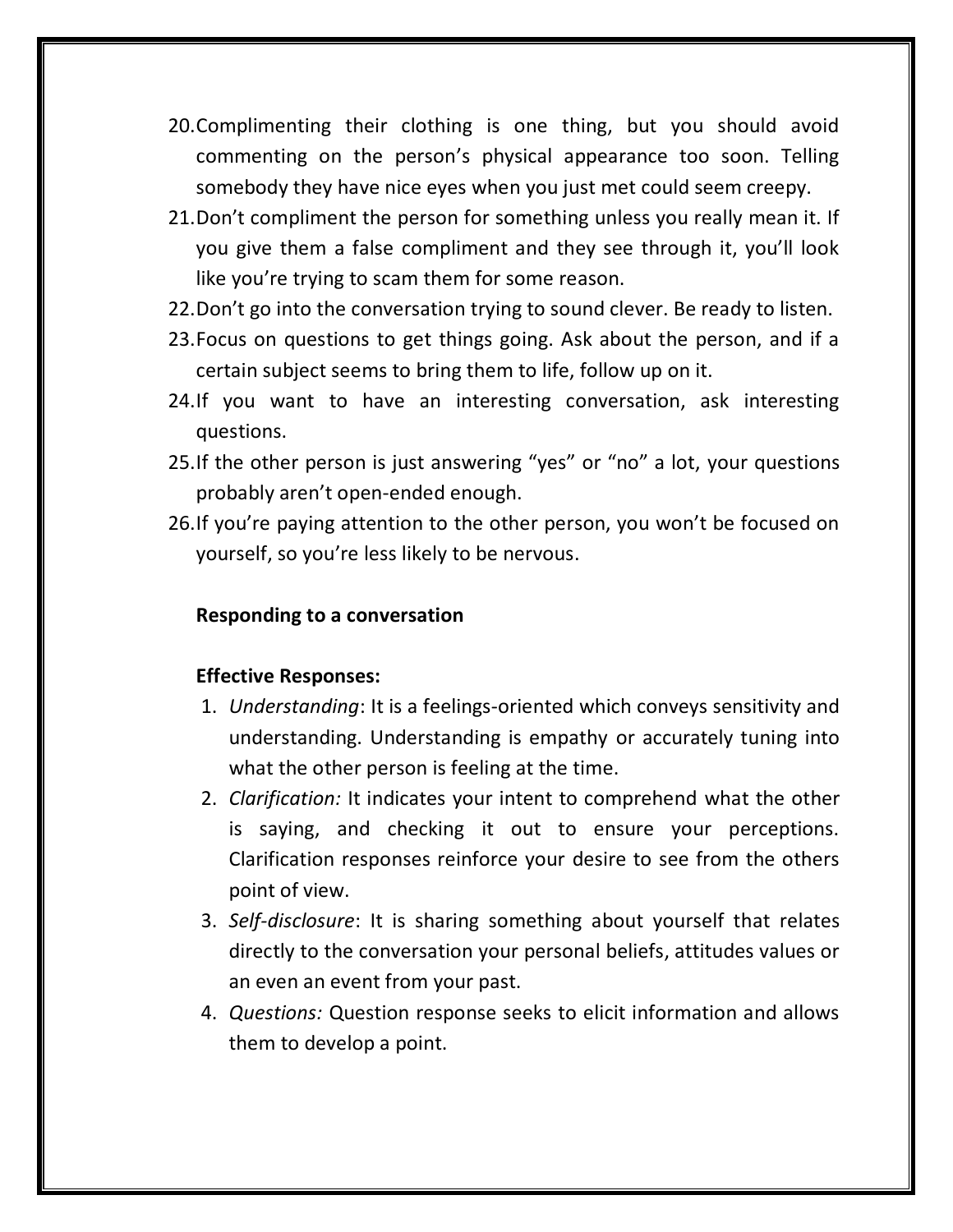- 5. *Information Giving:* It involves relating facts in an objective manner without judgment or evaluation. This response is useful in giving both positive and negative feedback.
- 6. *Reassurance:* These responses reduce anxiety, diffuse intense feeling and express confidence.
- 7. *Analytical:* The intent of this response is to analyze, explain or interpret the other person's behavior and feelings.
- 8. *Advice giving:* It implies that you are in a position to know the reasons for the other person's problems, and what she ought, must or should do about them.

#### **Using the Right Body Language**

Body language is a form of non-verbal communication involving the use of stylized gestures, postures, and physiologic signs which act as cues to other people. Humans, unconsciously, send and receive nonverbal signals all the time Understanding body language Ways to Improve Body Language

- 1. Don't cross your arms or legs- Keep your arms and legs open.
- 2. Have eye contact, but don't stare If there are several people you are talking to, give them all some eye contact to create a better connection and see if they are listening.
- 3. Don't be afraid to take up some space -.
- 4. Relax your shoulders
- 5. Nod when they are talking nod once in a while to signal that you are listening.
- 6. Don't slouch; sit up straight but in a relaxed way, not in a too tense manner.
- 7. Lean, but not too much If you want to show that you are interested in what
- 8. Someone is saying, lean toward the person talking.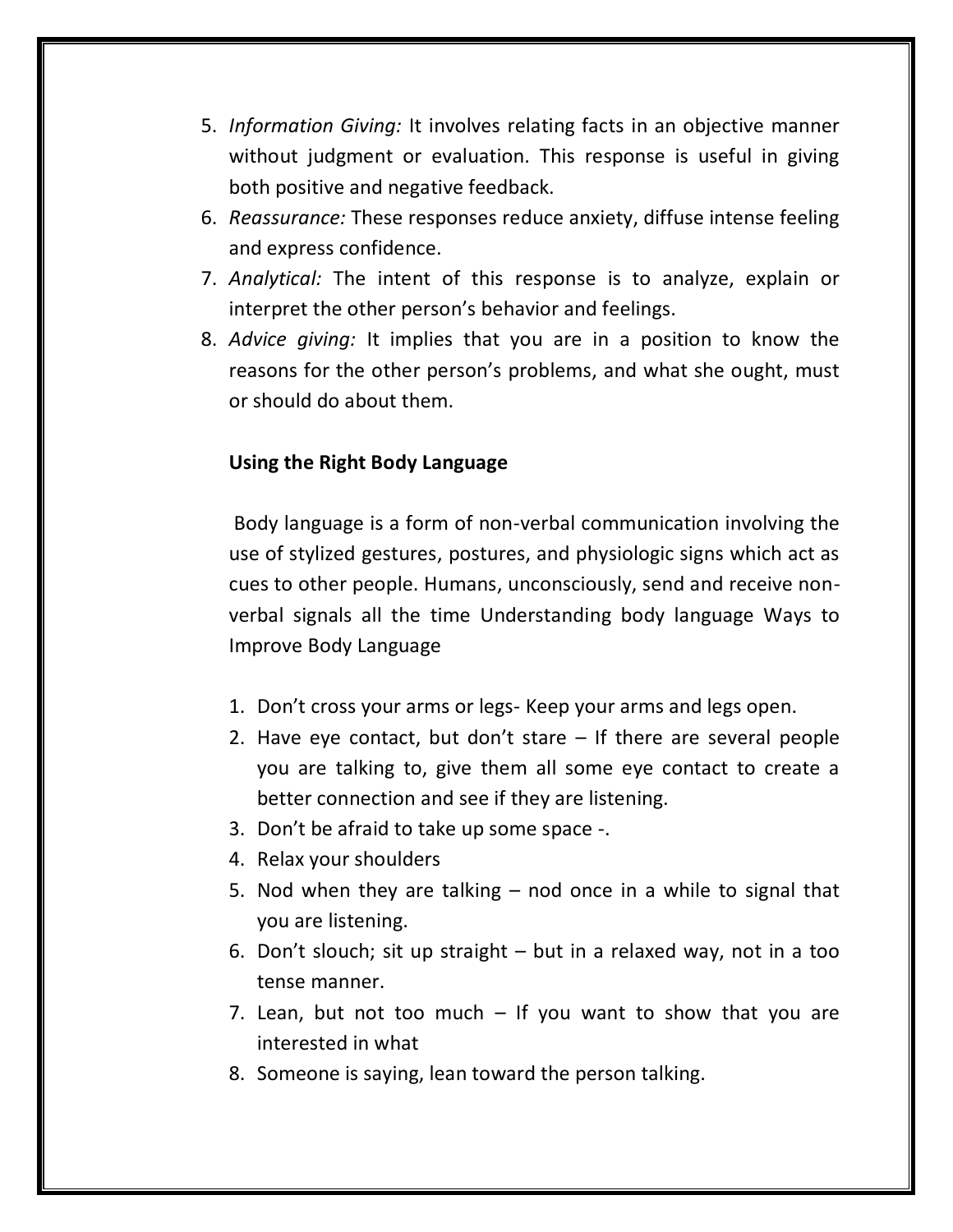- 9. Smile and laugh lighten up, don't take yourself too seriously. Relax a bit, smile and laugh when someone says something funny.
- 10. Don't touch your face it might make you seem nervous and can be distracting for the listeners or the people in the conversation.
- 11. Keep your head up  $-$  Don't keep your eyes on the ground, it might make you seem insecure and a bit lost. Keep your head up straight and your eyes towards the horizon.
- 12. Slow down a bit  $-$  this goes for many things
- 13.Don't fidget try to avoid, phase out or transform fidgety movement and nervous tricks such as shaking your leg or tapping your fingers against the table rapidly.
- 14.Use your hands more confidently instead of fidgeting with your hands and scratching your face use them to communicate what you are trying to say.
- 15. Use your hands to describe something or to add weight to a point you are trying to make.
- 16.Keep a good attitude last but not least, keep a positive, open and relaxed attitude
- 17.Don't stand too close one of the things we learned from Seinfeld is that everybody gets weirder out by a close-talker. Let people have their personal space, don't invade it.

#### **Report:**

 Thus we studied and learn basics of communication skills "How to start a conversation or making friends".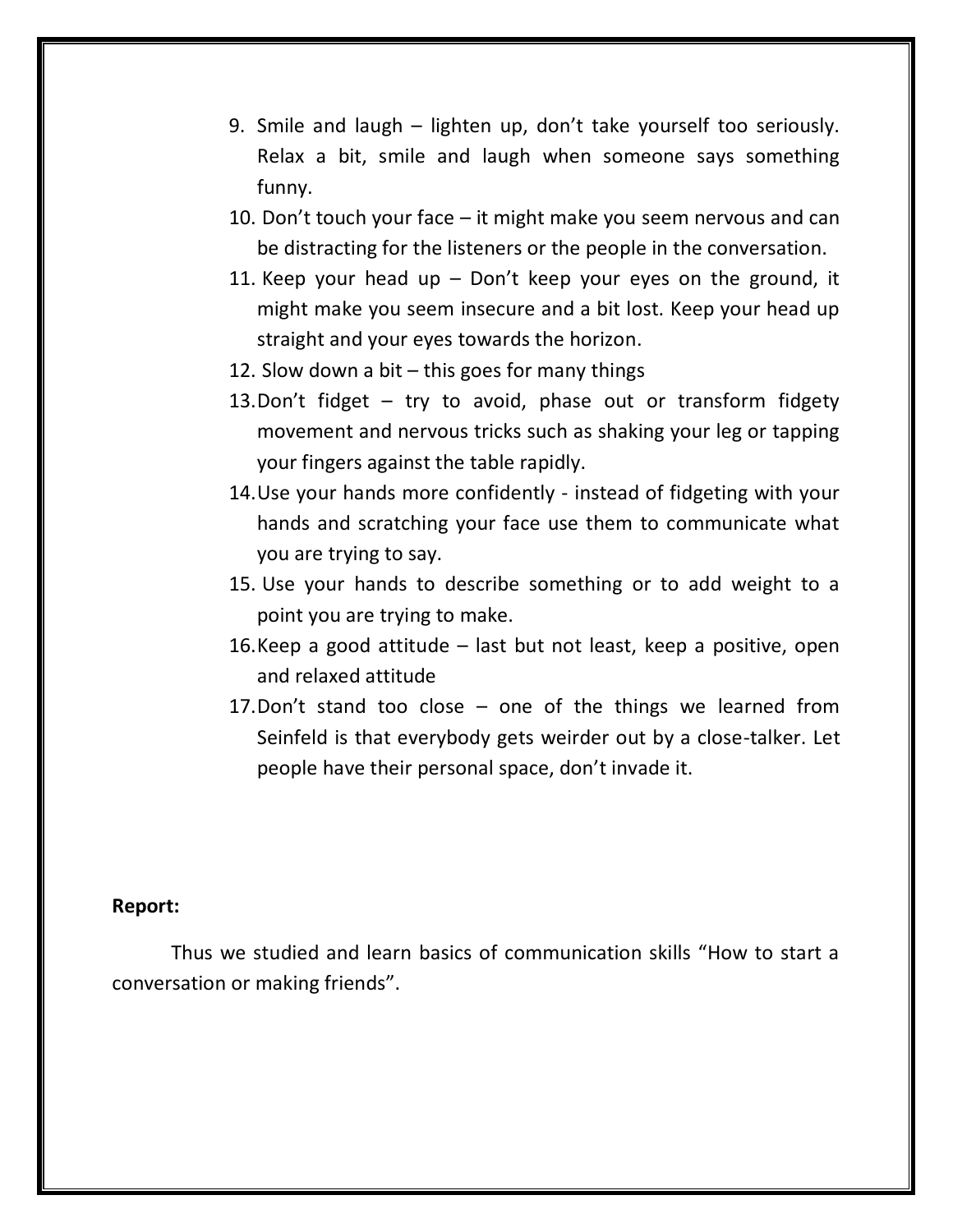#### **4. What Did You Do?**

What did you do in your Christmas Vacation?

 Christmas vacations are those memorable days in my life. On the month of December we started to celebrate the birth of Jesus Christ. In my neighborhood there were Christmas lights decorating every house, Christmas carolers singing every weekend and fires burning in every chimney. This was the sign of Christmas.

 Homemade gifts are my specialty. I love to make them; my parents love to get them; my parents love to get them. Drive through the lighting displays around town. There are countless special events at the time of year.

 All of my family members join together for buying cloths and other accessories. We went to a big mall for shopping and I really enjoy that moment. Next with my family members I went to theatre to watch new movie then we return in late night.

 Next day we went to my grandma's house, which is far away from town, a small village with lots of happiness my grandma and my grandpa welcome us. Then I presented a gift to them. For many people, Christmas is about gathering with friends and family to enjoy each other's company and celebrate holiday. Then we have our dinner in my grandma's house and then we leave from that village.

 On the Christmas night I went for the Christmas special mass at midnight in our family church and a special service is given by the father. The whole church and a special service is given by the father. The whole church was decorated by the starts, lights, flowers and Christmas trees.

 At the end of the mass Santa gave gifts to the kids and I can see happy and cheerful face everywhere. I met all my friends and gave gift to them. Then we cut cake and gave to all the persons who were around as. We specially invited father for cake cutting ceremony.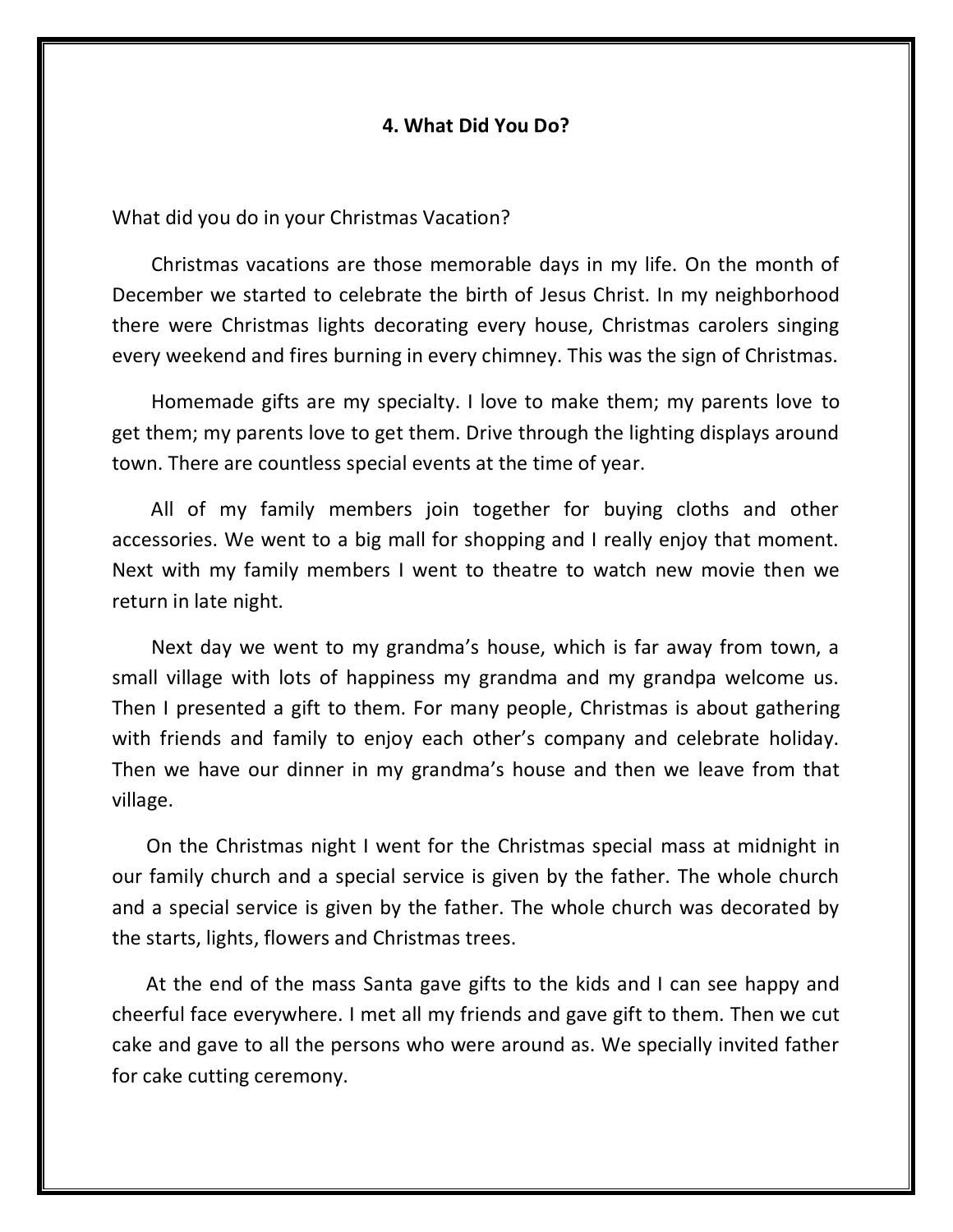During the cake cutting we can hear the sounds of music, drums and crackers. Then we suddenly reach the front part of the church and we saw the persons all were dancing in that place and there was full of crowd. Then we return home at very late night. We share our greetings to my family members. With full of joy, happiness and special things my Christmas vacation ends with happy.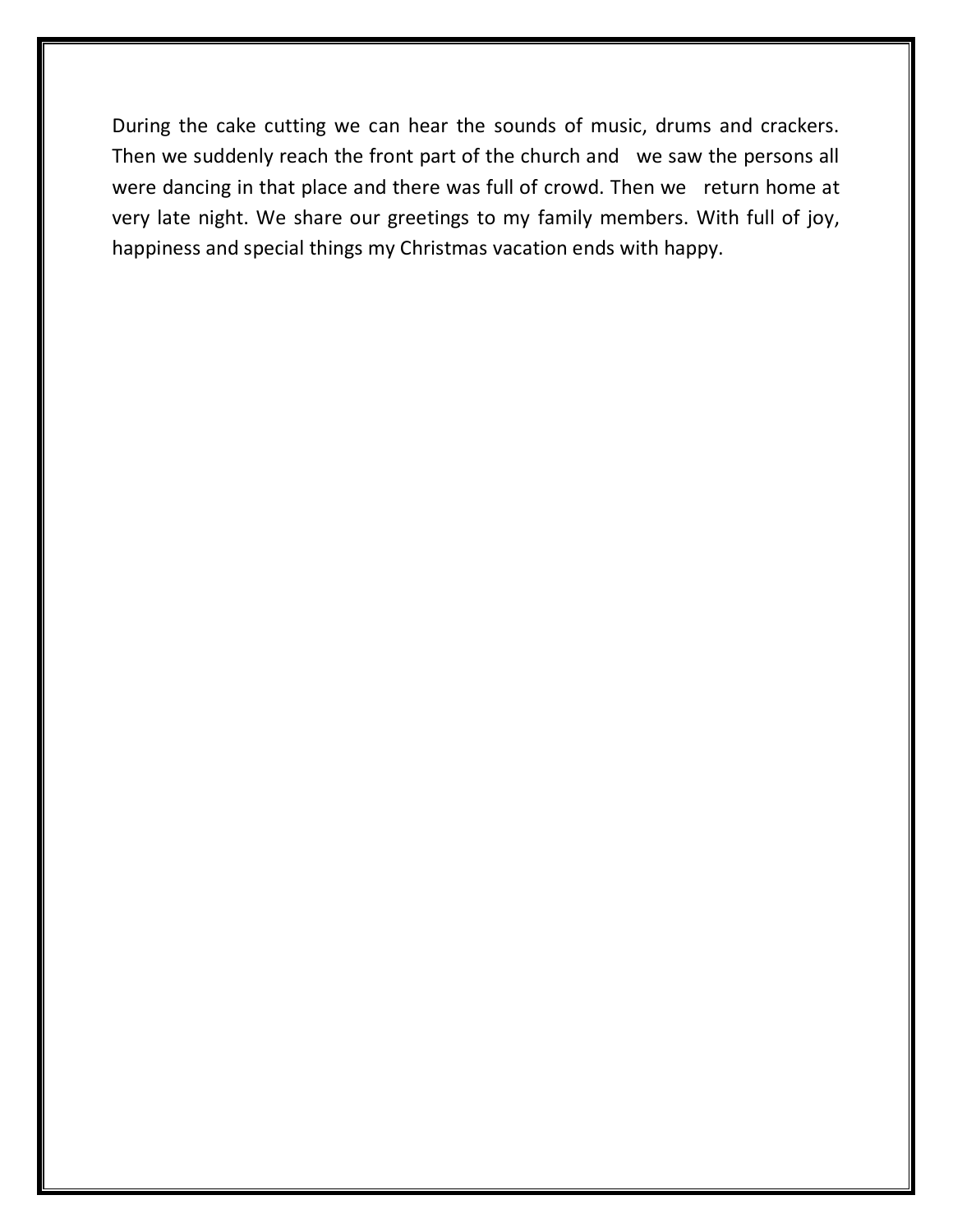#### **5. DO'S AND DON'TS**

#### **AIM**

To study do's and don'ts of basic communication skills.

#### **DO'S**

1. Do plan ahead to determine the messages you want to communicate.

 2. Do make sure the timing is right if you need to speak to an employee or a manager.

 3. Do communicate from a position of strength. Get your facts straight before you speak.

4. Do make sure your statements are clear and free of unnecessary jargon.

 5. Do take responsibility for ensuring that what you say is understood by the audience or listener. Ask for feedback from listeners and provide clarification before completing the discussion.

#### **DONT'S:**

 1. Don't assume that an audience shares your interest in the subject. Think about how you can make the listener care about what you have to say.

 2. Don't let personal feelings interfere in business or professional matters. Watch your body language for any signs that can be translated as hostile or that may cause discomfort for your listeners.

 3. Don't assume that an audience will understand your main thoughts on a subject spell out your thinking clearly but without being condescending.

 4. Don't be afraid to make changes if you are presented with new information or a different point of view. Remember that communication is a two way street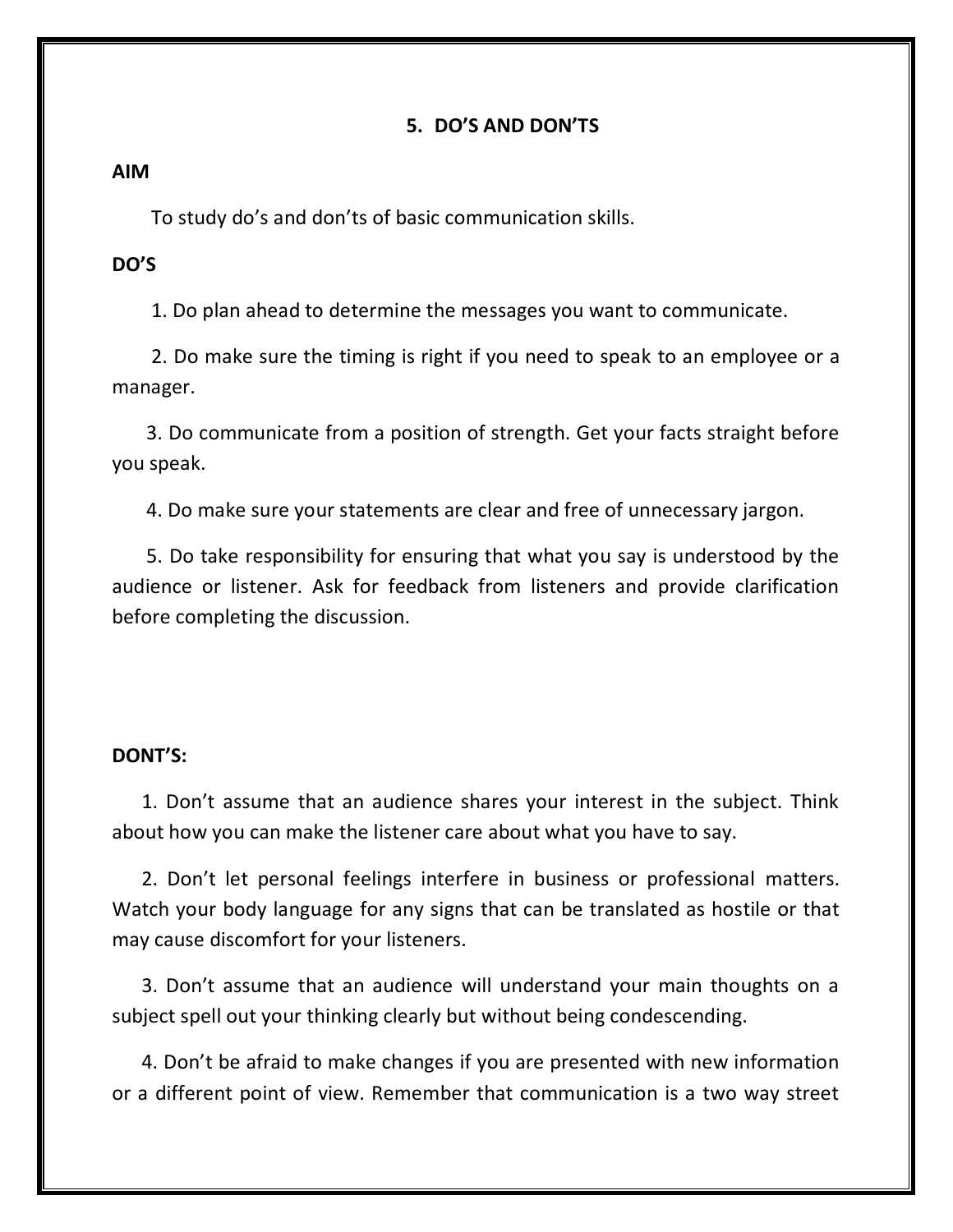with strong leadership. Communication skills you can gain the buy in others, build trust and inspire loyalty. Learn practical techniques for shaping your leadership messages.

### **REPORT:**

Do's and Don'ts of basic communication skill was studied.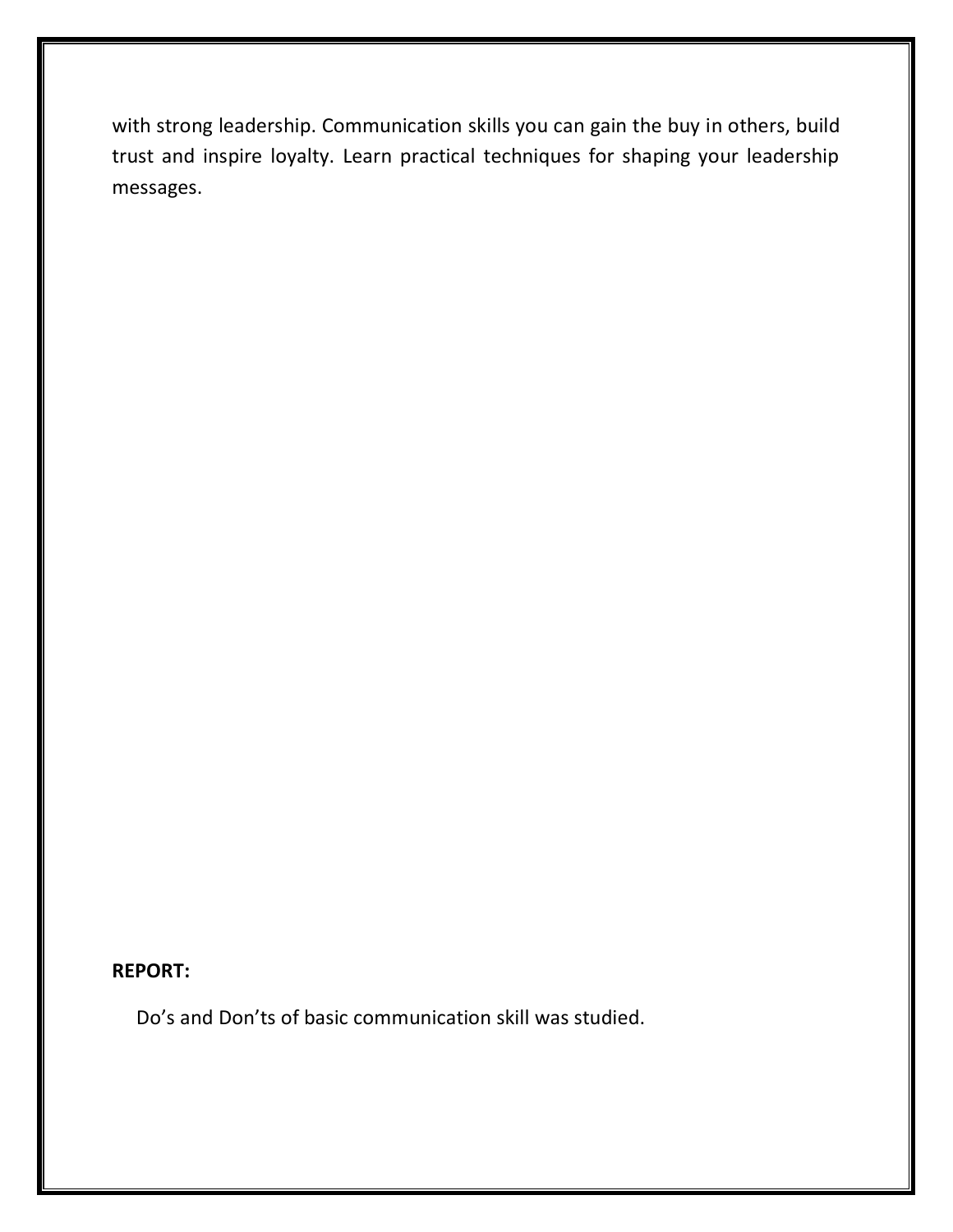#### **UNIT 2**

#### **PRONOUNCIATIONS COVEWRING THE FOLLOWING TOPICS**

#### **6. CONSONANT SOUNDS**

#### **AIM:**

To learn and study consonant sound.

 A consonant sound is made by blocking the flow of air as it leaves the body. There are three key factors that define a consonant where you block the air (is it on the lips, the teeth etc), how you block the air (is it a full or partial blockage) and if you are the voice (compare /s/without voice and /z/ with voice)

English has 26 consonant sounds (if we include 2 versions of  $/t/$  and  $/t/$ ), with a strong focus on positions at the front of the mouth. Depending on your first language, some consonants will be harder than others, so then learn the position, place and noising for each sound, plenty of repetition practice helps the new sounds became natural.

#### **RULES FO ENGLISH CONSONANT ALLOPHONES AND EXAMPLES**

1) Voiceless stops /p, t, k/ are aspirated when they are syllable initial.

Examples:

Pip, test, kick.

2) Voiceless stops /p, t, k/ are unaspirated if immediately preceded by an /s/

Examples:

Spew, stew, skew

3) Stops are unexploded when they occur before another stop in words such as.

Examples:

Apt, rubbed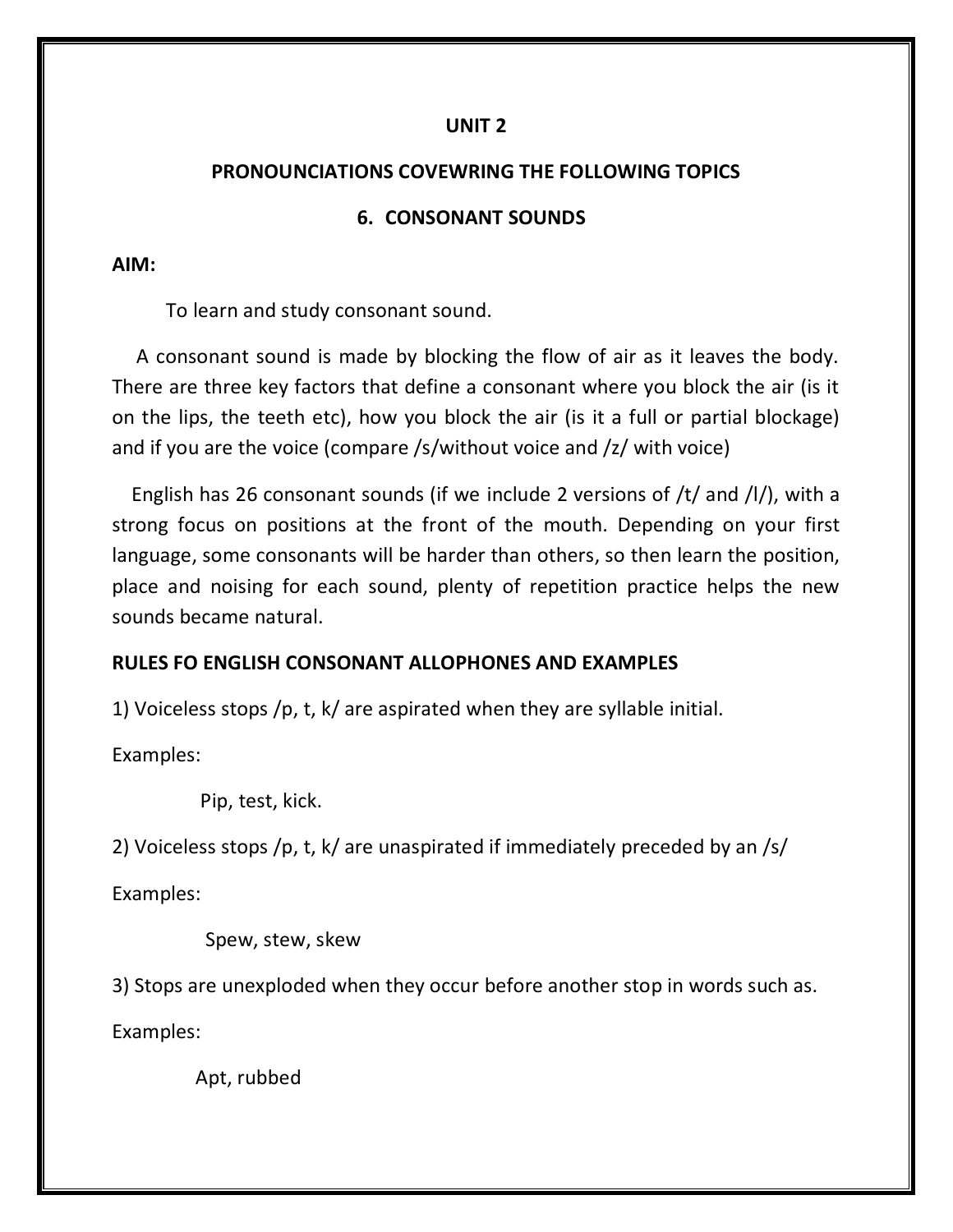4) In many accents of English, syllable final /p, t, k/ are accompanied by a glottal Stop.

Example:

Tip, nit, kick

5) In many accents of English, /t/ is replaced by a glottal stop /? / When it occurs before an alveolar nasal [n] in the same word.

Examples:

Beaten

6) Nasals are syllabic at the end of a word when immediately after an obstruent.

 $($ /p, t, k, t [, f, o, s, [/ and /b, d, g, dz, v,  $\delta$ , z,  $\frac{1}{3}$ /)

Examples:

Leaden, chasm

7) The lateral /l, r/ are syllabic at the end of a word when immediately after a consonant.

Examples:

Paddle, whistle, sabre, razor, hammer, tailor.

8 ) Alveolar stops (/t, d ,n/ ) become voiced taps [r] when they occur between two vowels with the second of which unstressed.

Examples:

Winter, winner, panting, panning.

9) Alveolar stops are reduced or omitted when between two consonants.

Examples: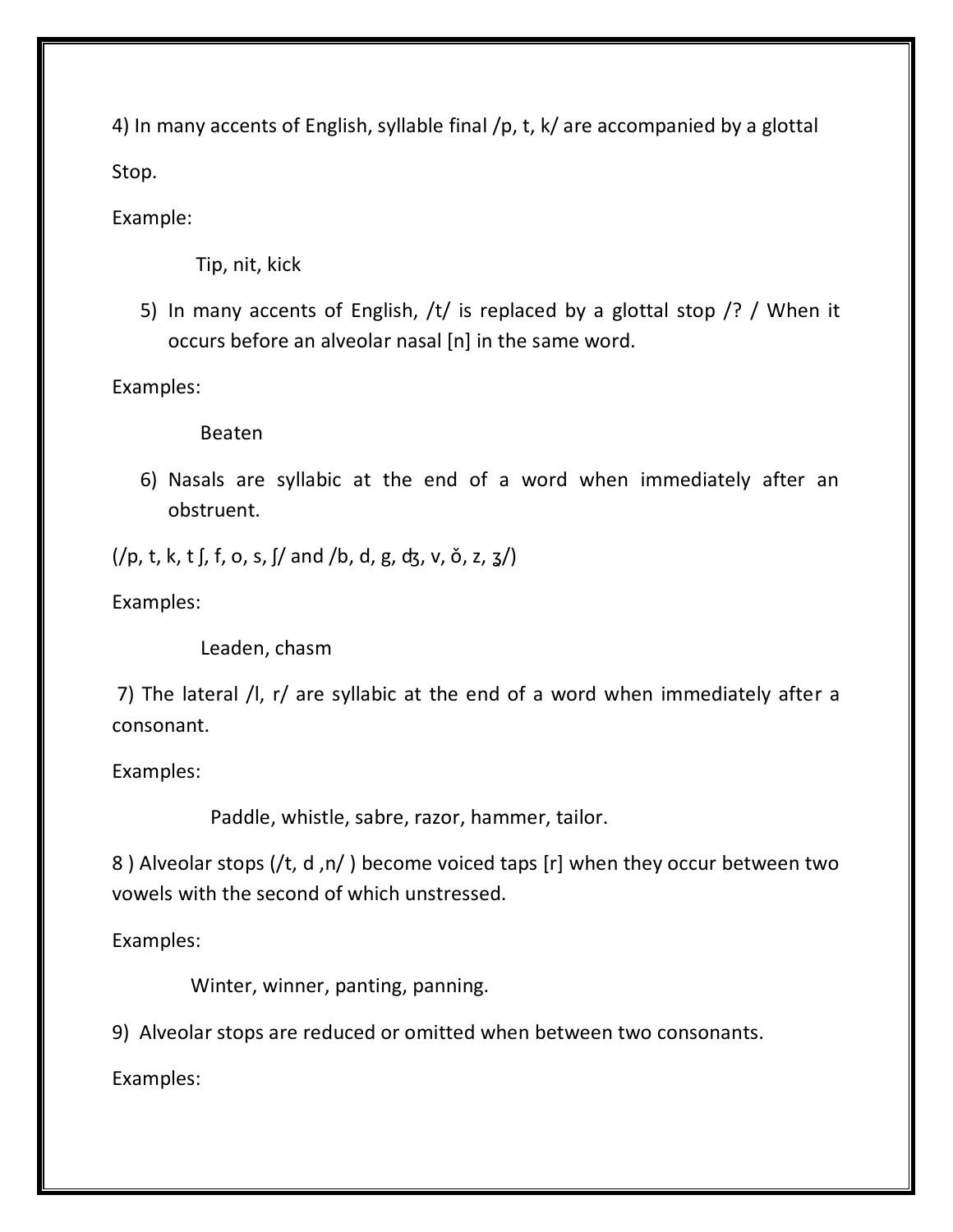Most peoples, best game

10) A consonant is shortened when it is before an identical consonant.

Examples:

Big game, top post.

11) Velar stops become more front as the following vowel in the same syllable becomes more front.

Examples:

/k/ in cap, kept, kit, key

/g/ in gap, get, give, geese

12) The lateral is velarized when after a vowel or before consonant at the end of a word.

Examples:

Life, file, clap, talc, feeling, feel

### **How to read English alphabet letters**

/i/ B, C, D, E, G, P, T, V, Z

 $\sqrt{\varepsilon}$  F, L, M, N, S, X (Z)

/e/ A, H, J, K

/ju/ Q, U, W

/o/ O

/d/ R

### **READ THE FOLLOWING PAIRS:**

a) Sheet seat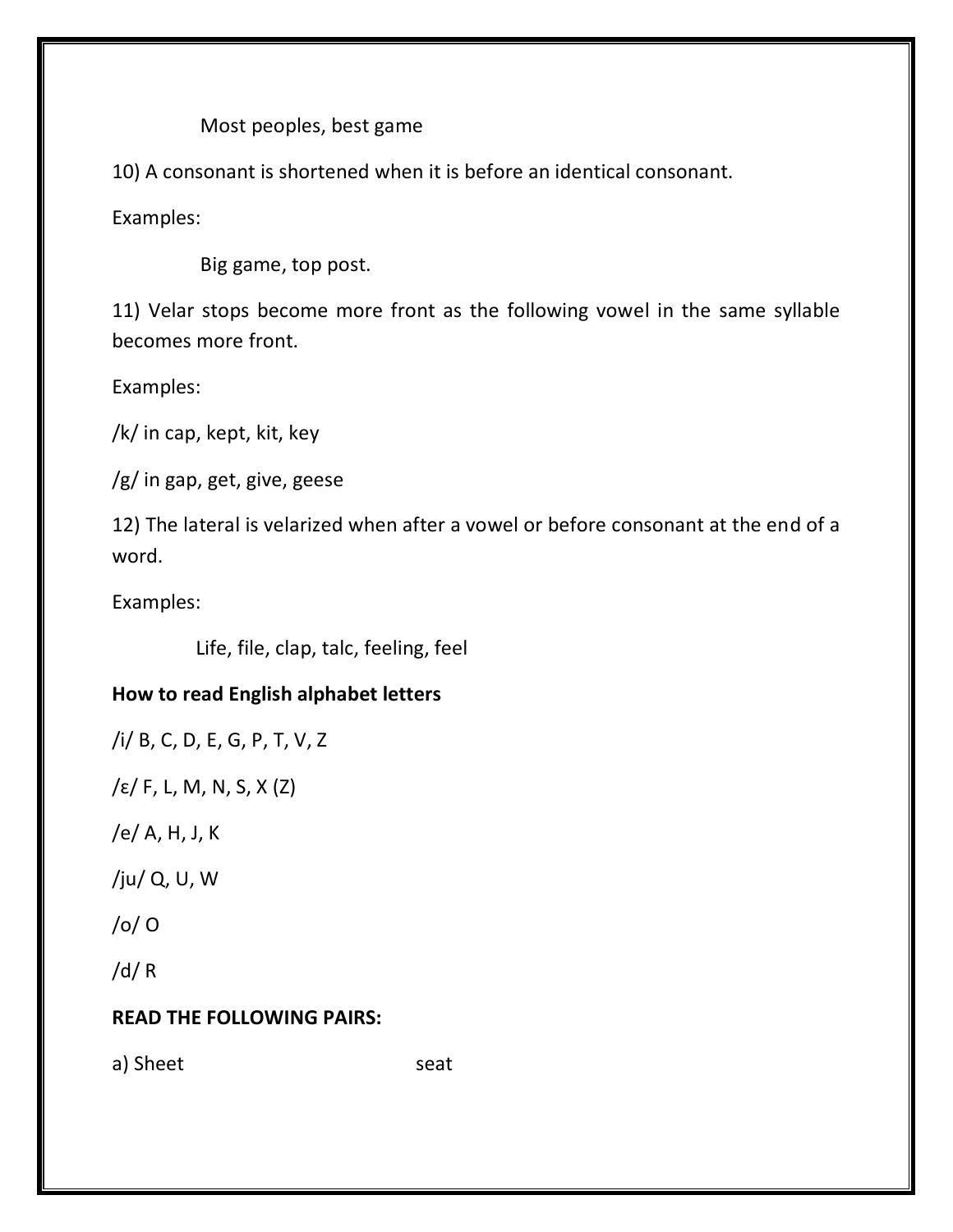| b) Shoe     | chew    |
|-------------|---------|
| c) See      | She     |
| d) Sheet    | Cheat   |
| e) Chop     | Shop    |
| f) Shift    | Sift    |
| g) Shore    | Chore   |
| h) Watching | Washing |
| i) Sour     | Shower  |
| j) Catch    | Cash    |

### **REPORT**:

Consonant sounds was learnt and studied.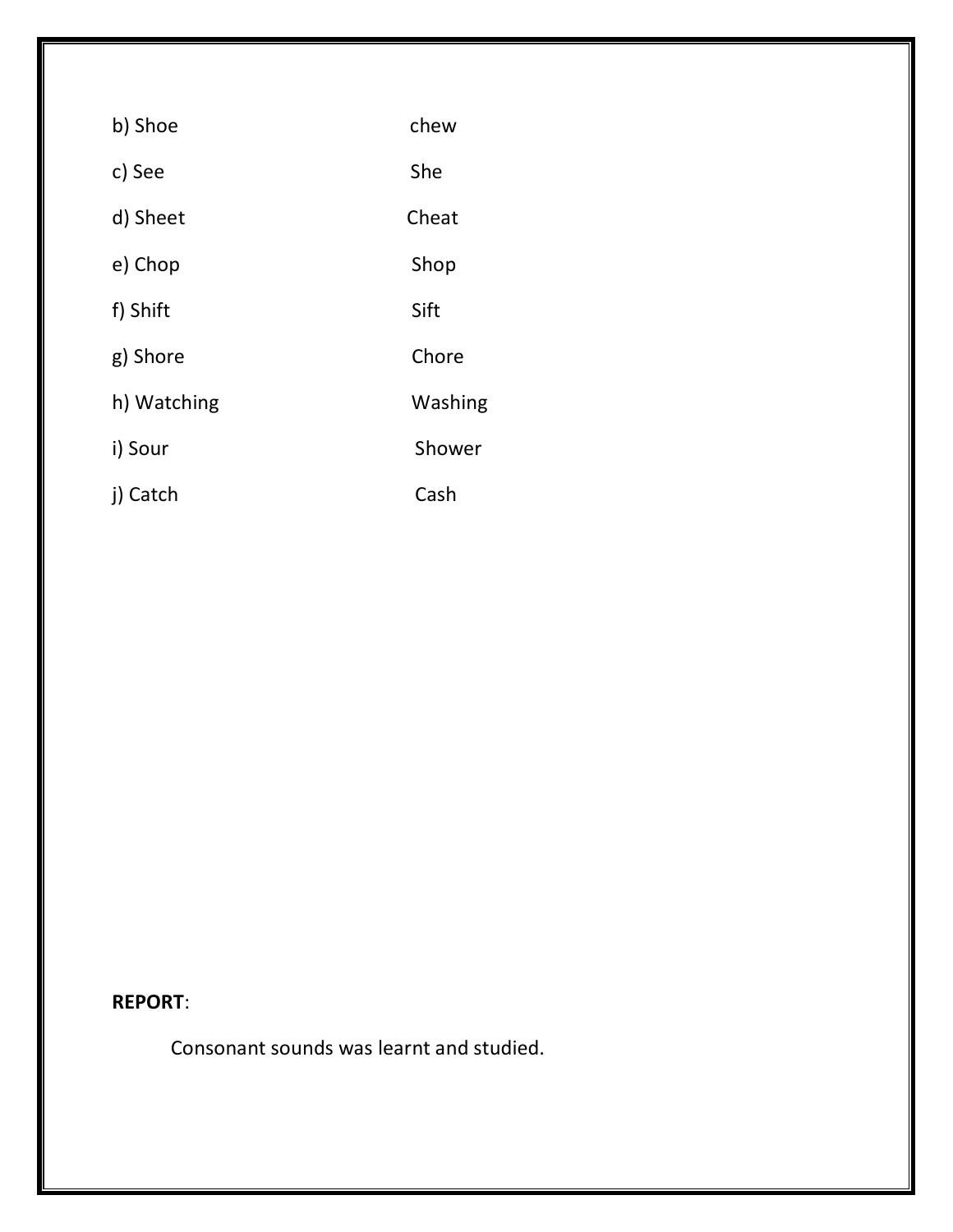### 7. **NOUN**

#### **AIM:**

To study and learn nouns.

### **NOUN:**

A noun is the name of a person, place or thing. A thing includes a quality (fear), a material (gold), a collection (herd, army), a state (adherence) and an action (cheat, mock, movement)

 A noun is often called a noun phrase. A noun phrase can be single –word noun for eg: Teachers love their students. (Noun phrase: teacher).But a noun phrase is usually longer than a single word because it consists of an adjective or a determine plus a noun for e.g.: A good teacher loves his student. (Noun phrase: a good teacher)

Nouns can be classified into five kinds:

- 1. Proper nouns
- 2. Common nouns
- 3. Collective nouns
- 4. Material nouns
- 5. Abstract nouns

### **1) PROPER NOUN:**

 A proper noun is the name of a particles or person or thing i.e., name used for an individual person or place, river or mountain etc., for e.g. Ram, Rahul, India, Everest

### **2) COMMON NOUN:**

 A common noun refers to any and every person or thing of the same kind or class not to a particular person or thing for e.g.: cow, dog, girl

### **3) COLLECTIVE NOUN:**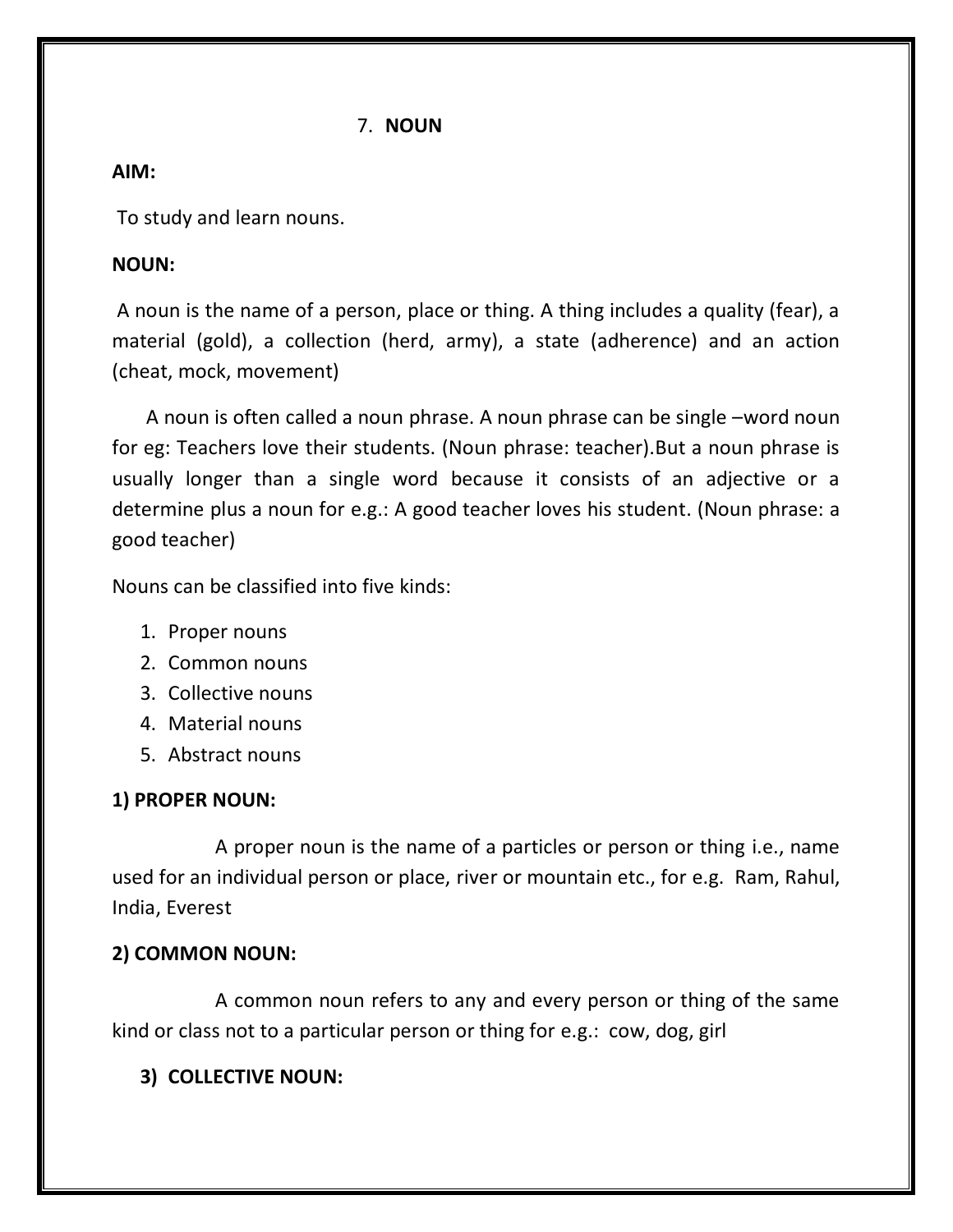A collective noun is the name of a collective group of people or things of the same kind for e.g.: iron, copper, milk, sugar.

### **4) ABSTRACT NOUN:**

 An abstract noun is the name of a quality, state or concept. For e.g.: beauty, sweetness, love, childhood

### **NOUNS: COUNTABILITY**

From the viewpoint of countability nouns are of two types:

1) Countable noun

2) Uncountable noun

### **1. COUNTABLE NOUN:**

 Nouns that can be counted are called countable nouns. For e.g.: a book, an egg, generally a noun used in answer to the question how many? Is a counted noun.

a) How many movies did you watch?

I watched two movies

### **2. UNCOUNTABLE NOUN:**

 Nouns that cannot be counted are called uncountable nouns. For e.g.: milk, water, ink. A noun used in answer to the question, how much? Is an uncountable noun.

When we want to refer to the quantity of these items we use values of measurement which are countable.

Q: How much sugar do you need?

We need a kg of sugar.

Noun gender: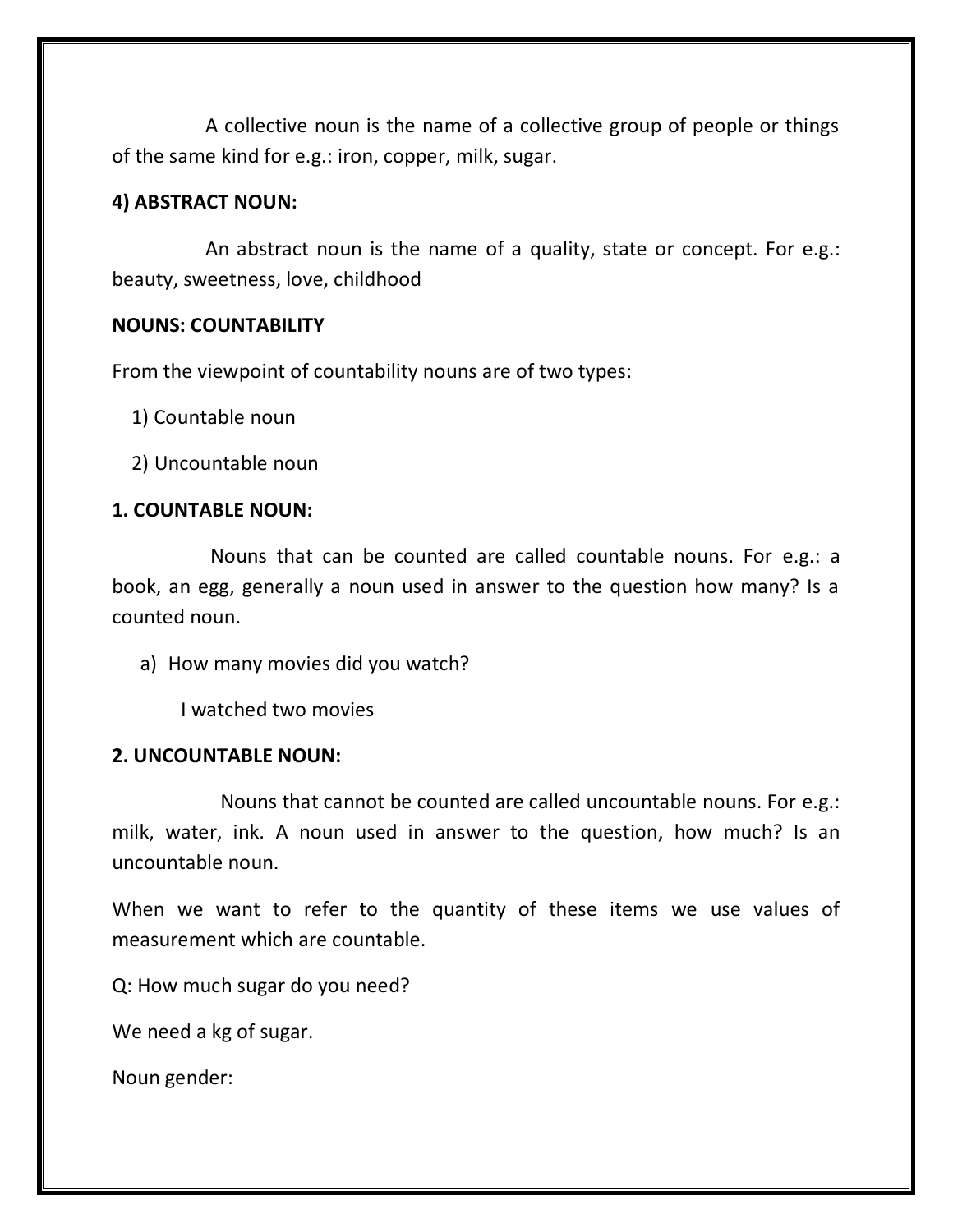Gender is of four kinds

1) Masculine (denotes male) eg: boy, man, brother

2) Feminine (denotes female) eg: girl, women, sister

3) Common (denotes both male and female) eg: student, doctor , teacher

4) Neuter (denotes neither male nor female) eg: gold, rice

MASCULINE AND FEMININE FORMS

The feminine of nouns is formed in the ways

1) By adding ess to the masculine form

2) By adding she/girl to the masculine form

| 1) By adding ess to the masculine form |               |  |  |
|----------------------------------------|---------------|--|--|
| Actor                                  | actresss      |  |  |
| <b>Baron</b>                           | baroness      |  |  |
| Host                                   | hostess       |  |  |
| 2) By adding she/girl / women          |               |  |  |
| He-goat                                | she-goat      |  |  |
| Boy-friend                             | girl-friend   |  |  |
| Student                                | woman student |  |  |

 But in many cases the feminine form is not delivered from the masculine form for e.g.:

Gender- goose Boar- sow

Boy- girl

Cock- hen

Nephew-niece

Common /dual gender:

1) Noun denoting profession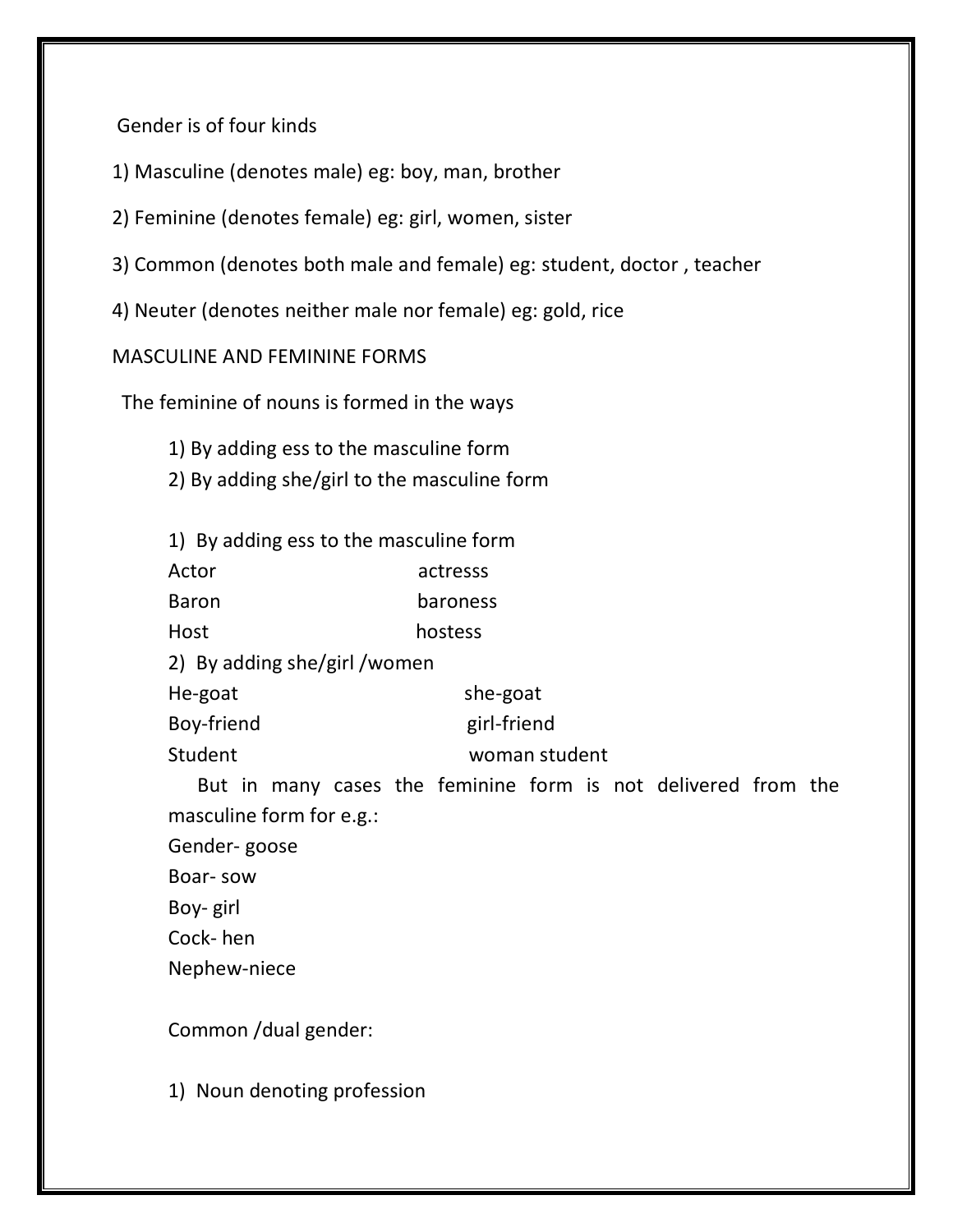Most of the nouns denoting professional/occupation are in the common gender Baby Look Artiste Novelist Minister Typist **EXERCISE FOR STUDENTS**

- 1. Name any ten nouns around you and classify them accordingly Boy, Girl, Cow, Dog, Remi, Nanthini, Sonia, Rani, Rahul, Ravi etc.
- 2. Identify the common and proper noun from the following
- a) Ashoka was a great king.
- b) New Delhi is the capital of India.
- c) Sita is my sister.
- d) Kolkata is a big city.
- e) Hari is a good boy.

Common noun Boy, king, sister, city

Proper noun Asoka, New Delhi, Sita, Kolkata, Hari, India

3. Which of the following is a collective noun? Crowd, Mob, India, Sheep, Herd, Fleet, Parliament

Collective nouns: Crowd, Parliament, Herd

4. Identify and circle the each noun below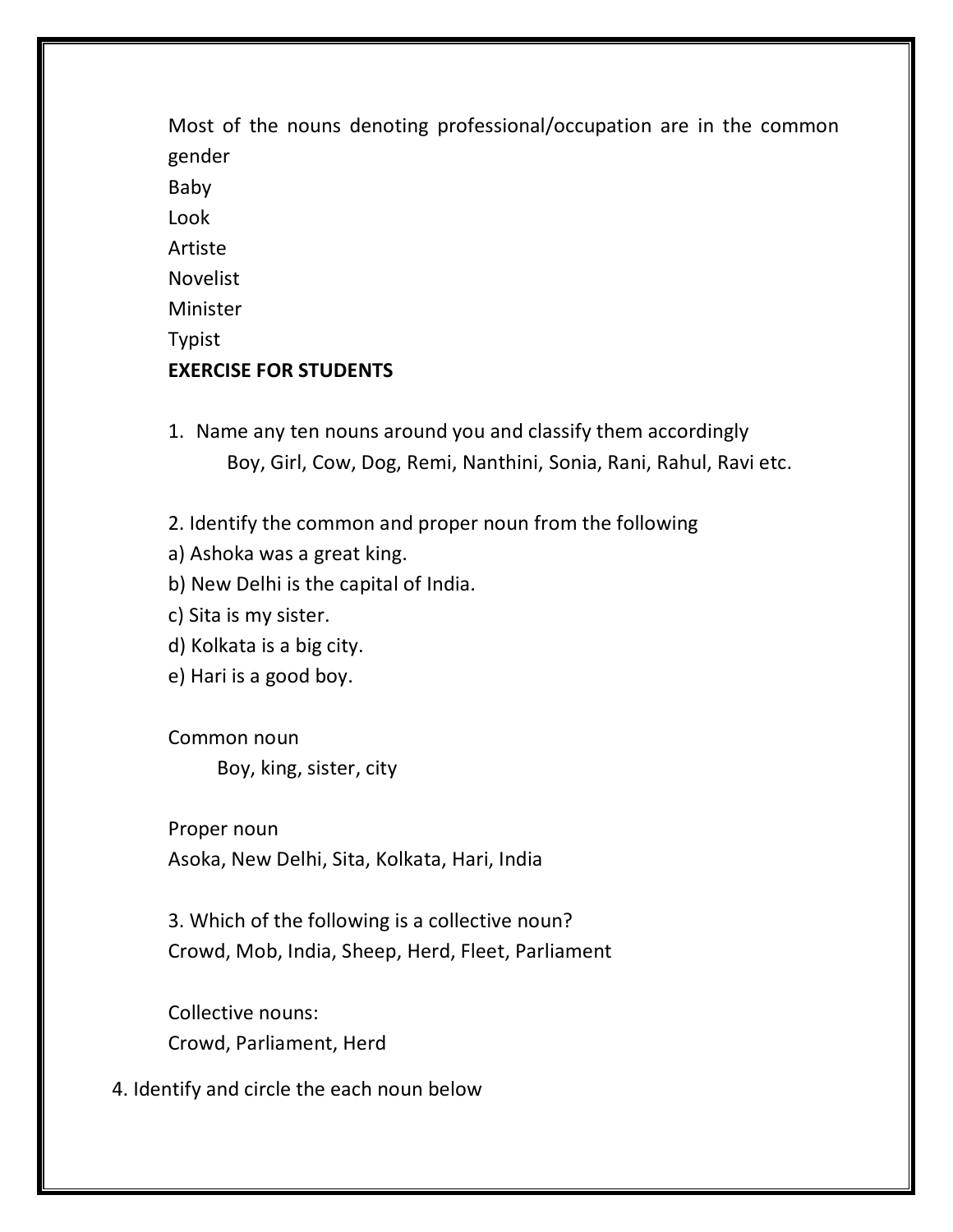Happy, **Pillow**, **Goat**, Make, **Boy**, **Desk**, **Box**, Up, Fast, **Lamp**, **Kite**, Song, Fast, Song, Dance, **Ring** etc

5. Identify the nouns in the following sentences:

The plane landed safely at the airport. The girl dropped the glass on the table. My cat likes to play with string and yarn. I saw my teacher at the store.

NOUNS: plane, airport, girl, glass, table, cat, yarn, teacher, store.

6. Collective noun:

Circle the collective nouns in the following sentences

- 1) Army of shouldets walked across the land.
- 2) A hive of bees attack a boy.
- 3) A sloth of beers locked in the river for fish.
- 4) A flock of birds flow over my house.
- 5) I brought a leaf of the bread at the market.

#### **REPORT:**

Thus we can study and learn nouns.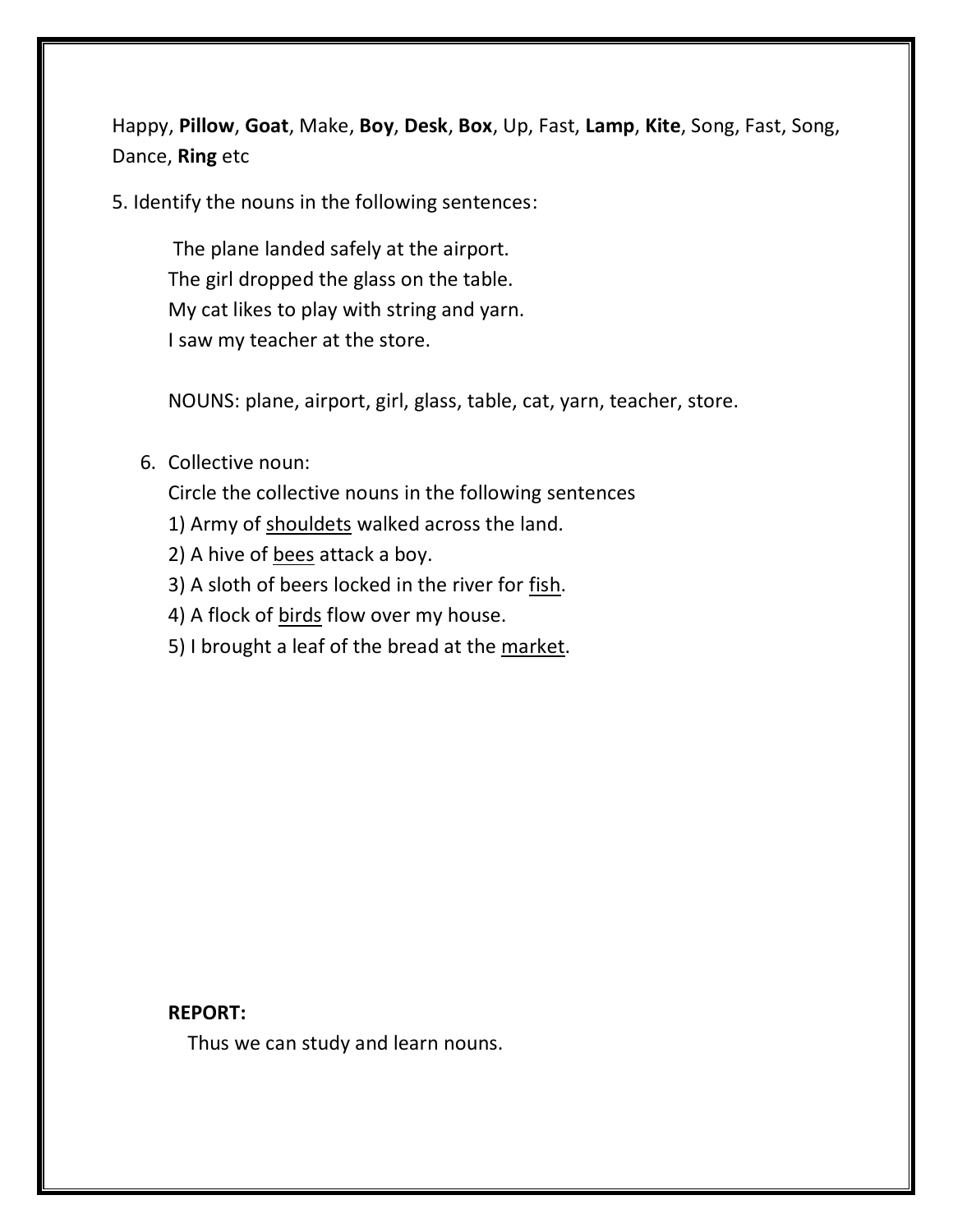### **8. PRONUNCIATION (VOWEL SOUNDS)**

### **AIM:**

To study and learn pronunciation (vowel sounds).

#### **PRONUNCIATION:**

 In the English language there are five sounds i.e. a, e, I, o, u these vowels sounds are made with an open mouth unlocked by teeth, tongue or lips. The most common sounds of vowels are

> Short vowel sounds Long vowel sounds Other vowel sounds

#### **Short vowel sounds**

 Short sounds of a vowel is recognized by cup shaped curve over the vowel.

- a sounds like the a in bat
- e- Sounds like the e in set
- i Sounds like the i in hit
- o- Sounds like the o in dot
- u- Sounds like the u in cut

### **Now the students have to do practice with these short vowel sounds as below:**

Put an x hesider words that do not have the short vowel sounds.

Crack - a Pain  $- a$  $Stay - x$  $Tap - a$  $Face - a$ Here  $-e$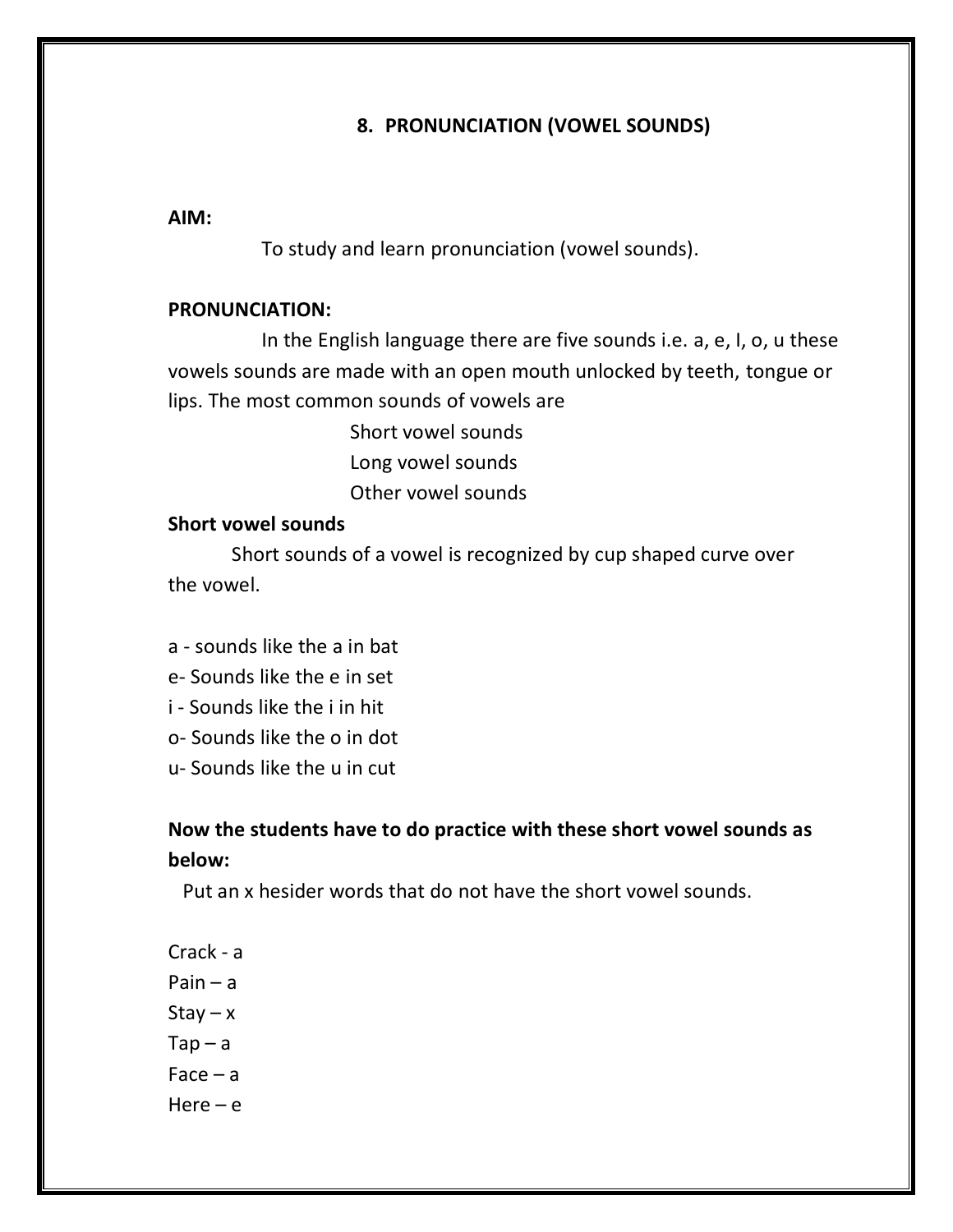### **Rule:**

 When a word has only one vowel and that vowel is followed by one or more consonants, the vowel is usually short.

Example: cat, rat, get, set.

 New, complete the sentence below by filling the word that contains a short vowel sound.

- 1. Even a person with a great personality can make up in a **bad** mood.
- 2. When you are driving, the last thing you want is for the engine to **stop**
- 3. It is not healthy to eat too much **meat**
- 4. Margarine and **oil** contain the same amount of fat
- 5. Gambling has been legal for a long time in the state of **Maine**

### **Long vowels sounds**

The symbol for long vowel sound is a straight line over the letter. When long vowels pronounced each vowel sound like the letters name

- a- Sound like the a in say
- e- Sound like the e in see
- i- Sound like the i in nil
- o- Sound like the o toe
- u- Sound like the u in fuse

### **The long vowels sound as below**

Put an x besides word do not have long vowel sound

Rake  $-a$ , Stock- $x$ , Sad- $a$ , Free- $e$ . Die-I, Lock- $o$ 

**RULE:**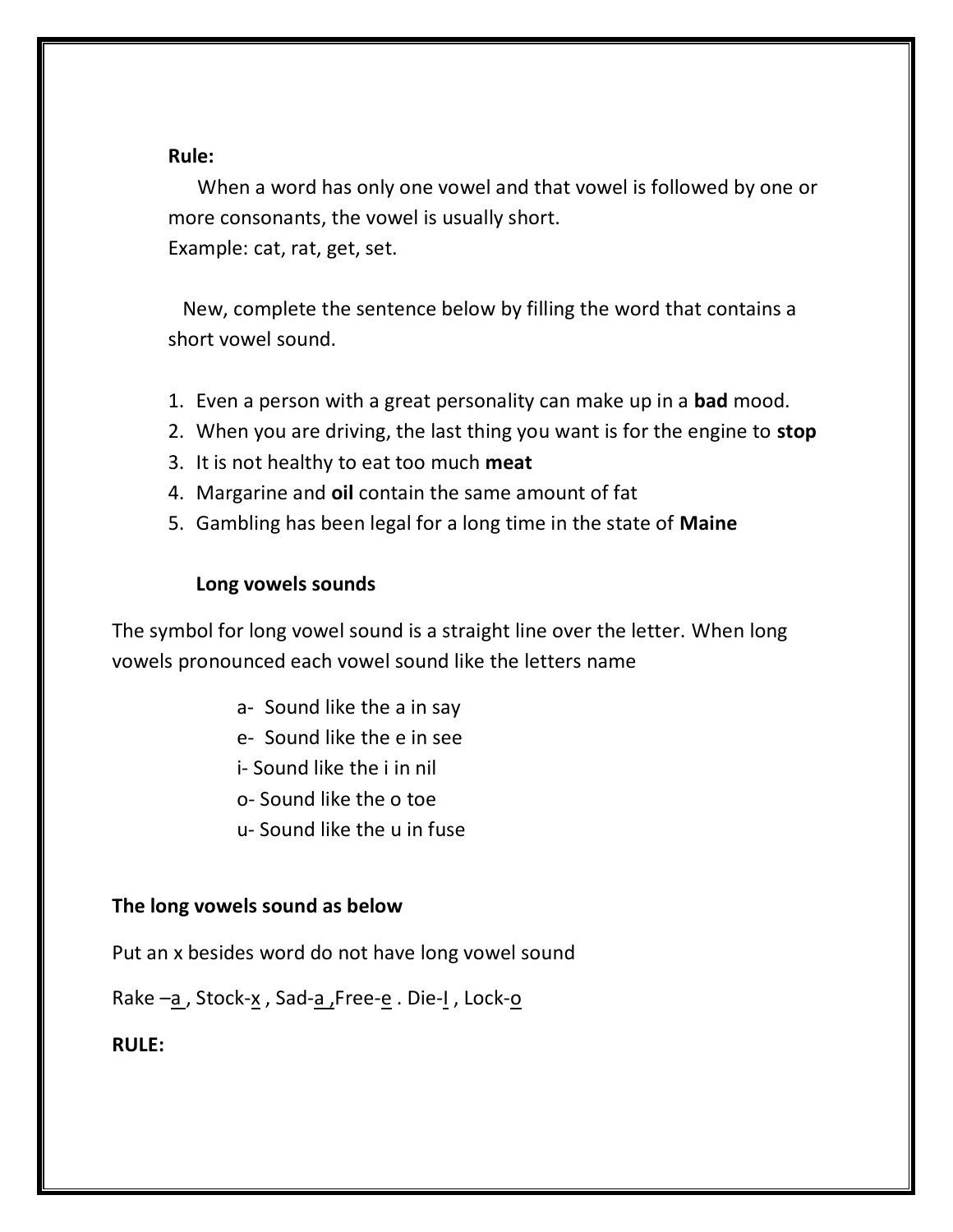When a word ends in a vowel consonants of the vowel before the consonant is long and the final e is silent.

Example: hate, cute, robe etc

Now complete the sentence below the word which follow silent e rule

- 1. The forest fire burned many **oak** and maple tree.
- 2. When we first meet someone, we decide whether he or she is a person we can **enjoy.**
- 3. Is climbing a tall mountain a **brave** adventure or foolish one.
- 4. Is **dangerous** to fall asleep on tap of an electric blanket.

Other vowel sounds

#### **The vowel x**

 When a word starts with y it is considered as a consonant otherwise y is a vowel and has one of the following three vowel sounds.

- 1. In the middle of a word, y usually sounds like short eg myth,gum
- 2. If y is at the end of a one syllable word
- 3. At the end of a word with more than syllable word y sounds like long I as in july, reply, deny.

Marry –i  $By - i$ 

Sadly – i

### **Sounds of vowels followed by r:**

 When r follows a vowel it changes the sound of the vowel. A vowel that comes just before r is usually neither long or short but in between for eg notice how the sound of the vowel and shape of your mouth change a bit when the vowel is followed by r.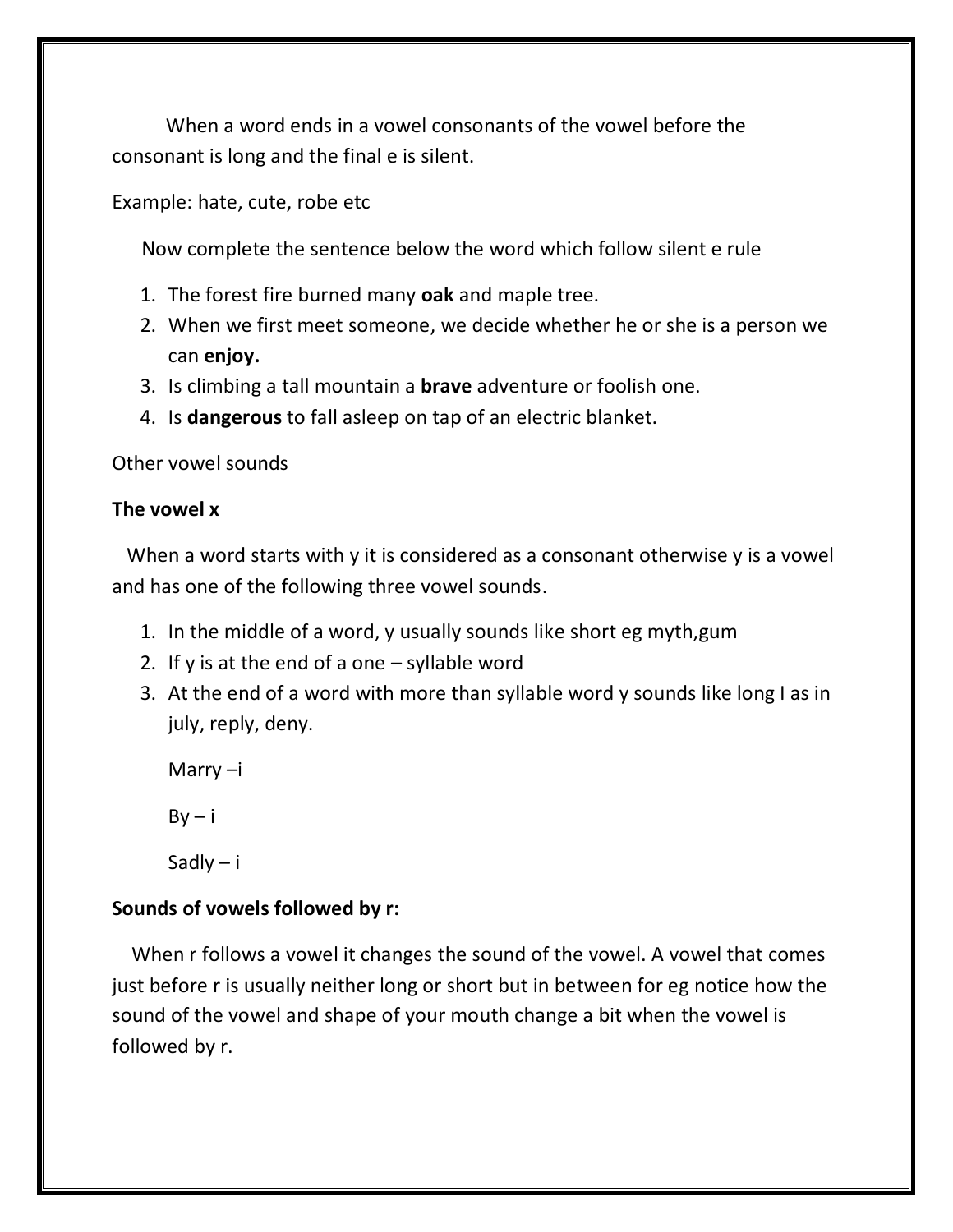| Long vowels | Short vowels | Vowels followed by r |
|-------------|--------------|----------------------|
| Cane        | can          | car                  |
| Code        | cod          | cord                 |
| site        | sit          | sır                  |

### **Activity:**

Identify the following boldfaced vowel with one of the following:

- 1. Symbol for long vowel sound (-)
- 2. Symbol for short vowel sound (v)
- 3. An r if the vowel sound is changed by an r gas  $v_j$  run  $\overline{v}$ , saim  $\overline{z}$ , term  $\overline{z}$

### **Long and short oo**

 When two oo appears together they are pronounced in one of two ways, one is called as long double o sound, as in Boot, Room, and Food. Other is called short double o sound, as in stood, good, look.

### **Activity:**

Fill the spall provided with long double oo sound and short double oo sound

Choose – long

Brook– long

Proof – short

Gook – short

### **Report:**

Thus we can study and learn pronunciation (vowel sounds).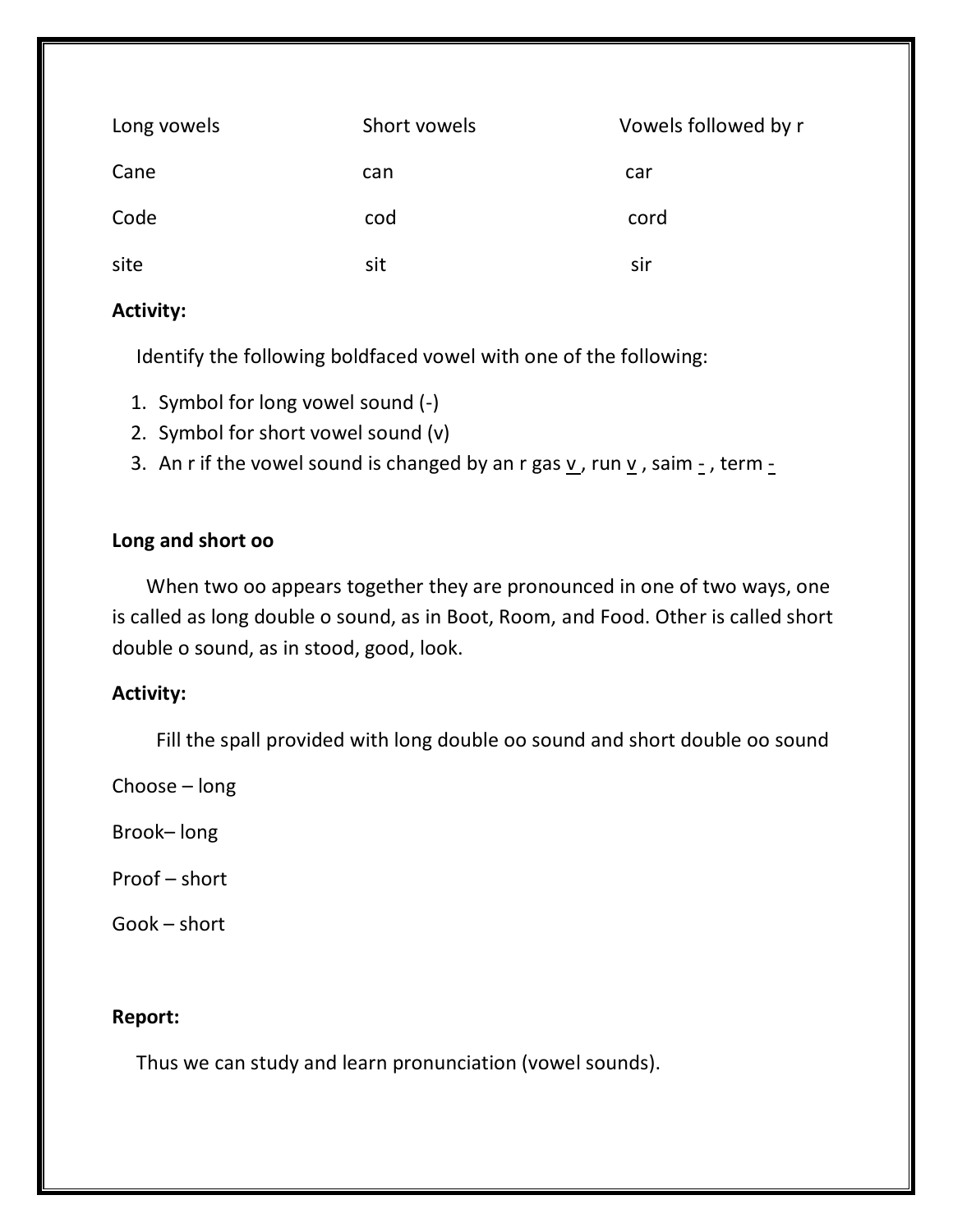### **UNIT - 3**

### **9. Listening Comprehension**

**Aim:**

To read the passage carefully and answer the following questions.

### **Life in the desert:**

- **1.** There are different kinds of desert. There are hot desert and cold desert. The Sahara Desert is the largest hot desert in the world. The Gobi Desert is always very cold. Some deserts are sandy. Some desert are rocky, other desert have mountains. Antarctica is the coldest place in the world but it is a desert and it is covered in snow and ice.
- **2.** It can be very windy in desert, too. There can be sandstorms or snowstorms. In sandy desert the wind blows the sand and forms sand dunes. A sand dune is mountain of sand. Some sand dune can be as high as 182 metres.
- **3.** A desert is very dry place. It has very little rain. It snows in Antarctica, but it does not often rain. In hot desert, it is very hot during the day and very cold at night. When it rains suddenly. However, there is very little water in the desert. Sometime you can find, water in rock underground. These places are called oases.
- **4.** The rain in the sahara desert is less than 25 centimetres a year. People cannot survive without water. There are few lakes. Most of these are saltwater lakes people cannot drink from them. Lake Chad is the only freshwater lake in the desert.
- **5.** Plants and animal need water to survive in hot desert. Although these desert are very dry. It is amazing now many plants live there. There are also many animals, inserts and birds. In some dunes of the sahara Desert there are mostly birds, snake, lizards, gerbilis and small fox.
- **6.** Some plants like cacti, Reep rain water in their leaves for a long time. Other plant have long root. The root takes water from deep under the ground.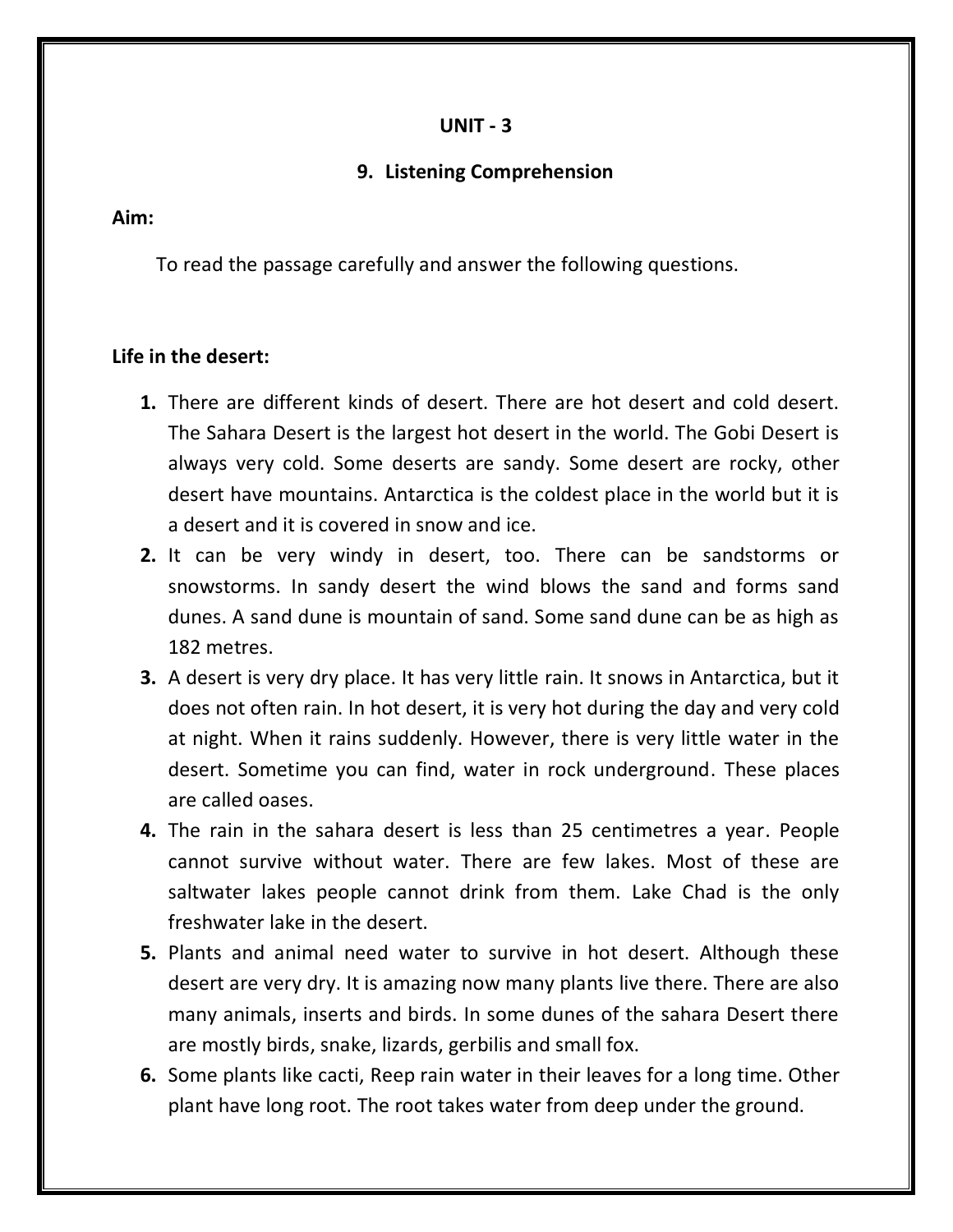- **7.** Some animals in the desert never drink. They got water from the seeds and plant. Many animals are nocturned. This means they sleeping during the hot day and come out at night. Some animals live underground for most of the time because it is colder.
- **8.** People often travel to the desert on camels. Camels have humps on their backs in which they carry food. They can drink a lot of water at once and then, they do not need to drink for a very long time. They have thick fur to keep them warm at night when it cold. They are perfect for desert life.

Tick  $(\checkmark)$  the correct word, Phrase or sentence to answer the questions

- 1. What is the bigger hot desert in the world?
	- a) Antarctica
	- b) Gobi
	- c) Chad
	- d)  $\checkmark$  sahara
- 2. What is a mountain of sand called?
	- a)  $\checkmark$  A sand dune
	- b) A snow mountain
	- c) An oasis
	- d) A lake
- 3. Why are deserts very dry place?
	- a) It rains heavily
	- b) It often rains
	- c)  $\checkmark$  It scarcely rains
	- d) It never rains
- 4. What happen in hot deserts after sunset?
	- a) Temperature soans to above 38 $^0$ c.
	- b) The temperature drops to freezing.
	- c) The temperature remains the same.
	- d)  $\checkmark$  The temperature is very hot.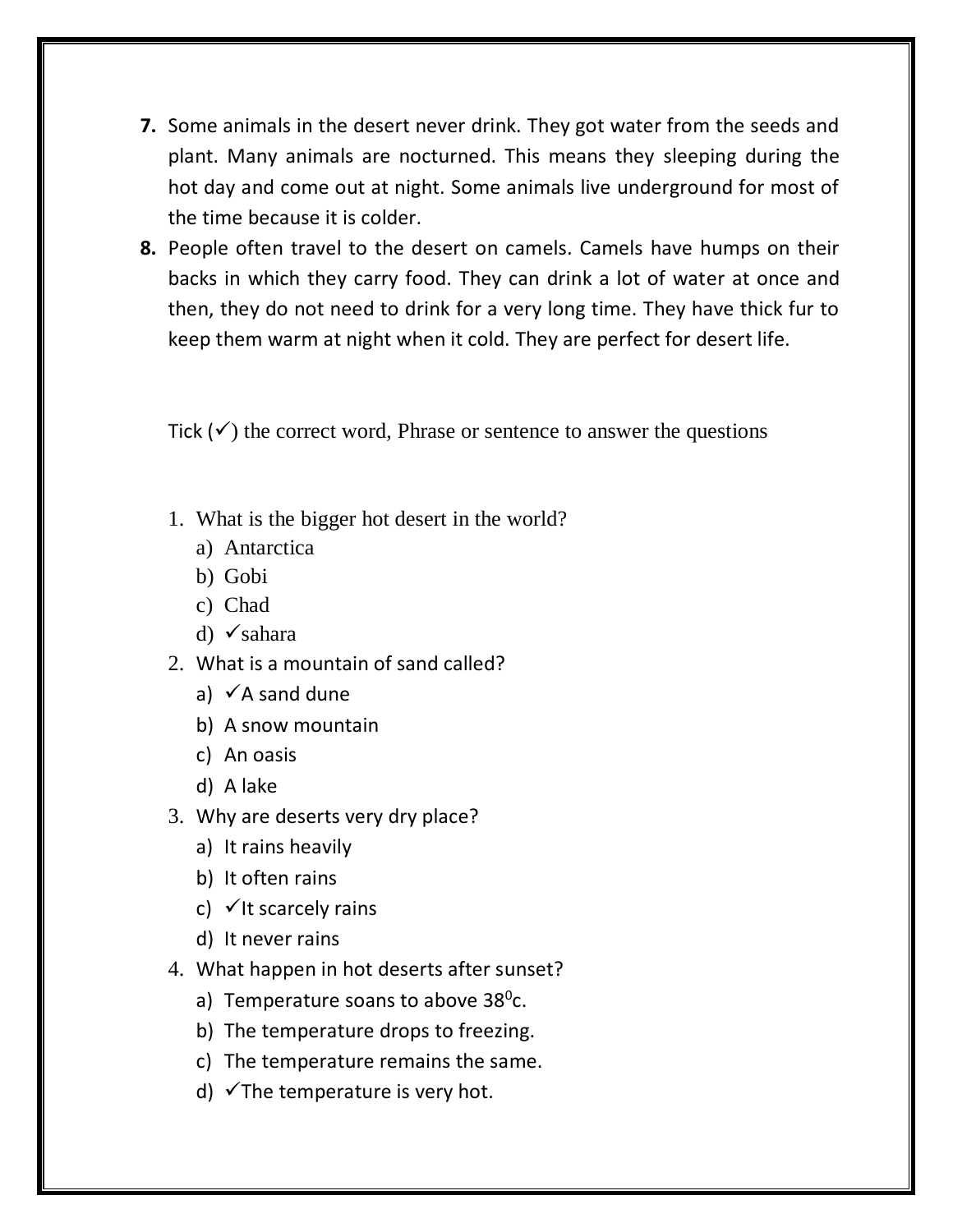- 5. What do people need to survive in a hot desert?
	- a) Rocks
	- b) Sand
	- c) Cacti
	- d)  $\checkmark$  water
- 6. Why are most of the sahara lakes not safe for people to drink from?
	- a) Because they are almost dry.
	- b)  $\checkmark$  Because they have salt water
	- c) Because they are few
	- d) Because they have fresh water
- 7. What is surprising about the hot and very dry deserts?
	- a) Many plants live there.
	- b)  $\checkmark$  Very few plants live there
	- c) No plants live there
	- d) Few plants live there
- 8. Where do some plants keep rain water?
	- a) In their roots
	- b)  $\checkmark$  In their leaves
	- c) In their flowers
	- d) In their seeds
- 9. How do animals that never drink survive?
	- a) They sleep at night
	- b) They live on the ground
	- c)  $\checkmark$  They get water from seeds and plants
	- d) They get water from an oasis.
- 10.Why don't camels drink water often?
	- a) They have people on their backs.
	- b) They have thick fur on their backs.
	- c)  $\checkmark$  They can store foods in their humps.
	- d) They can drink a lot of water at once.

### **Report:**

Thus the passage was read and answered the following questions.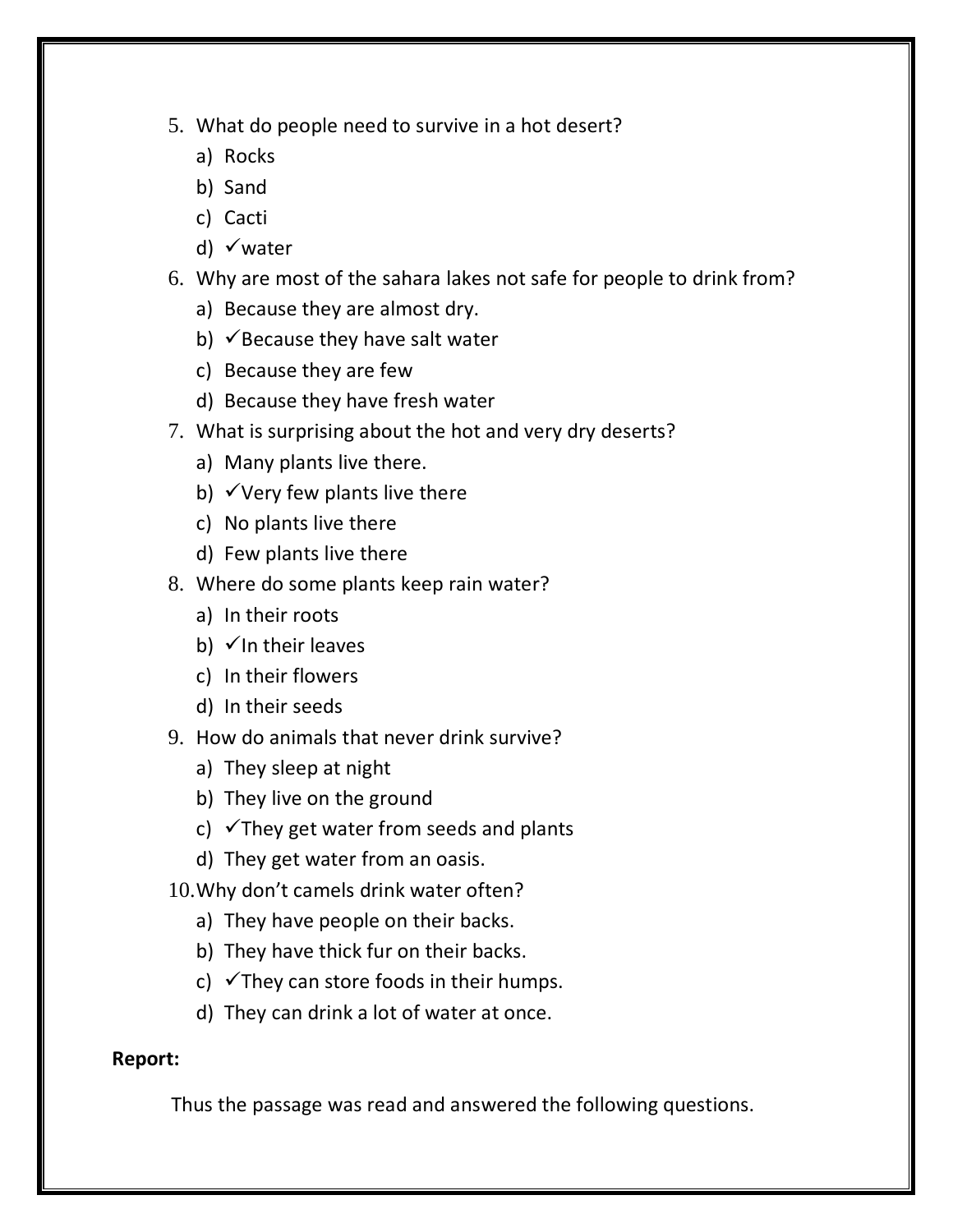### **10. Figures of speech**

### **Aim:**

To study and learn figures of speech.

 A figure of speech may be defined as "a departure or deviation or shift from the plain and ordinary mode of speaking for the sake of greater effect".

### **Classification of figure of speech:**

- **1.** Similarity or Resemblance simile, metaphor
- **2.** Contrast difference or surprise antithesis, epigram
- **3.** Association or contiguity metonymy, synecdoche
- **4.** Imagination hyperbole, apostrophe
- **5.** Indirectness of speech irony, innuendo
- **1. Figures based on resemblance**
- **A) SIMILE**

A simile is likeness between two things or events stated full. A word of comparison as like, as, so etc.

### **B) METAPHOR**

 A metaphor is implied comparison. In simile the comparison is expressed, but in a metaphor such words as like, as, are not used. Example The road was a ribbon of moonlight.

### **2. Figures based on contrast or difference**

### **A) ANTITHESIS**

It is the figure in which one word or idea is set against another. For example – Many are called but few are chosen.

### **B) EPIGRAM**

 Epigram is an apparent contraindication in language, which by causing a temporary shock, catches our attention to some important meaning hidden in it. For example – The child is father of the man.

- 3. Figures based on association
	- **A) METONYMY**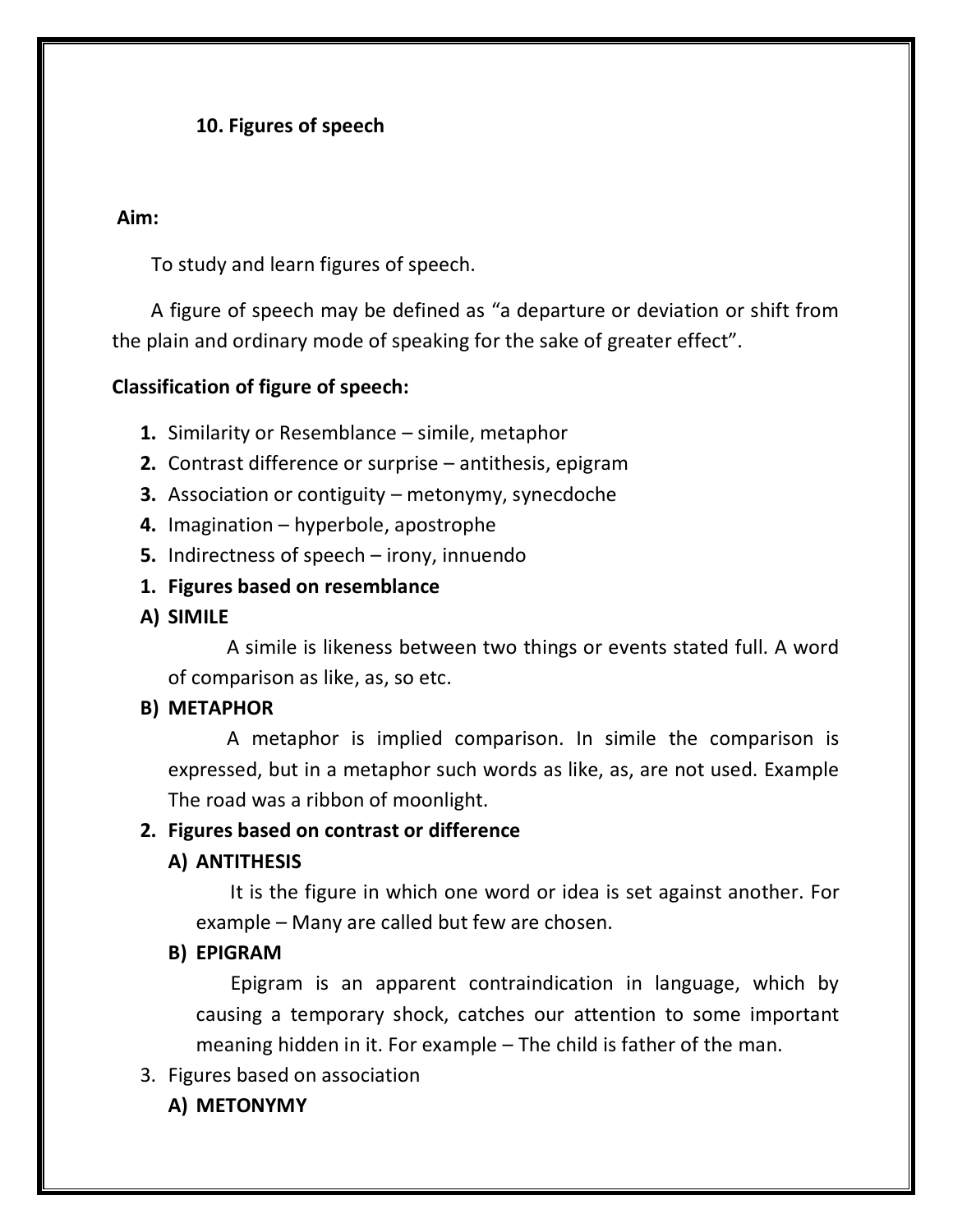It is also referred to as the figure which changes the name. For example – The house, for the members of parliament.

#### **B) SYNECDOCHE**

 In this one name is substituted for another, whose meaning is more or less similar to its own.

#### **4. Figures based on the imagination**

#### **A) PERSONIFICATION**

It is a figure by which non  $-$  living objects and abstract notions are spoken as living human beings having special characteristics of man. For example – Truth has a gentle breast.

#### **B) APOSTROPHE**

 It is a direct address to dead, to the absent or to a personified object or idea. The use of this figure gives animation and increased importance to expression. The absent are here addressed as if present. For example – O liberty, what crimes have been committed in your name?

#### **C) HYPERBOLE**

 It is a figure by which things are represented as greater or loss than they really occur. I beg a million pardons.

#### **5. Figures based on indirections of speech**

#### **A) INNUENDO**

 It is an art which enable us to make damaging remarks without any direct accusations.

 We must be well off by now, because although he received only a small salary be had charge of the cash.

This author's book will live at least a year.

#### **B) IRONY**

 This figure of speech consists in saying the opposite of what is went, though the words are not to be taken literally. It is the figure of praise intending censure. It lends both interest and surprise to the expression.

- I shall lose no time in reading your book.
- I don't believe it ever entered his wise heads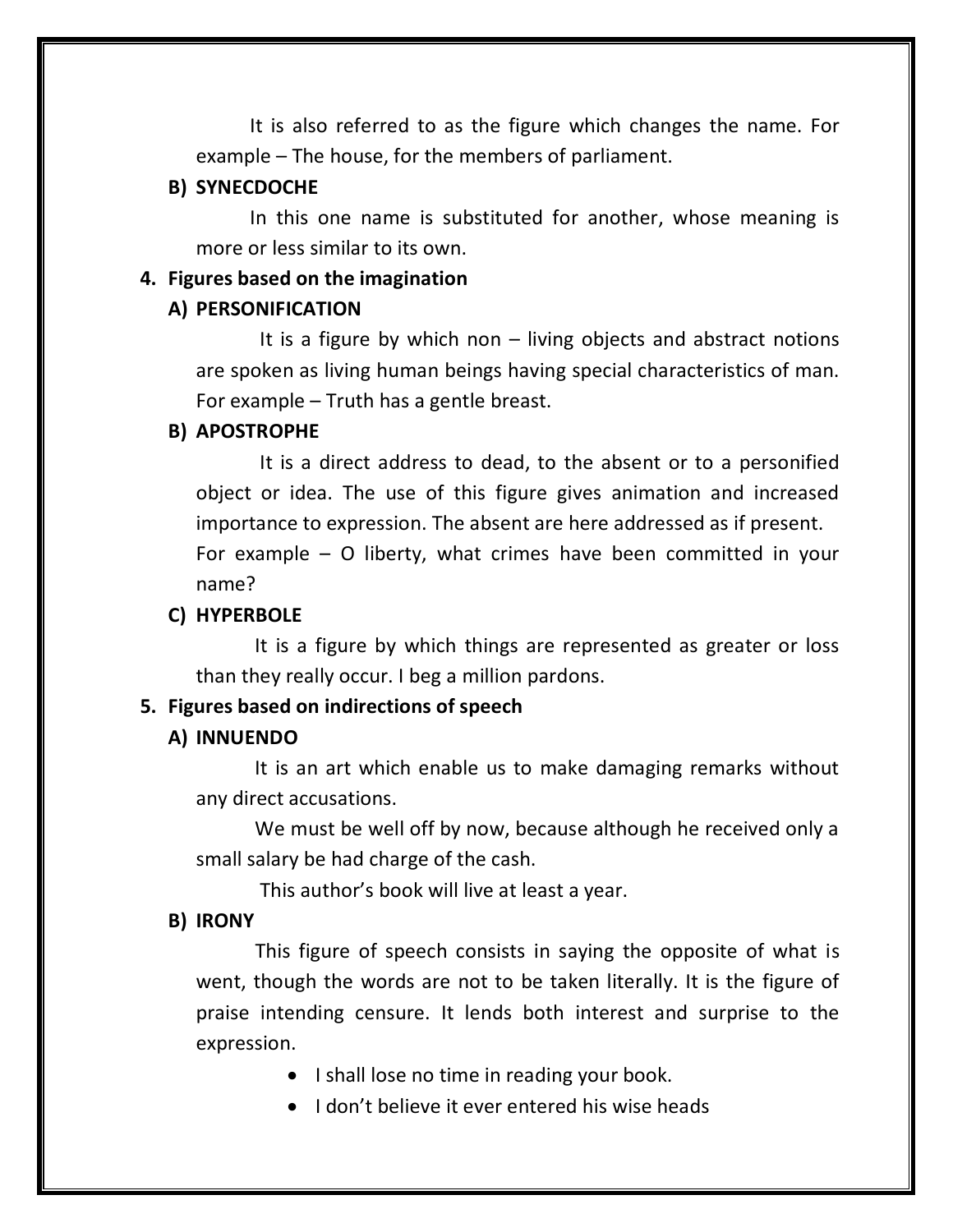### **EXERCISE FOR STUDENT**

#### **Identify the figure of speech used in following sentence**

- 1. He has a heart of gold **Metaphor**
- 2. Dale's smile was as bright as the sun shine **simile**
- 3. Life is a journey; travel it well **Metaphor**
- 4. A wicked whisper came and changed my life **Personification**
- 5. Men's words are bullets that their enemies take up and make use of against them – **Metaphor**
- 6. He roared with the force of a thousand lions **Hyperbole**
- 7. The theater is his home **Metaphor**
- 8. There had been no rain for months and all the crops were death. Some parts of the farm were beginning to look like a desert – **simile**
- 9. After a good height sleep, I felt like a million dollars **simile & hyperbole**
- 10. Everyone wanted ken on the swim team because he could swim like a fish – **simile & hyperbole**

#### **Report:**

Thus figures of speech was studied and learned.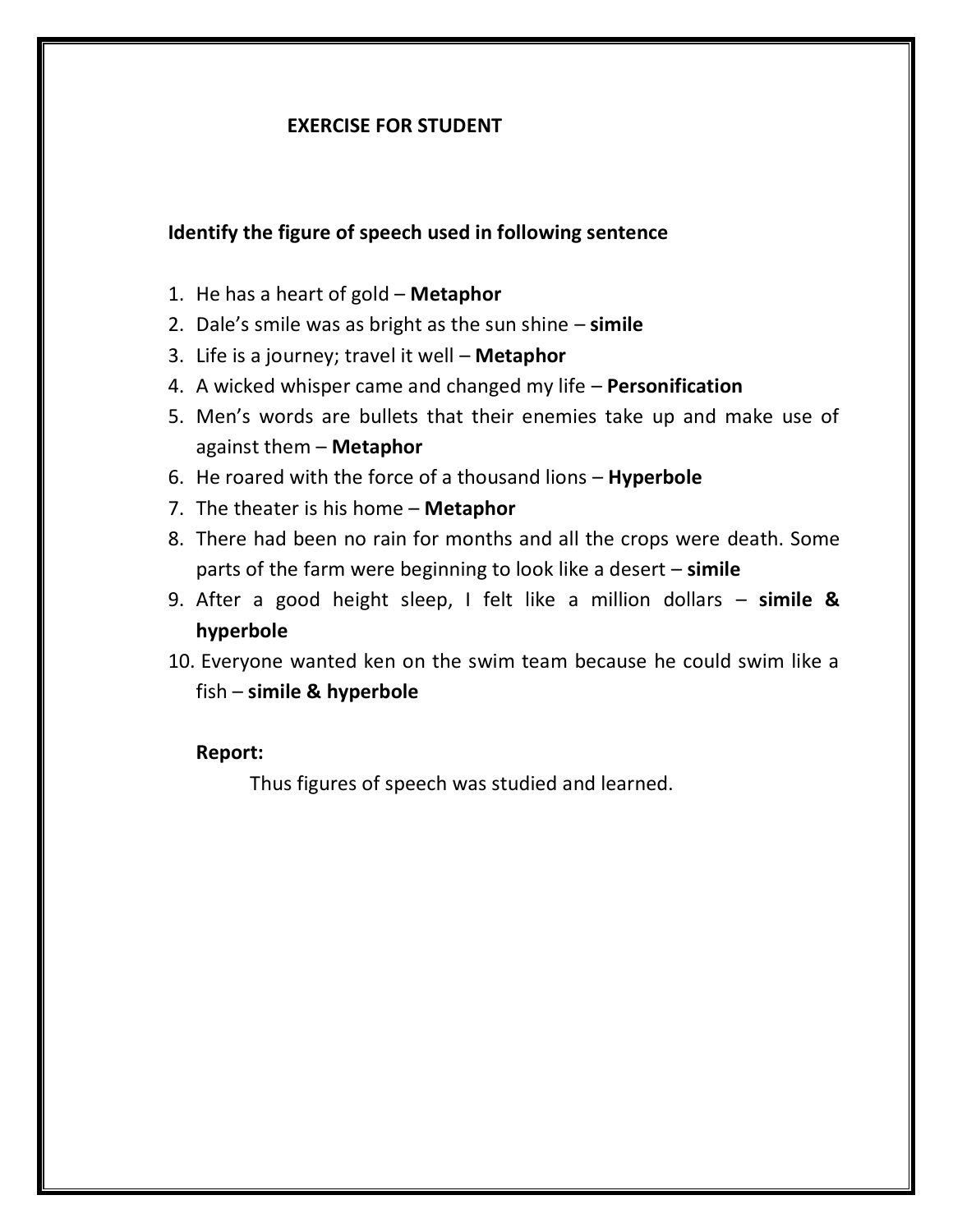### **11.Effective Communication**

#### Aim:

To study and learn effective communication.

Effective communication may be defined as:

- Developing relationships with others
- Providing feedback

### **7 C's and 4S's of Communication:**

#### **Credibility:**

 The receiver has no problem in accepting the statement if the sender can establish his credulity. Establishing credibility is not the outcome of a one – short statement.

#### **Completeness:**

 The communication must be complete. It should convey all facts required by the audience. The sender of the message must take into consideration the receiver's mind set and convey the message accordingly.

#### **Clarity:**

 Absolute clarity of ideas adds much to the meanings of the message. As far as possible, simple language and easy sentence constructions, which are not difficult for the receiver to grasp, should be used.

### **Correctness:**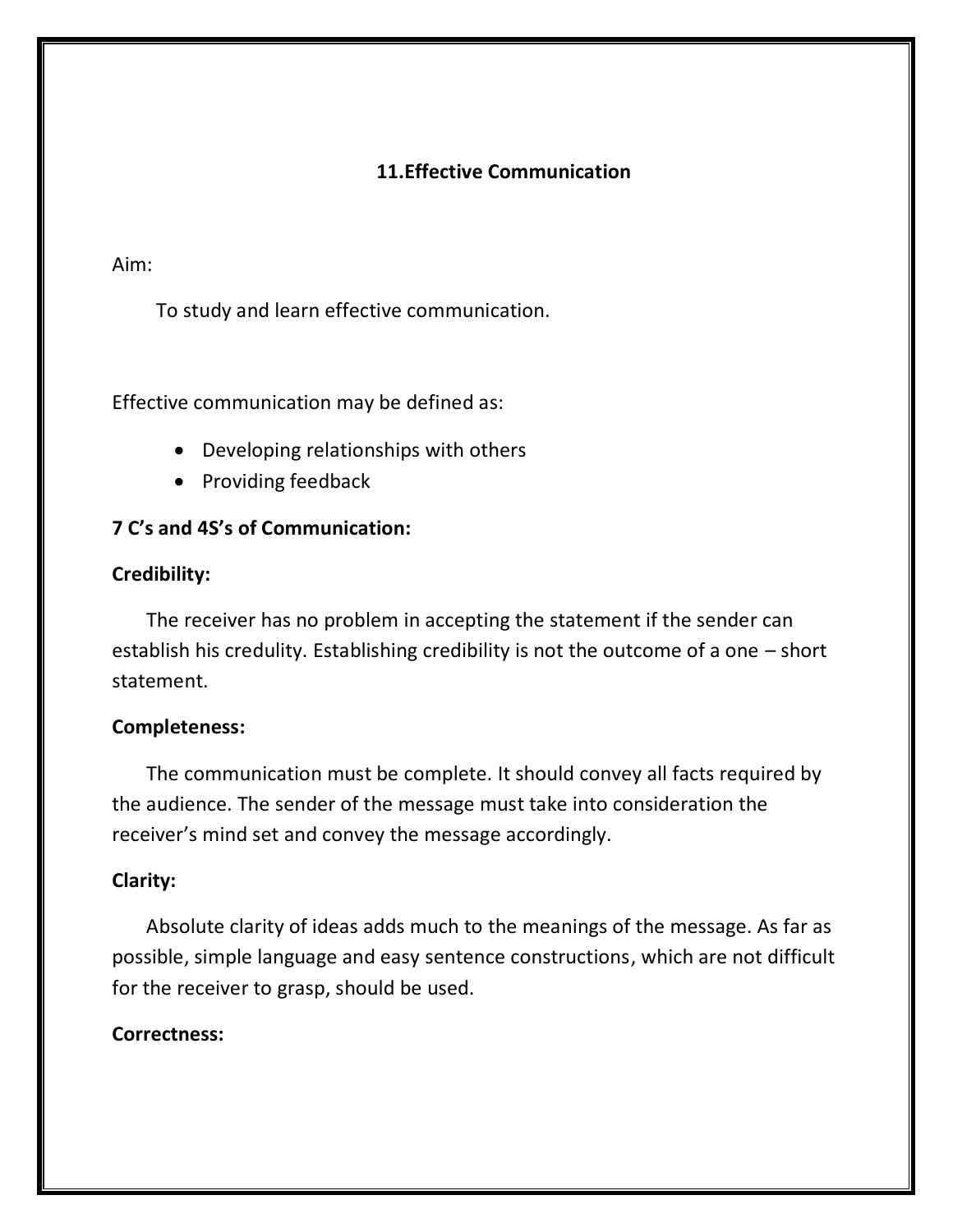The sender decides to back up his communication with facts and figures there should be accuracy in stating the same.

#### **Consistency:**

 The approach to communication should, as far as possible, be consistent. There should be too many ups and downs that might lead to confusion in the mind of the receiver.

#### **Concreteness:**

 Concrete and specific expressions are to be preferred in favour of vague and abstract expressions. Abstractions statements can cloud the mind of the sender

#### **Conciseness:**

 The message to be communicated should be as brief and concise as possible. As far as possible, only simple and brief statements should be made. Excessive information can also say the receiver into a wrong direction.

#### **4S's**

#### **Shortness:**

 If the message can be made brief, then transmission and comprehension of message is going to be faster and more effective.

#### **Simplicity:**

 Simplicity both in the usage of words of ideas reveals clarity in the thinking process. Using simple terminology and equally simple concepts would help.

#### **Strength:**

 The strength of a message emanates from the credibility of the sender. If the sender himself believes in a message that he is about to transmit, there is bound to be strength and conviction in whatever he tries to state.

#### **Sincerity:**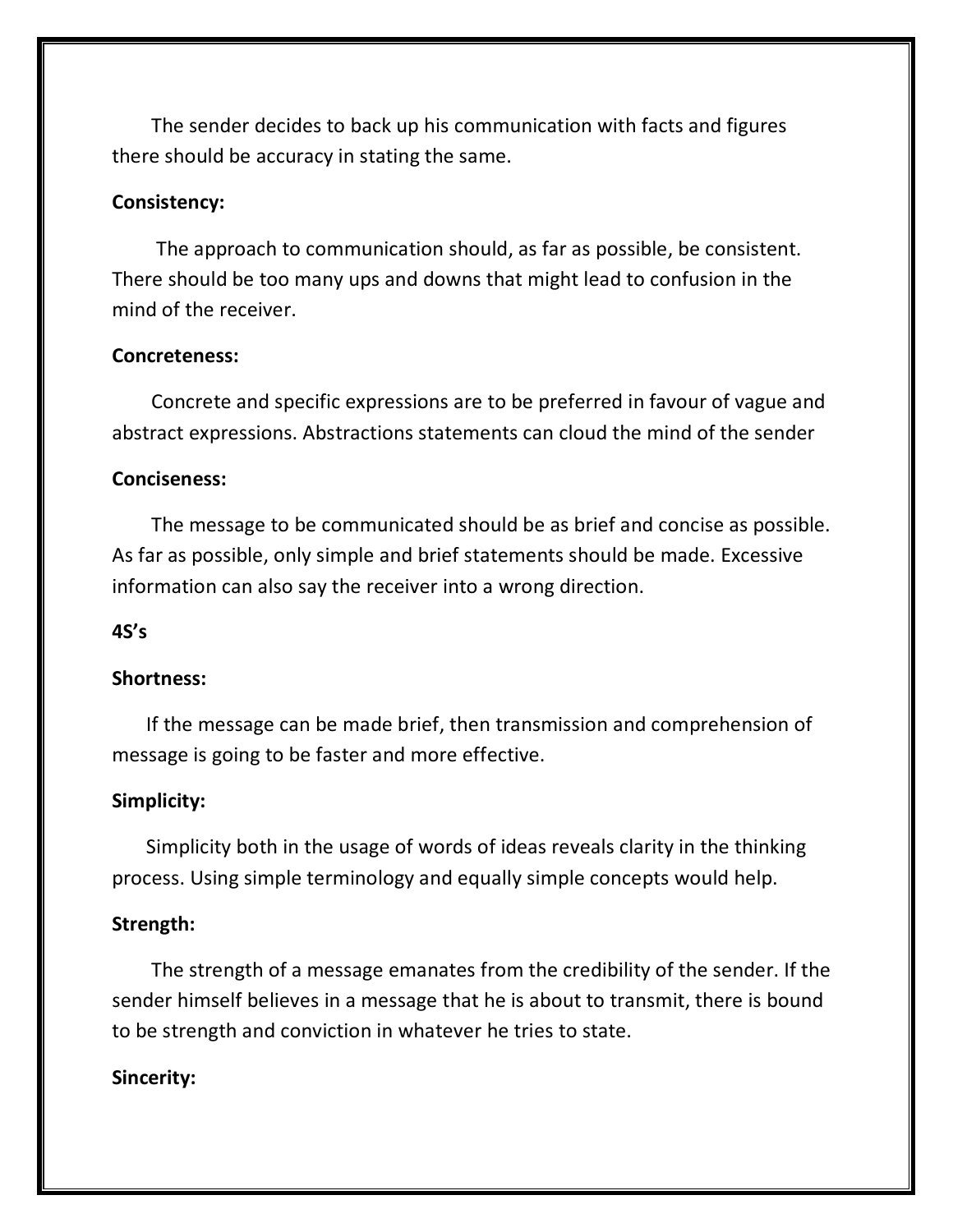A sincere approach to an issue is clearly evident to the receiver. If the sender is genuine, it will be reflected in the manner in which the communications.

### **Exercise for students**

- 1. The four elements of effective communication are:
- Accurate, Clear, Concise, Simple
- $\checkmark$ Factual, Practical, Concise & clear and persuasive
- $\checkmark$  Factual, Accurate, Clear and Argumentative
- $\checkmark$  Direct, Authoritative, Persuasive and clear
- $\checkmark$  Accurate, Practical, Deliverable and persuasive
	- 2. Which element of effective communication provides useful information to help the receiver of the message understand?
		- **√Direct**
		- Clear & concise
		- $\checkmark$ Practical

#### **Report:**

The effective communication was studied and learned.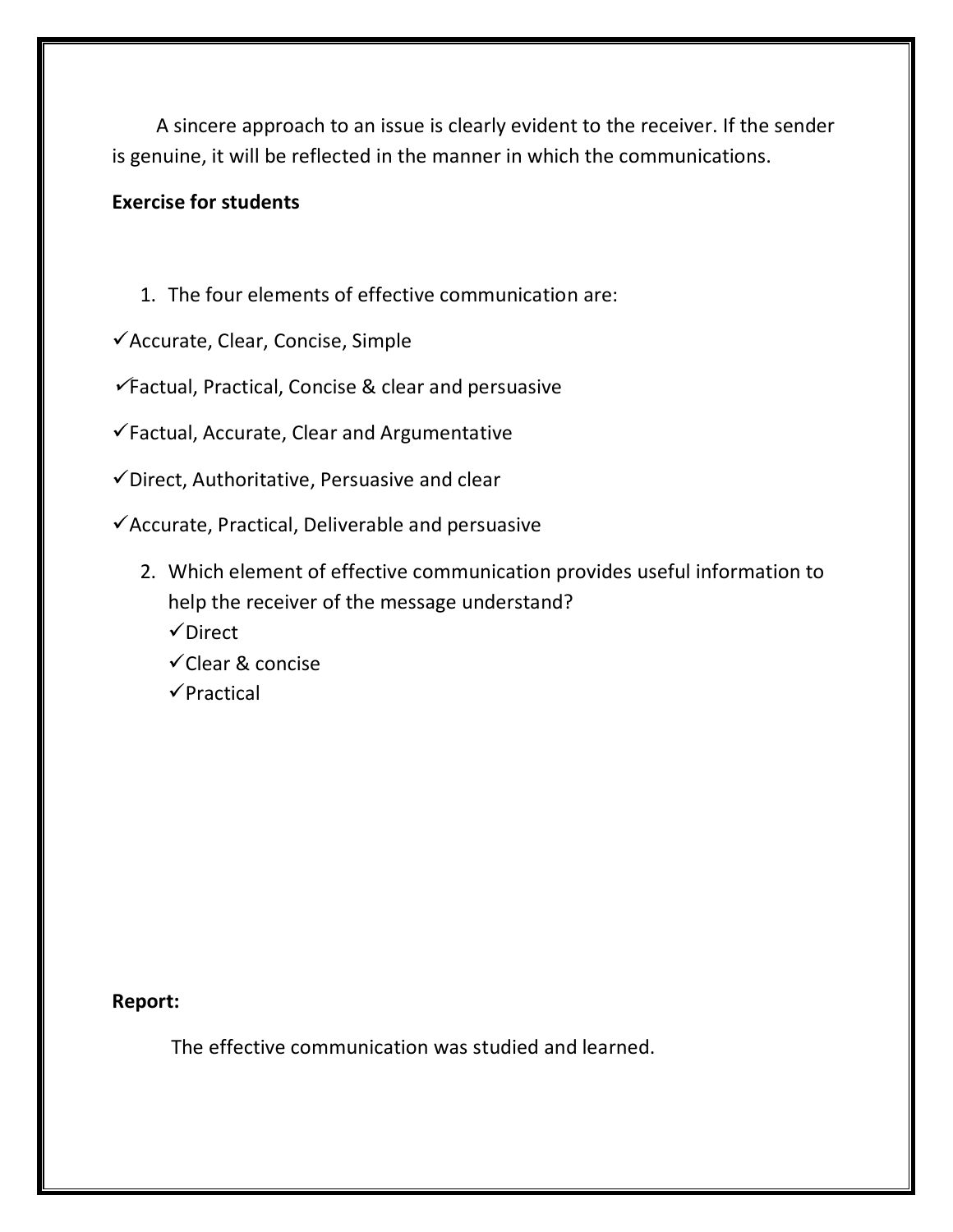### **12.Writing Skills**

#### **Aim:**

To learn and Study writing skills.

 Writing is a skill which is important in college and after college in a complex and changing society. Good writing means using several key elements to get your point across. These elements include using grammar correctly, recognizing and correctly using the parts of speech, spelling and punctuating properly and using clear, concise word. When speaking or writing, using correct grammar helps you send a clear message that is easily understood. Grammar makes how words and their components combine to form sentences. Writing skills that contains grammatical errors makes the writer appear uneducated. Poor grammar can cause setbacks in certain situations, including your education and career. You will present an unprofessional image to potential employers, Patients and coworkers if your writing has grammatical errors, misused words, and spelling mistakes. It is important that you proofread, or review, your writing for grammatical errors. Instead of relying on a friend to review your work, use an online grammar check program, read a grammar reference book and edit your editing once more. The investigator identified that the following components were essential for developing writing skill. So that we adopted following components for effective writing skill treatment.

Following guidelines are useful for communicate to others and keeping records:

- 1. Use black ink
- 2. Write clearly and legibly
- 3. Label notes with specific descriptive headings.
- 4. Provide the date and time on the patients card/notes.
- 5. Avoid making unsubstantiated using the SOPs or particulate organizational format.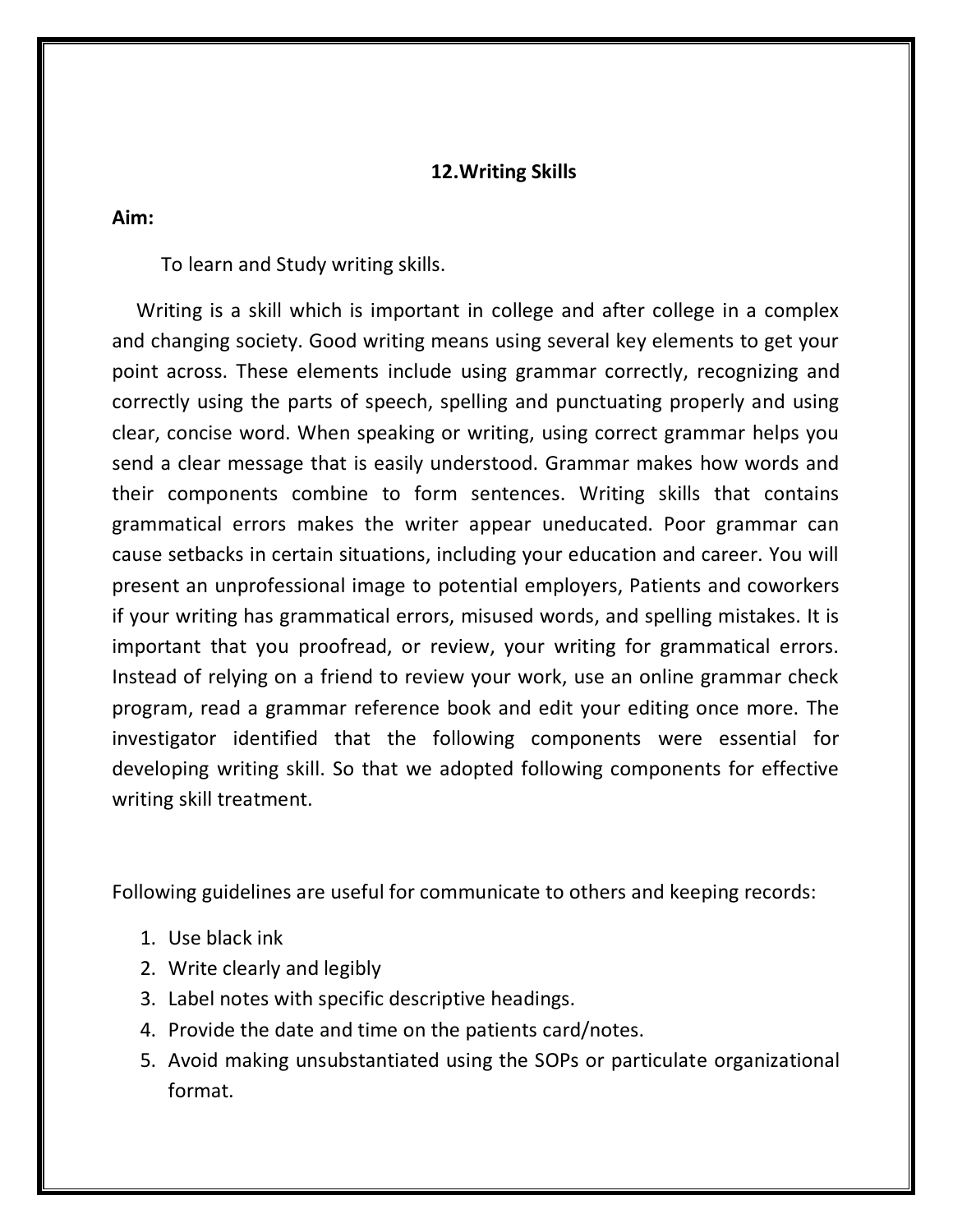- 6. Organize the information using the SOPs or particulate organizational format.
- 7. Sign the name and designation.

 Every note in the patient's medical record contains a descriptive heading [e.g. Clinical pharmacy, pharmacokinetics, nutrition support, attending, cardiology consult], the date and time the notes was written, patient – specific data and other information, and the signature and title of the health care professional. These written information's/records enhance organizational image in the society and acknowledge health professionals.

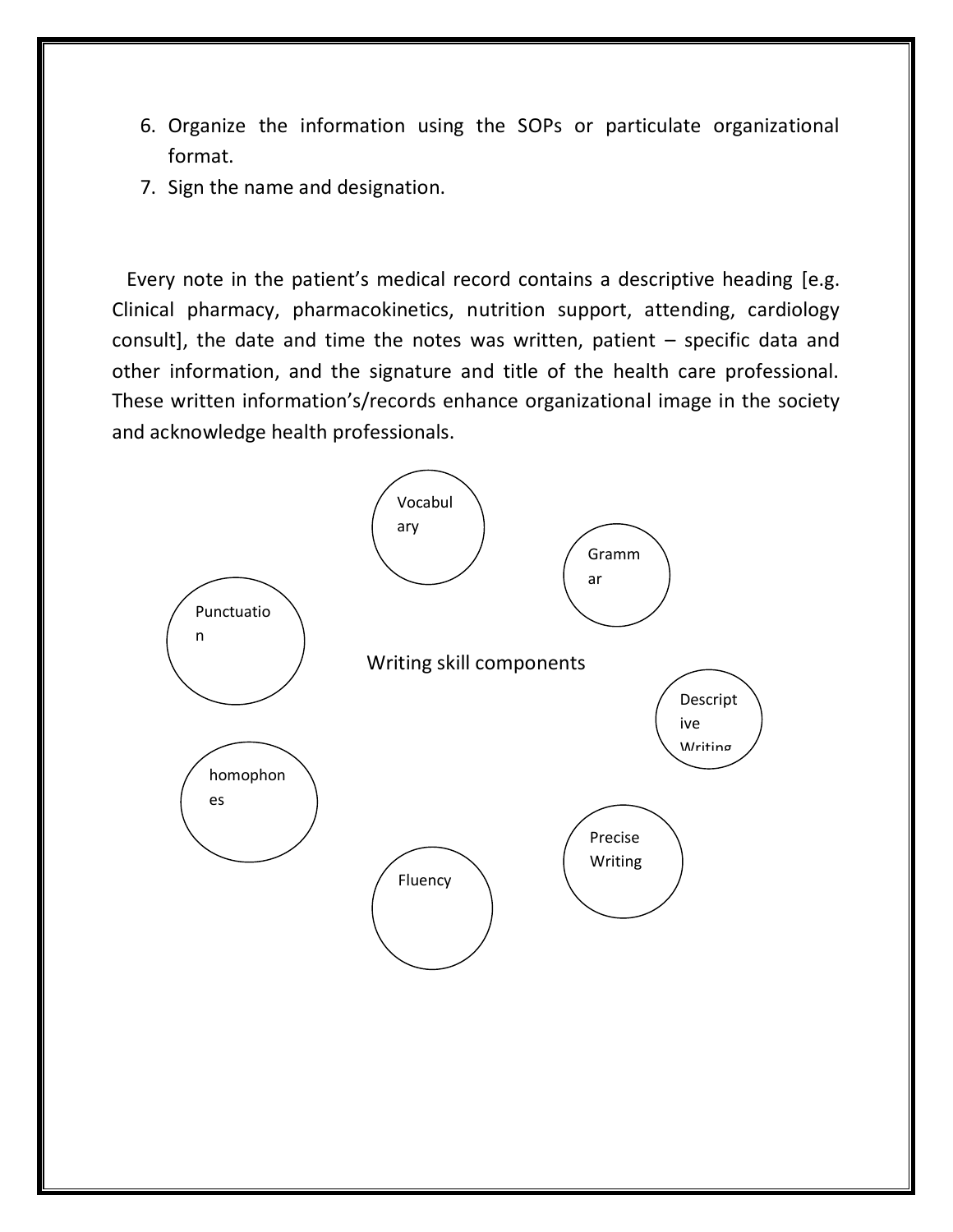# **Report:**

Thus writing skills was learned and studied.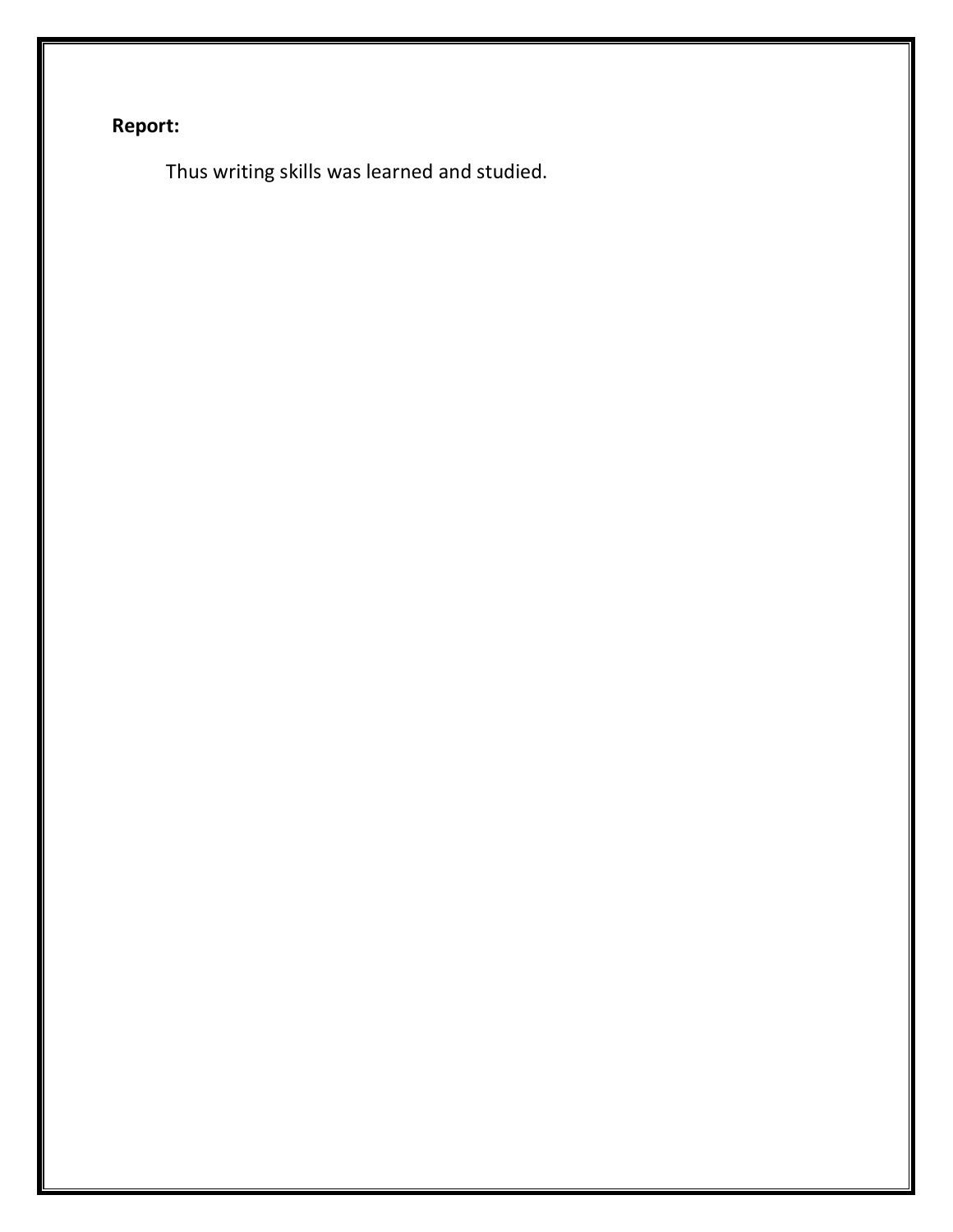### **13.Effective Writing Skills**

Aim:

To learn and study effective writing skills.

### **1. Unified Writing**

For effective writing there should be proper prediction and appropriate conclusion and not be any hasty generalization.

- a) *Uniqueness of the topic* for unified writing there should be one and only one topic.
- b) *Clarity of thought* The topic generates numerous thoughts in the mind of the writer.
- c) *Proper transition* An efficient writer groups paragraph in such a fashion that the paragraphs gets linked.
- d) *Right sense movement* The number of paragraph in which the whole text is divided should depict a sense of movement from the first paragraph to the last paragraph.
- e) *A feel of novelty* A unified piece of writing generates novelty by making innovation at the levels of ideas and presentation.
- f) *Generating interest* An efficient writer keeps in mind the fact that his or her text must generate interest in the mind of the reader.
- g) *Informative content* It collects information and facts keeping in mind the kind of information that reader would be benefited.

### **2. Coherence**

 It is another prominent skill of writing. In Writing the text should cohere.

- a) *Precision* It depends upon the clarity of thinking.
- b) *Reasoning* It helps in tightening the text.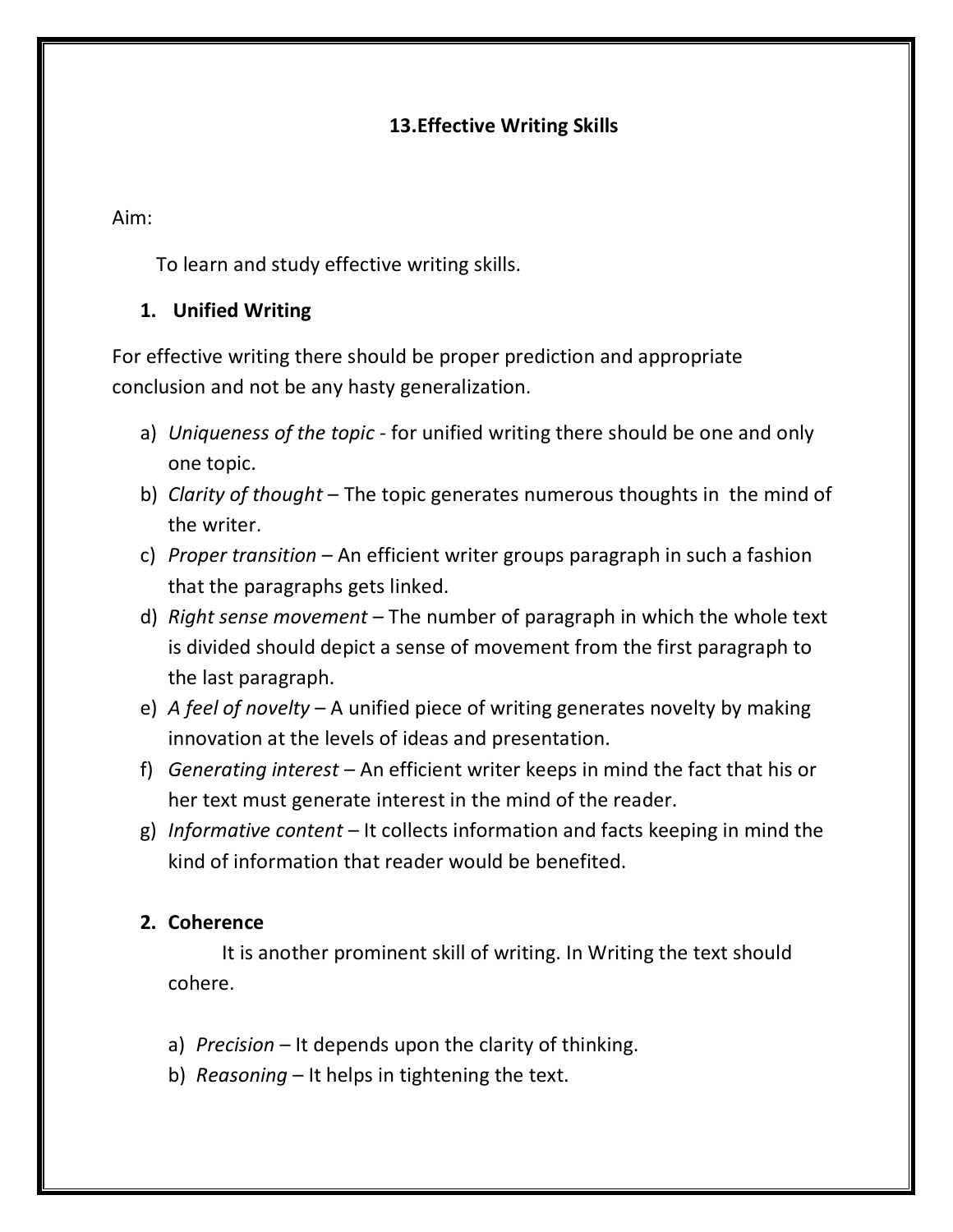- c) *Logic* If the writer sticks to the logic in his or her writing the text remain tightened.
- d) *Conciseness* It is the matter of expressing something in minimum possible words.
- e) *Proper generalization* Any Vague generalization impairs the connection and linkage between ideas and statements.
- f) *Avoiding Repetition* For coherence in the text the writer should note why, when and where she/he is repeating the same idea , though not by the same expression but by expressing it through different expressions
- g) *Abbreviations and one word substitution* Linguistically the accepted abbreviated forms pertaining to a register and the substitution of a phrase or a word reduce the length of expressions
- h) *Punctuation* Proper punctuation tightens the text. Sometimes appropriate punctuations marks substitute for the words and expressions.

#### **Report:**

Thus effective writing skill was learned and studied.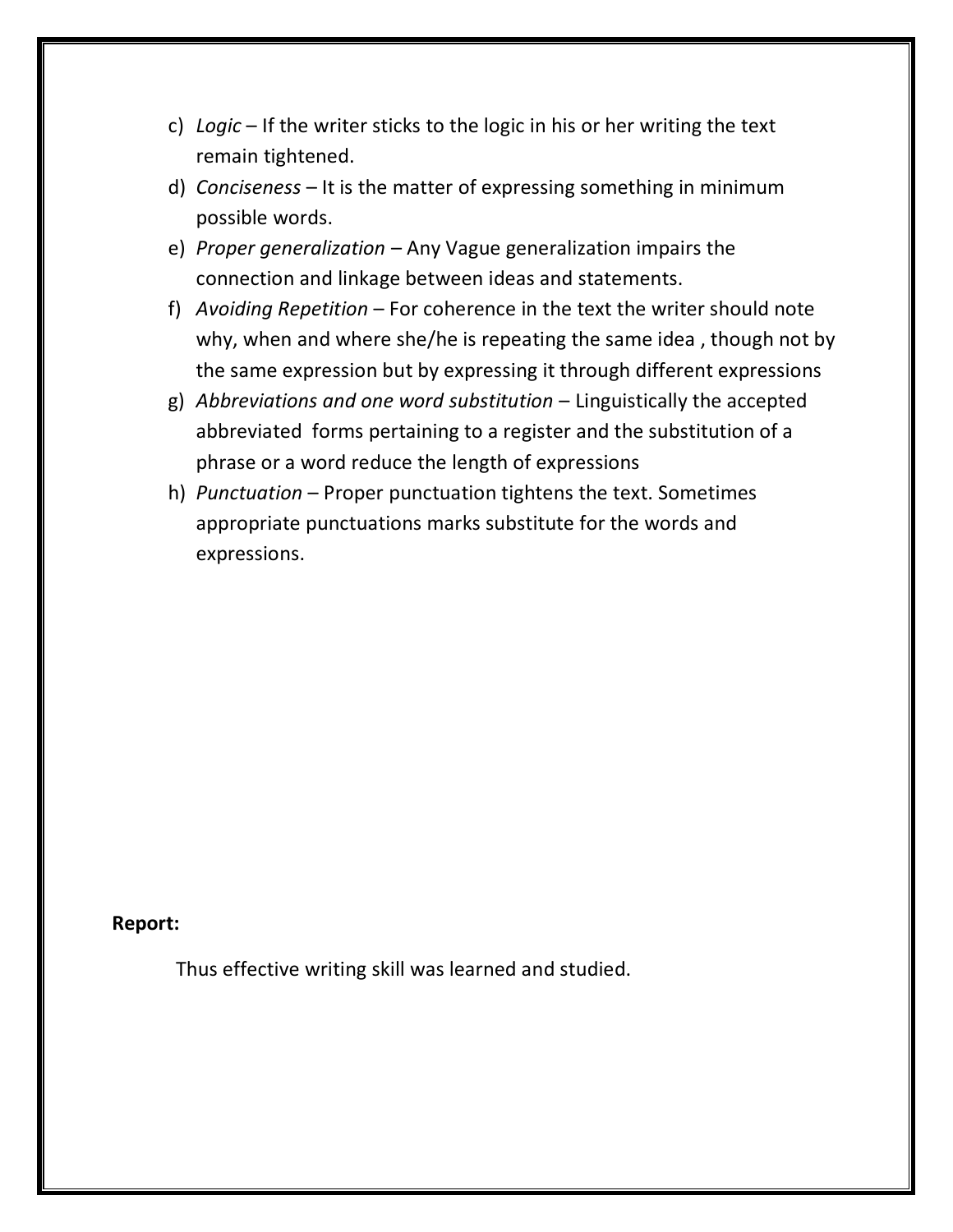### **14.Interview Handling Skill**

### **Aim:**

To learn and study interview handling skill.

### Introduction:

 Interview is a face to face encounter with a purpose. The purpose is to assess the qualities of a candidate. It is the oldest and widely accepted single method of despite the subjectivity of the interviewing process. In this way, it is a two way communication where the interview is also free to task any questions about the job and the organization. Interview is a systematized method of contact with a person to know this view. It is also regard as the most important method of collection of data.

### *Traits assessed during interview*

- *1) General personality traits*
	- Appearance
	- Speech, Mannerisms and gesticulation
	- Mental alertness
	- Consistency of thoughts and ideas
	- Positive and negative approach
	- Leadership qualities

### *2) Knowledge and intelligence*

 These include the knowledge of candidates subject of specialization, applicability of the subject in day to day life, Knowledge about other general subject IQ and common sense.

Types of interview

On the basis of model

On the basis of no

 On the basis other of communication of participants of subjective of stage aspects.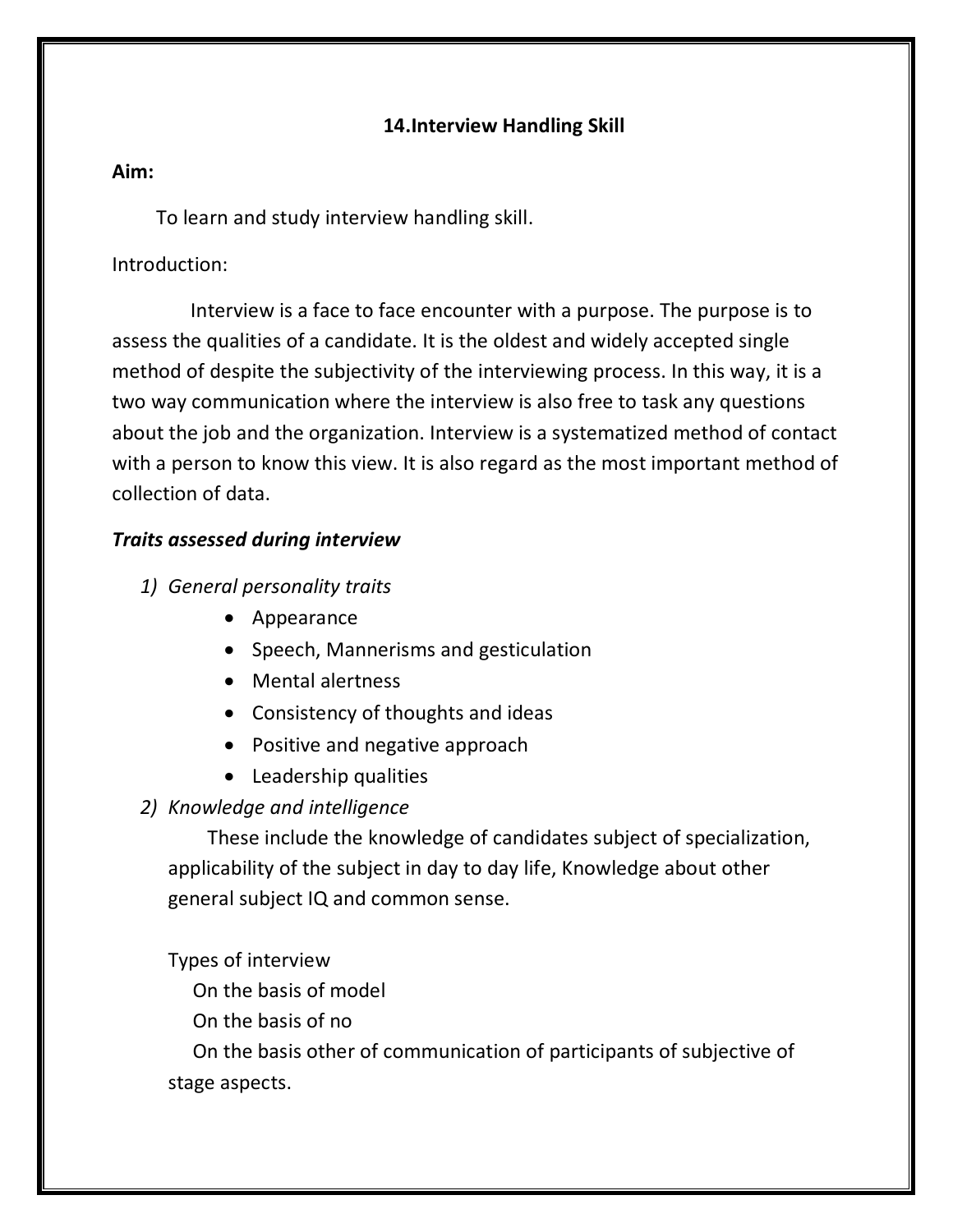

# **Report:**

Thus interview handling skill was learned and studied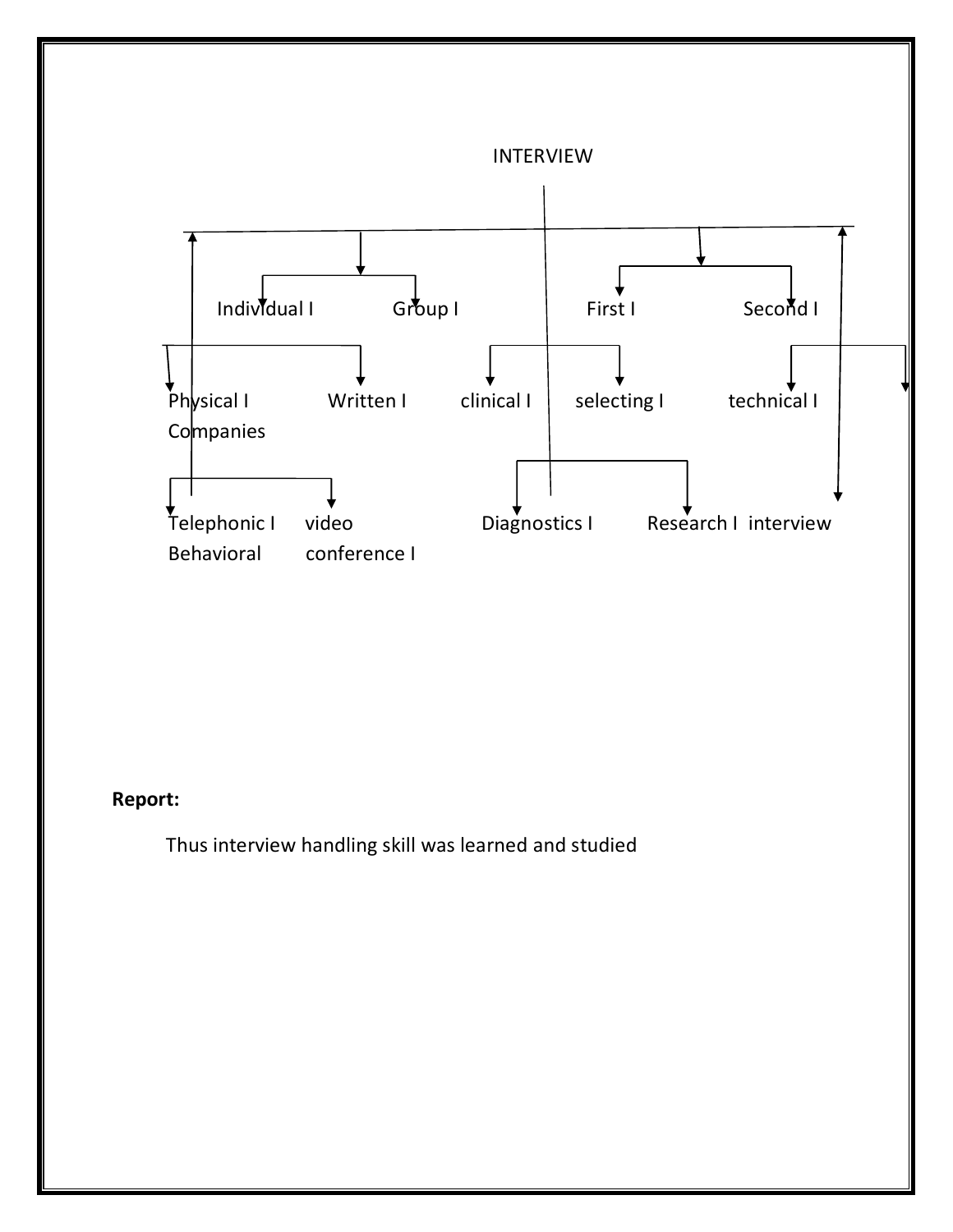### **15. E. Mail Etiquette**

### **Aim:**

To learn and study e-mail

### **E-mail components**

An e-mail page contains three parts; instruction tools, message header and the message body.

### **1. The instruction tools include folder like :**

- Check mail
- Inbox
- Sent mails
- Trash
- Bulk mails/ spam
- Replay
- Previous page, next-page and last page.

### **The message header includes:**

- From
- $\bullet$  To
- Subject
- $\bullet$  Cc
- $\bullet$  Bcc

### **Date:**

 The date line indicates the day, month, year, and the exact time. It appears automatically.

Date: sat, 6 month 2006 12:58:20:+0100 (BST)

**From:**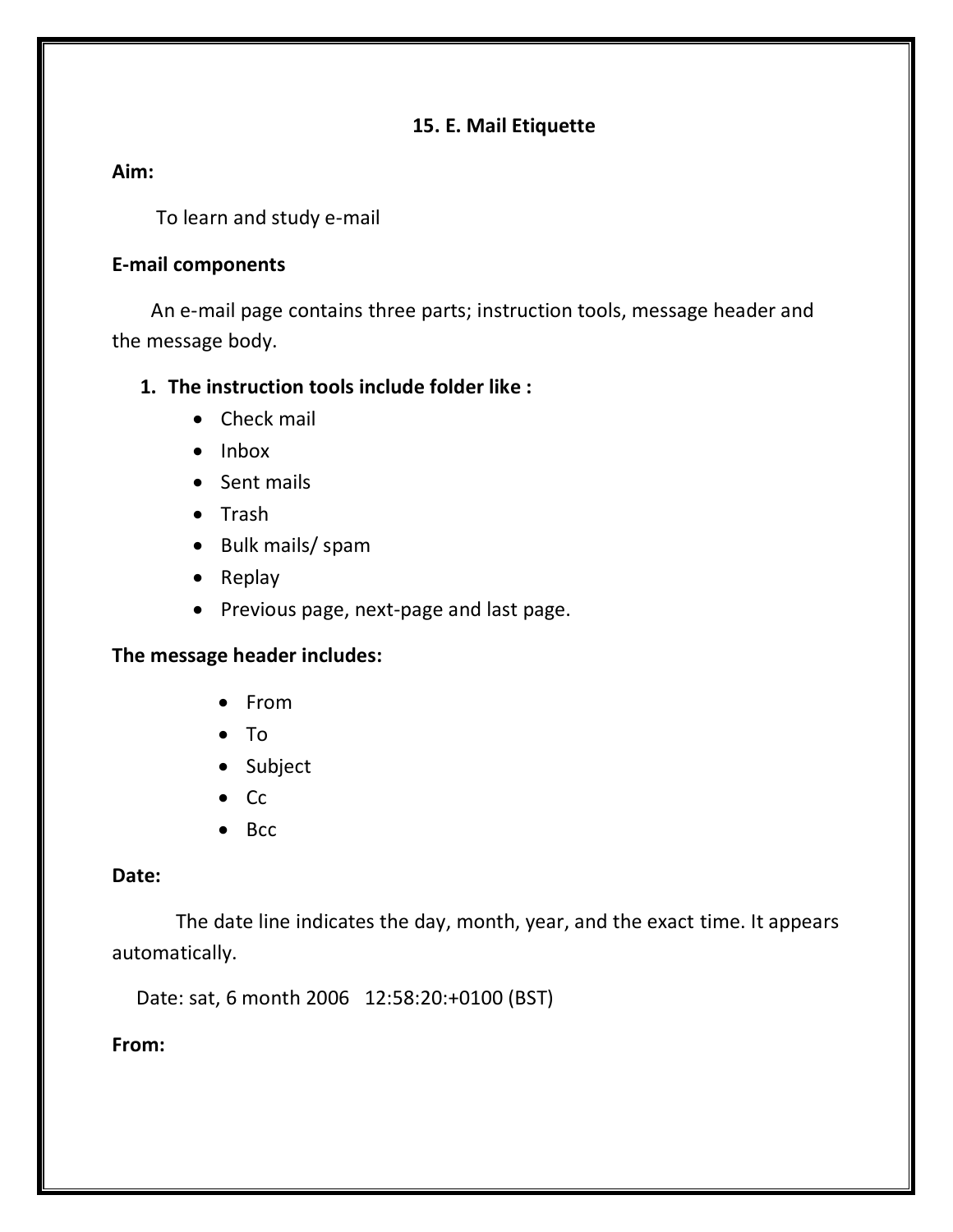The from line contains the senders name and e-mail address. The name does not include any personal tittle such as Mr, Mrs, and Ms and Dr. While sending an e. mail message, the return address usually appears automatically.

#### **Example:**

From: "Ram singh" [ramsingh@mbu.edu.com](mailto:ramsingh@mbu.edu.com)

#### **Subject:**

 The subject line summarizes the topic of the e-mail in a few words. It includes clear and complete information about the theme of the e-mail in pharse form.

#### Cc:

 The cc line may include the e-mail address of anyone who is to receive copy of the e-mail message. It is an optional line.

#### BCC:

 The BCC line may include the e-mail address of anyone who is to receive a blind copy of the e-mail message.

#### **Guidelines for writing and sending e-mails**

#### **E-mail: inbox**

**Date:** Sun 4, February 2018 16: 24: 20: +0.100

**From:** [xxxx828@gmail.com](mailto:xxxx828@gmail.com)

**To:** [yyyy234@gmail.com](mailto:yyyy234@gmail.com)

#### **Subject:** E – mail writing Guidelines

Please note and follow the guidelines below concerning the writing of company e –mail messages.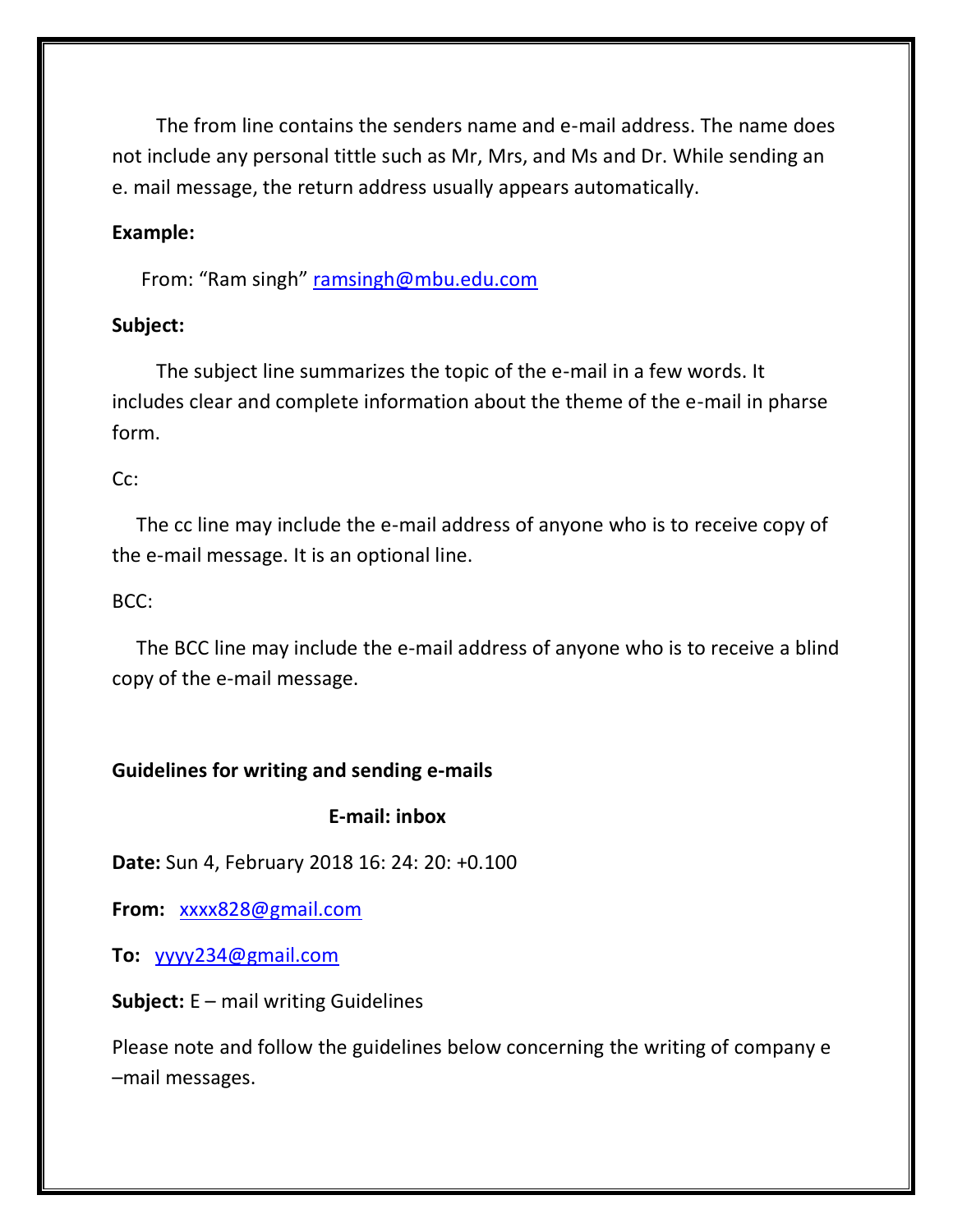### 1. Addresses

Address of the recipients written very carefully as even a minute variation result in failure of sending the message.

2. Subject

Give the message a subject/title. E-mail message without a subject may not be opened because of a fear of viruses. Also write a subject line that accurately describes the content.

Keep the subject short and clear but avoid such heading as: 'Employment Application', 'Emergency Meeting'.

3. Greetings

Start with clear indication with a greeting. It is becoming quite common to write the greeting without a comma, e.g. Dear Miss Lawson.

4. Purpose

Start with a clear indication of what the message is about in the first paragraph. Give details in the following paragraph(s) make sure that the final paragraph indicates what should happen next. For example, I will send a message to your office on Tuesday morning to collect the faulty goods.

5. Action

Any action that you want the reader to do should be clearly describe using polite phrases. Subordinates should use expressions such as 'could you…..' or 'I would be grateful if... .'Superior staff should also use polite phrases, for example, please………'

6. Attachments

As attachments can transmit viruses, try not to use them, unless you are sending complicated documents.

7. Ending

End the message in a polite way. Common ending are; Yours sincerely, best wishes, Regards, etc

8. Names

Include your name at the end of the message. It is most common to receive an e-mail which does not include the name of the sender. The problem is that often the e-mail address of the sender does not indicate exactly who it is from, e.g. [039176r@mbu.edu.in](mailto:039176r@mbu.edu.in)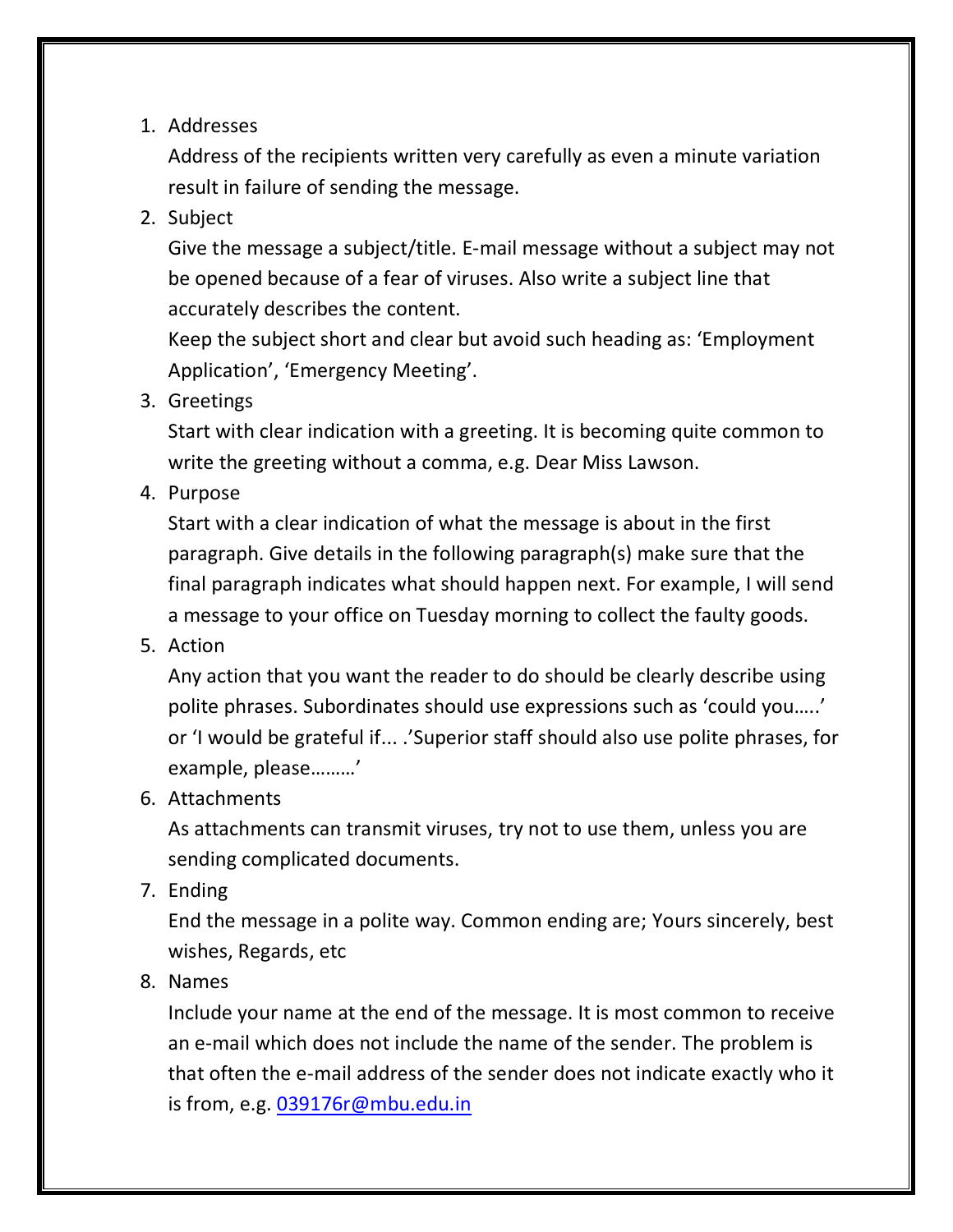Example mail:

From: [varun@mbu.edu.in](mailto:varun@mbu.edu.in) To: [pragi@yahoo.co.in](mailto:pragi@yahoo.co.in) Subject: IPC Conference

#### Dear Sir,

We are please to inform you that your presentation for the  $8<sup>th</sup>$  Annual IPC annual conference to be held at Chandigarh, Dec 21-23, 2017, has been accepted. Further details about the schedule for you presentation will follow. Please note that all presenters must pay for membership of IPC conference. Depending on your place of employment- and pre- register for the conference.

The last day for the early registration is the 18<sup>th</sup> of December, 2017, and the last date for pre- registration is the  $27<sup>th</sup>$  of sept, 2017. See the IPC website for accommodation information and the downloadable copy of the conference Registration form. You can register for the conference and membership fees on this form.

Regards, xxxxxx

#### **Report:**

Thus E-mail etiquette was learned and studied.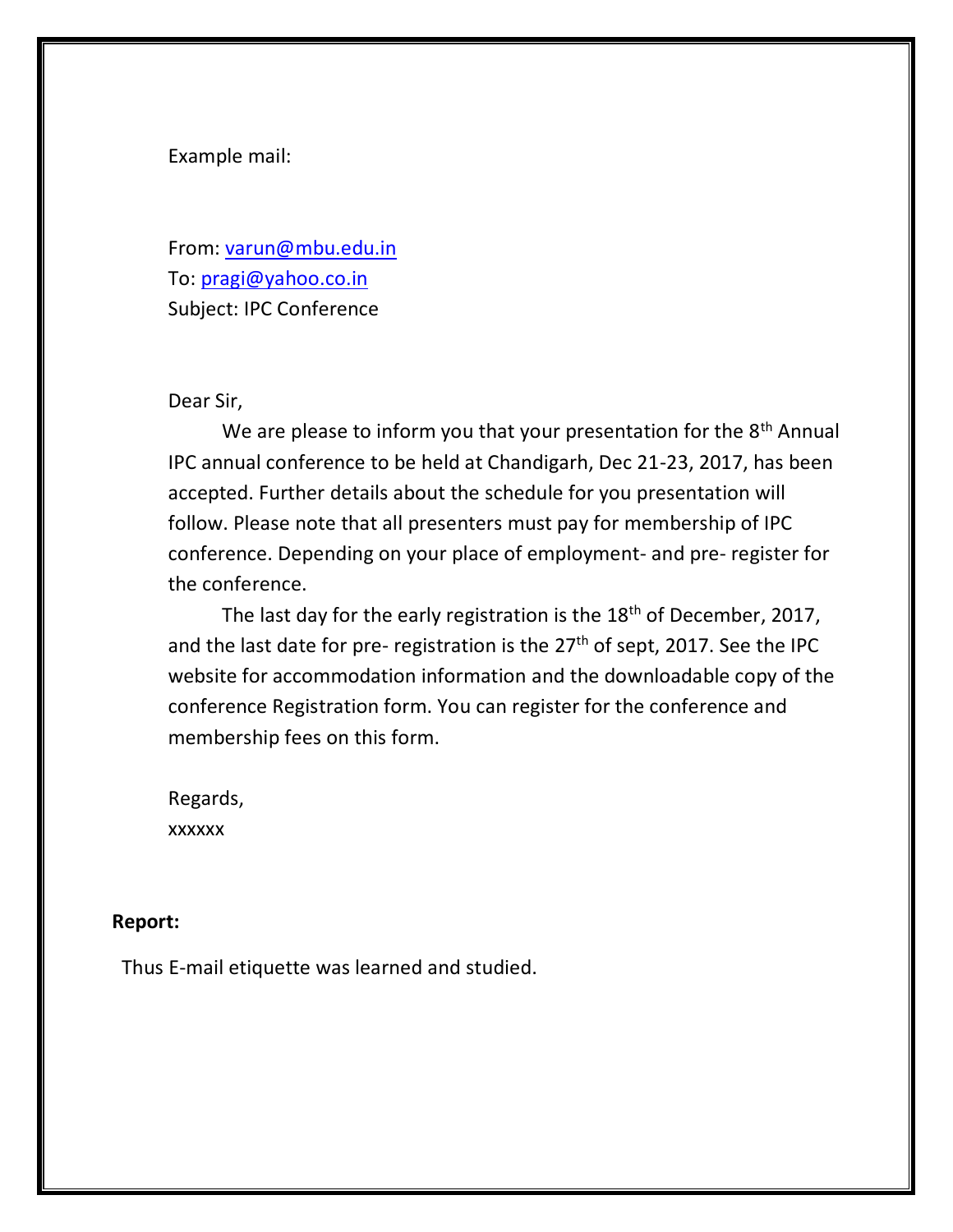### **16.Presentation Skills**

### **Aim:**

To study and learn presentation skills.

 Presentation is a speech that is usually given in a formal setup – business, technical, Professional or scientific environment. An effective presentation creates a change in the audience; they become more informed or gain a better understanding of a particular subject. A good presentation is a kind of communication between the audience and the speaker.

### Why Presentation?

- To teach/ train
- To gather opinions
- To publicize an idea
- To share findings of research
- To highlight a problem(and to seek a solution)
- To pass on information
- To entertain
- To motivate

Presentation formats:

- Providing Information
- Teaching a skill
- Reporting progress
- Selling a product, service or strategy
- Obtaining a decision
- Solving a problem

An outline for presentations: